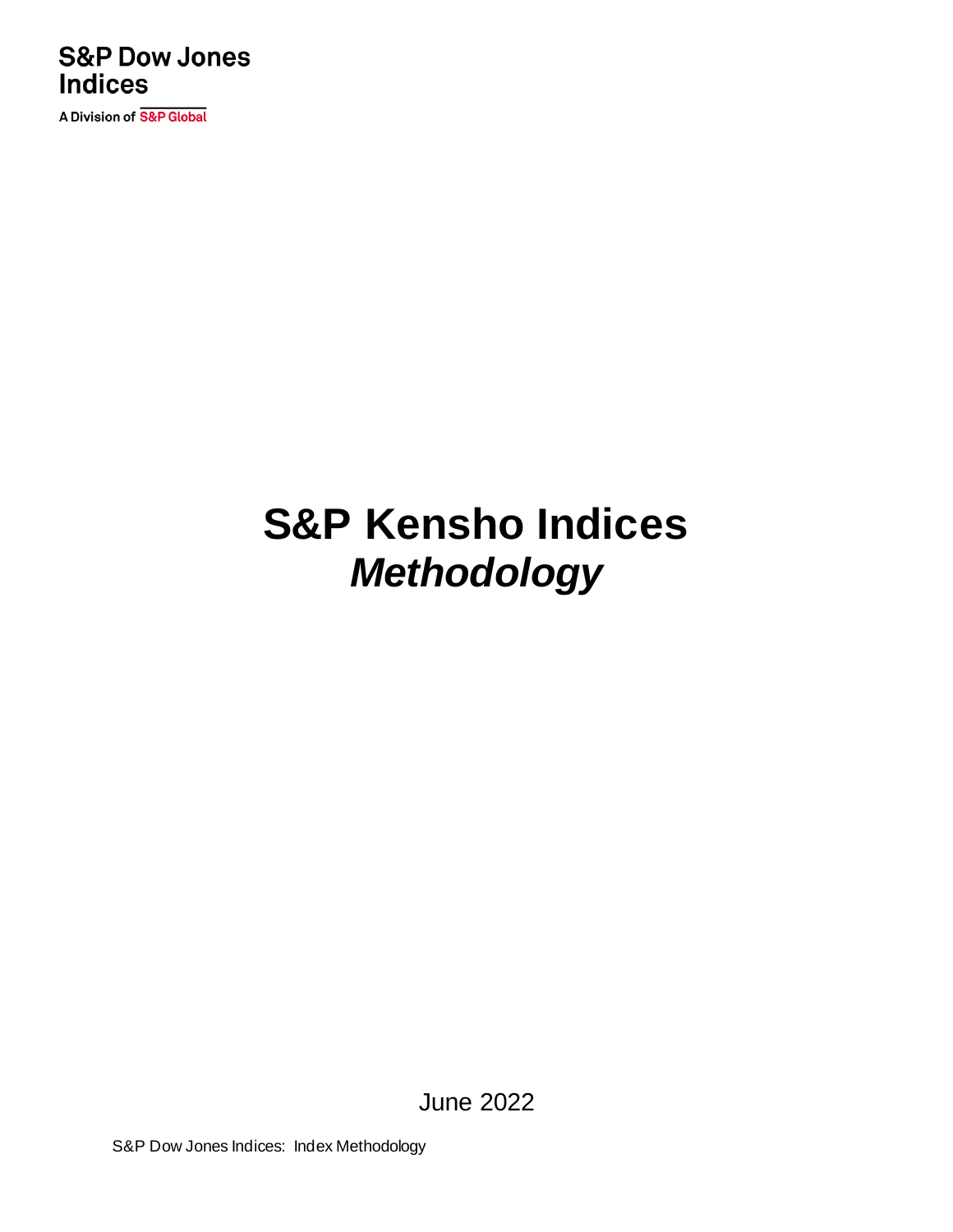# Table of Contents

| Introduction                |                                                                   | 3              |
|-----------------------------|-------------------------------------------------------------------|----------------|
|                             | <b>Index Objective</b>                                            | 3              |
|                             | <b>Index Family</b>                                               | 3              |
|                             | <b>Supporting Documents</b>                                       | 6              |
| <b>Eligibility Criteria</b> |                                                                   | $\overline{7}$ |
|                             | <b>Eligibility Factors</b>                                        | 7              |
|                             | <b>LargeMidCap Sector Indices</b>                                 | 8              |
|                             | <b>Business Activity Focus</b>                                    | 8              |
|                             | <b>Subsector Indices</b>                                          | 8              |
|                             | <b>Sector Indices</b>                                             | 14             |
|                             | <b>Composite Indices</b>                                          | 16             |
|                             | <b>Other Subsector Indices</b>                                    | 17             |
|                             | Multiple Share Classes and Dual Listed Companies                  | 18             |
| <b>Index Construction</b>   |                                                                   | 19             |
|                             | <b>Constituent Selection</b>                                      | 19             |
|                             | <b>Constituent Weightings</b>                                     | 19             |
|                             | <b>Diversification</b>                                            | 23             |
|                             | LargeMidCap Sector Equal Weight Indices                           | 23             |
|                             | <b>Composite Indices</b>                                          | 23             |
|                             | <b>Calculating the Initial Constituent Security Weight</b>        | 25             |
|                             | <b>Calculating the Final Constituent Security Weight</b>          | 25             |
|                             | <b>Diversification</b>                                            | 25             |
|                             | <b>Index Calculations</b>                                         | 25             |
| <b>Index Maintenance</b>    |                                                                   | 26             |
|                             | <b>Annual Reconstitution</b>                                      | 26             |
|                             | <b>Currency of Calculation and Additional Index Return Series</b> | 28             |
|                             | <b>Corporate Actions</b>                                          | 28             |
|                             | <b>Base Date and History Availability</b>                         | 29             |
| <b>Index Data</b>           |                                                                   | 31             |
|                             | <b>Calculation Return Types</b>                                   | 31             |
| Index Governance            |                                                                   | 32             |
|                             | <b>Index Committee</b>                                            | 32             |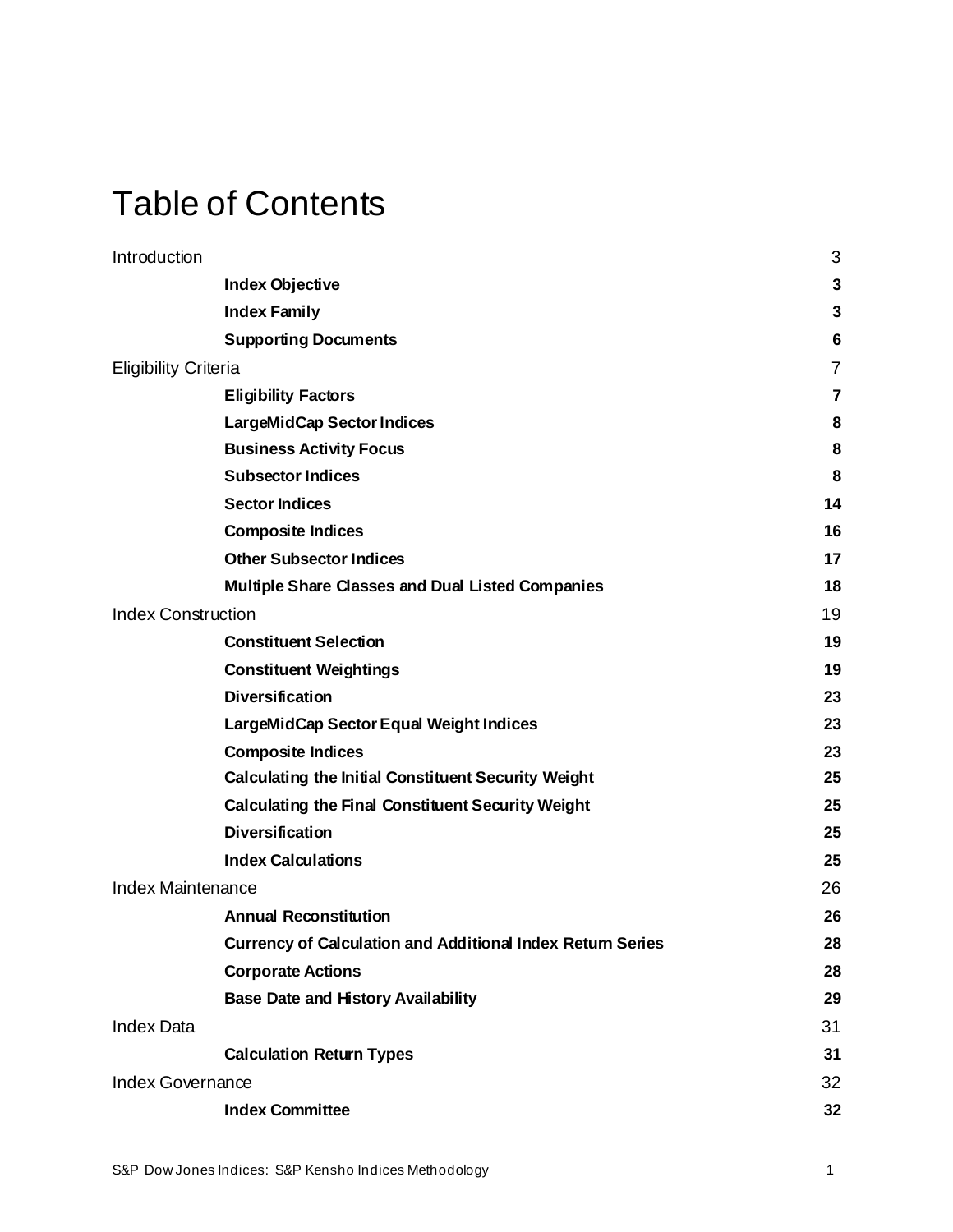| <b>Index Policy</b>                                            | 33 |
|----------------------------------------------------------------|----|
| <b>Announcements</b>                                           | 33 |
| <b>Pro-forma Files</b>                                         | 33 |
| <b>Holiday Schedule</b>                                        | 33 |
| Rebalancing                                                    | 33 |
| <b>Unexpected Exchange Closures</b>                            | 33 |
| <b>Recalculation Policy</b>                                    | 33 |
| <b>Contact Information</b>                                     | 33 |
| <b>Index Dissemination</b>                                     | 34 |
| <b>Tickers</b>                                                 | 34 |
| <b>Index Data</b>                                              | 36 |
| Web site                                                       | 36 |
| Appendix I - S&P Kensho New Economy RAIC Index                 | 37 |
| Appendix II - S&P Kensho New Technology Index                  | 38 |
| Appendix III - S&P Kensho Sustainable Technologies Index       | 39 |
| Appendix IV - Methodology Changes                              | 41 |
| Appendix V - Subsector Indices Business Activity Focus Changes | 42 |
| Appendix VI - Historical Rule Deviations                       | 51 |
| Appendix VII - Indices Using Backward Data Assumption          | 52 |
| Indices in this Methodology Employing Backward Data Assumption | 52 |
| <b>Backward Data Assumption</b>                                | 52 |
| Designated Datasets Subject to Backward Data Assumption        | 52 |
| <b>Exclusions Based on Missing Coverage</b>                    | 52 |
| <b>Disclaimer</b>                                              | 53 |
| <b>Performance Disclosure/Back-Tested Data</b>                 | 53 |
| <b>Intellectual Property Notices/Disclaimer</b>                | 54 |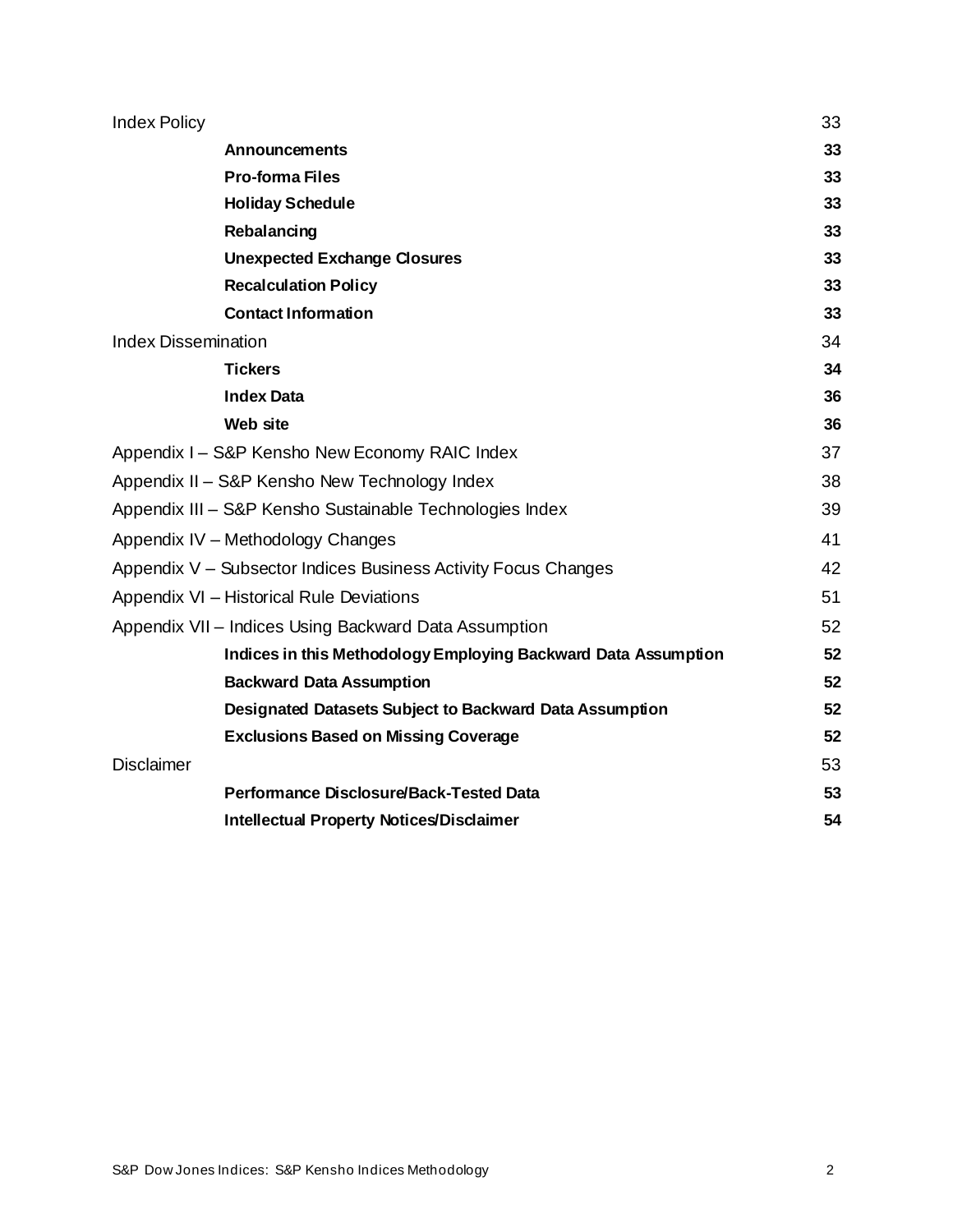# <span id="page-3-0"></span>Introduction

# <span id="page-3-1"></span>**Index Objective**

The S&P Kensho New Economy Indices measure the performance of stocks listed in the U.S. associated with a series of technologically enabled, often disruptive industries, generally referred to in aggregate as the "Fourth Industrial Revolution<sup>1</sup>." The S&P Kensho New Economy Indices consist of Subsector Indices, Sector Indices, and Composite Indices. Each Subsector Index represents one or more of the New Economy industries and may also constitute part of a Sector Index. Subsector indices are non-floatadjusted market capitalization weighted, as detailed in *Constituent Weightings.* Sector Indices reflect broader innovation concepts and are composed of constituents from multiple Subsector Indices, either in whole or in part. The Composite Indices aggregate the qualifying New Economy Subsector Indices, with each constituent subsector index weighted by the risk-adjusted return of the underlying industry.

The universe of eligible securities for a given subsector index is based on scanning company-issued filings for relevant search terms as described in *Eligibility Criteria*. The search terms are maintained and reviewed by S&P Dow Jones Indices (S&P DJI) and are intended to identify those companies that place a degree of importance on the business activities that align with the overall objective of the subsector index.

### <span id="page-3-2"></span>**Index Family**

### *Subsector Indices*

**S&P Kensho Distributed Ledger Index.** The index measures the performance of companies focused on developing distributed ledger technology.

**S&P Kensho Alternative Finance Index.** The index measures the performance of companies focused on providing alternative financing and wealth management capabilities.

**S&P Kensho Future Payments Index.** The index measures the performance of companies focused on enabling the next-generation transformation of payments infrastructure.

**S&P Kensho Electric Vehicles Index.** The index measures the performance of companies focused on producing electric road vehicles and associated subsystems.

**S&P Kensho Digital Communities Index.** The index measures the performance of companies focused on digital social networking services.

**S&P Kensho Advanced Transport Systems Index.** The index measures the performance of companies focused on optimizing the efficiency of managing large fleets of vehicles, cargo transportation, and mass transit.

**S&P Kensho Wearables Index.** The index measures the performance of companies focused on wearable and implantable technologies for consumer, military, and medical uses.

**S&P Kensho Robotics Index.** The index measures the performance of companies focused on the robotics industry and significant subsystems.

 $^{\rm 1}$  On April 9, 2018, S&P Global announced the completion of the acquisition of Kensho Technologies Inc. ("Kensho"), the original developer and benchmark administrator of the Kensho New Economy Indices. On December 10, 2018, S&P Dow Jones Indices ("S&P DJI") became the benchmark administrator for the indices.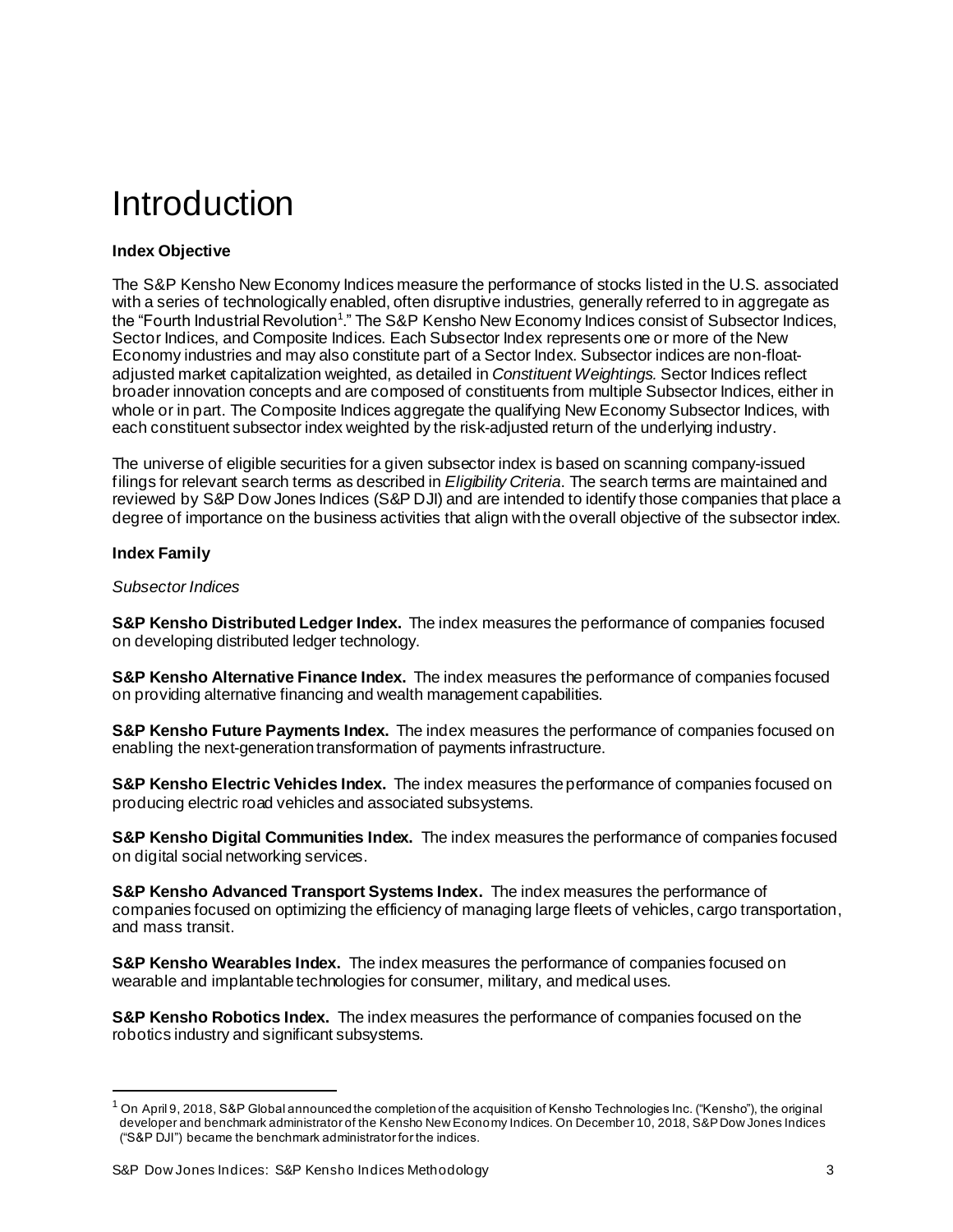**S&P Kensho Autonomous Vehicles Index.** The index measures the performance of companies focused on autonomous vehicles.

**S&P Kensho Cleantech Index.** The index measures the performance of companies focused on building technologies or products that enable the generation of clean energy, such as solar, wind, geothermal, hydrogen, and hydroelectric.

**S&P Kensho Cyber Security Index.** The index measures the performance of companies focused on protecting enterprises and devices from unauthorized access via electronic means.

• **S&P Kensho Cyber Security Mid-Large Cap Index.** The index is a subset of the S&P Kensho Cyber Security Index and measures the performance of mid-large cap companies in that index.

**S&P Kensho 3D Printing Index.** The index measures the performance of companies focused on 3D printing.

**S&P Kensho Smart Borders Index.** The index measures the performance of companies focused on securing borders and critical infrastructure.

**S&P Kensho Genetic Engineering Index.** The index measures the performance of companies focused on genetic engineering.

**S&P Kensho Drones Index.** The index measures the performance of companies focused on the remotely operated or unmanned aerial, and marine drones market.

**S&P Kensho Clean Energy Index.** The index measures the performance of companies focused on the generation and transmission of clean energy, such as solar, wind, geothermal, hydroelectric, and hydrogen, including those involved in specialized construction and operation.

**S&P Kensho Smart Grids Index.** The index measures the performance of companies focused on power, water, and transportation infrastructure.

**S&P Kensho Smart Buildings Index.** The index measures the performance of companies focused on enabling buildings to become more connected, intelligent, and adaptive.

**S&P Kensho Space Index.** The index measures the performance of companies focused on space travel and exploration.

**S&P Kensho Nanotechnology Index.** The index measures the performance of companies focused on technologies that enable or perform manipulation of materials at a nano- or microscale.

**S&P Kensho Virtual Reality Index.** The index measures the performance of companies focused on virtual reality.

**S&P Kensho Enterprise Collaboration Index.** The index measures the performance of companies focused on enterprise collaboration frameworks.

**S&P Kensho Digital Health Index.** The index measures the performance of companies focused on the remote delivery of healthcare services.

**S&P Kensho Smart Factories Index.** The index measures the performance of companies that produce the technology empowering digitalized factories to improve manufacturing processes through selfoptimization.

**S&P Kensho Sustainable Farming Index.** The index measures the performance of companies that produce agricultural innovations intended to reduce resource intensity, produce higher yields, and lower agricultural waste.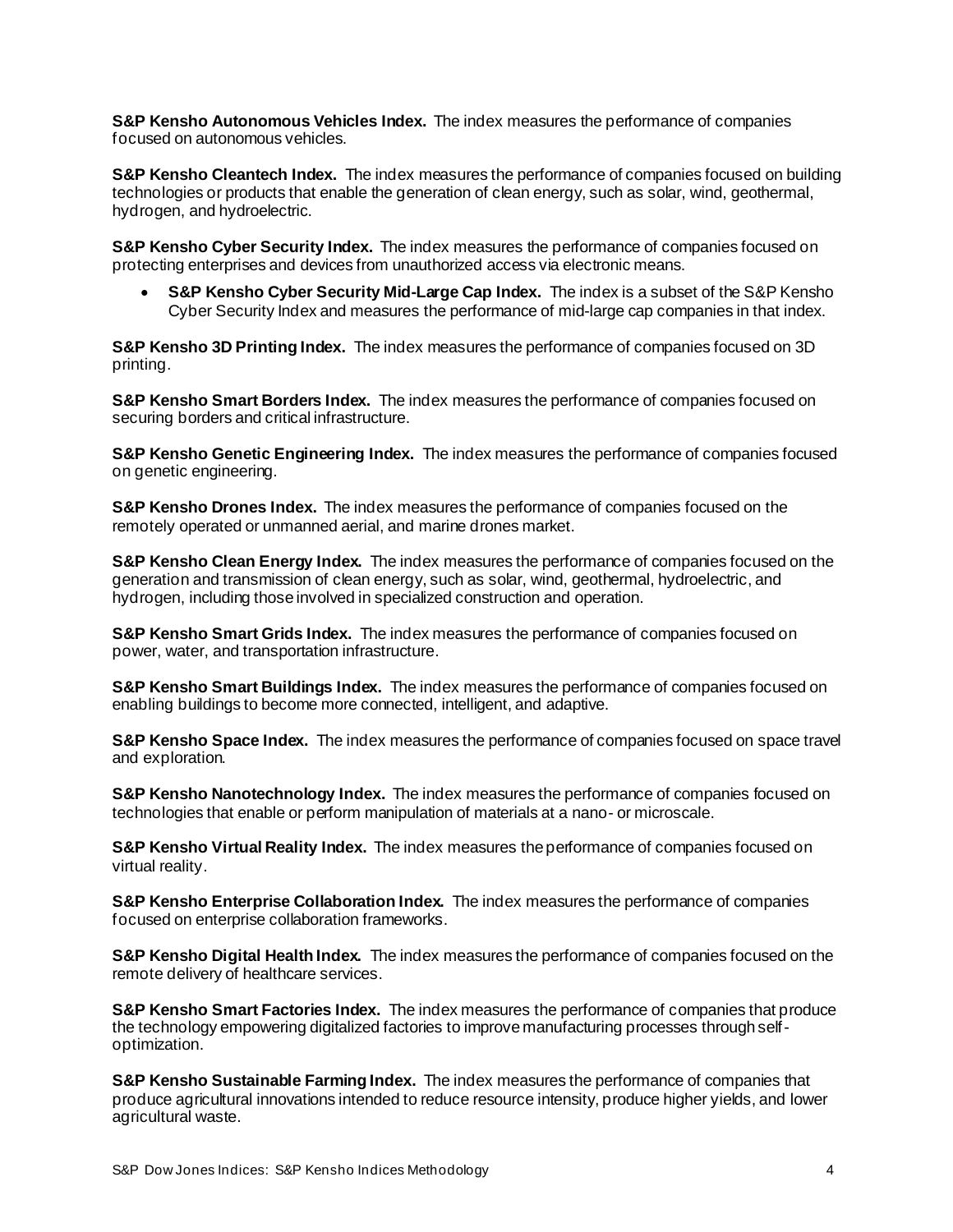#### *Sector Indices*

**S&P Kensho Human Evolution Index.** The index measures the performance of companies focused on bio-technology innovations that enhance human capabilities.

**S&P Kensho Democratized Banking Index.** The index measures the performance of companies focused on innovations within financial services, including advances in payments, transaction management, financing, and wealth management.

**S&P Kensho Final Frontiers Index.** The index measures the performance of companies focused on technologies at the forefront of deep-space and deep-sea exploration and development.

**S&P Kensho Intelligent Infrastructure Index.** The index measures the performance of companies that reflect the transition to intelligent, adaptive, and connected infrastructure.

**S&P Kensho Smart Transportation Index.** The index measures the performance of companies focused on autonomous and electric vehicle technology, commercial drones, and advanced transportation systems.

**S&P Kensho Clean Power Index.** The index measures the performance of companies focused on advances in clean technology and energy.

**S&P Kensho Future Security Index.** The index measures the performance of companies focused on sophisticated weaponry and defensive systems, and smart borders.

**S&P Kensho Future Communication Index.** The index measures the performance of companies focused on advances in how people meet, collaborate, and communicate.

**S&P Kensho Advanced Manufacturing Index.** The index measures the performance of companies focused on enabling manufacturers to improve production processes through digitalization, automation, predictive maintenance and optimization of plant energy conservation.

**S&P Kensho Sustainable Staples Index.** The index measures the performance of companies enabling connected agricultural producers to enhance output while reducing waste and resource exhaustion using state-of-the-art sustainable practices.

#### *Composite Indices*

All the industries included in the above indices, except the S&P Kensho Cyber Security Mid-Large Index are eligible for inclusion in a Composite index, subject to a minimum history requirement of 126 trading days (the "lookback period"). Constituents are weighted based on the procedure described in *Constituent Weightings*.

**S&P Kensho New Economies Composite Index.** The index measures the performance of companies focused on industries driving the Fourth Industrial Revolution.

**S&P Kensho New Economies Select Index.** The index measures the performance of companies focused on the five best recent performing industries driving the Fourth Industrial Revolution.

#### *Other Subsector Indices*

The other subsector indices are related to, but separate from, the S&P Kensho New Economy Indices, and include:

**S&P Kensho Hydrogen Economy Index.** The index measures the performance of companies focused on the production, transportation, conservation, and fuel cells of hydrogen.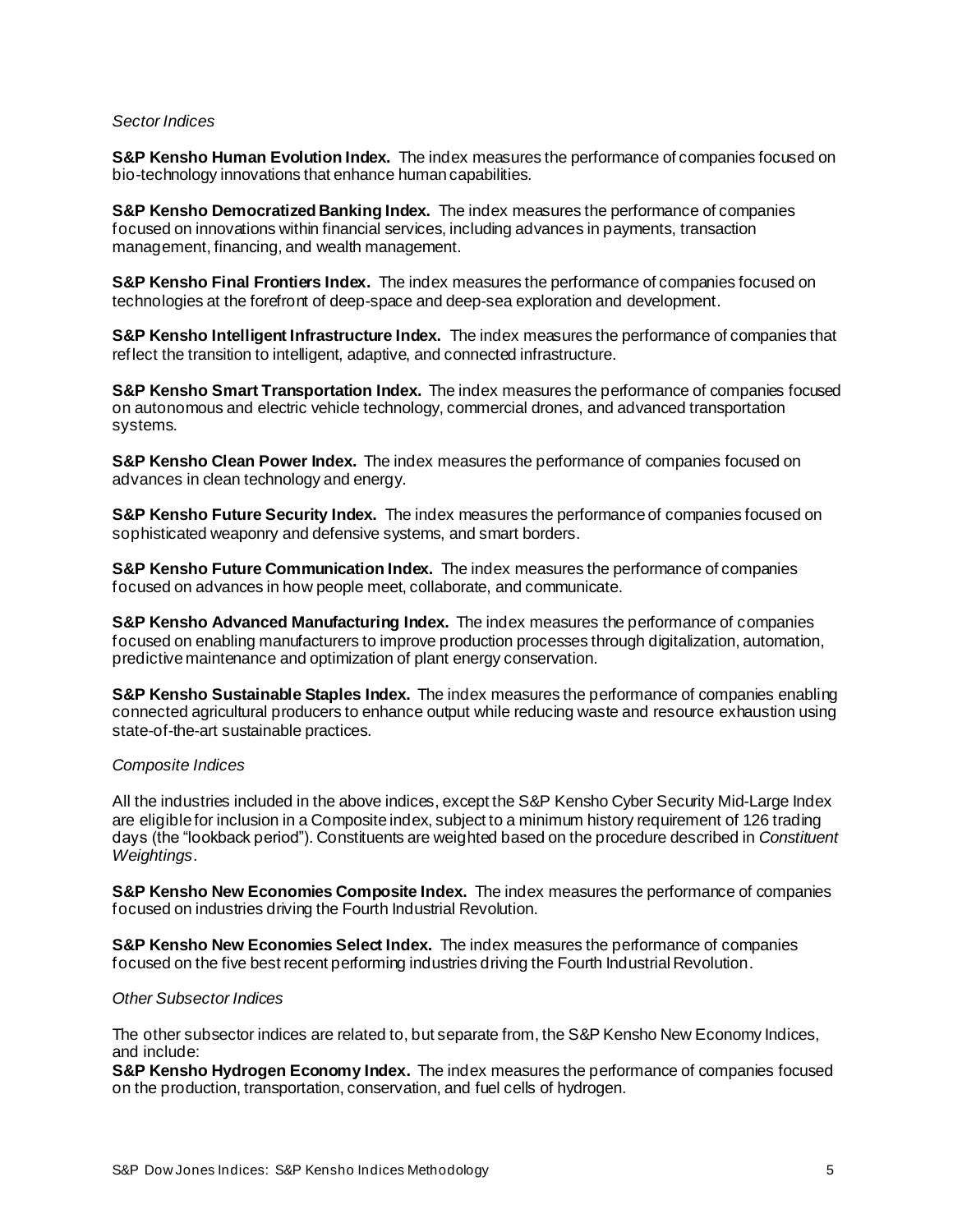**S&P Kensho Extended Nanotechnology Index.** The index measures the performance of companies involved in the nanotechnology industry.

**S&P Kensho Metaverse Index.** The index measures the performance of companies involved in the Metaverse. S&P DJI defines the Metaverse as a new ecosystem where the physical and virtual worlds communicate, blend, and integrate using the next generation of Internet and Extended Reality (XR) technology.

### <span id="page-6-0"></span>**Supporting Documents**

This methodology is meant to be read in conjunction with supporting documents providing greater detail with respect to the policies, procedures and calculations described herein. References throughout the methodology direct the reader to the relevant supporting document for further information on a specific topic. The list of the main supplemental documents for this methodology and the hyperlinks to those documents is as follows:

| <b>Supporting Document</b>                       | URL                                            |
|--------------------------------------------------|------------------------------------------------|
| S&P Dow Jones Indices' Equity Indices Policies & | <b>Equity Indices Policies &amp; Practices</b> |
| <b>Practices Methodology</b>                     |                                                |
| S&P Dow Jones Indices' Index Mathematics         | <b>Index Mathematics Methodology</b>           |
| Methodology                                      |                                                |
| S&P Dow Jones Indices' Float Adjustment          | <b>Float Adjustment Methodology</b>            |
| Methodology                                      |                                                |
| S&P DJIESG Score Methodology                     | <b>S&amp;P DJI ESG Score Methodology</b>       |

This methodology was created by S&P Dow Jones Indices to achieve the aforementioned objective of measuring the underlying interest of each index governed by this methodology document. Any changes to or deviations from this methodology are made in the sole judgment and discretion of S&P Dow Jones Indices so that the index continues to achieve its objective.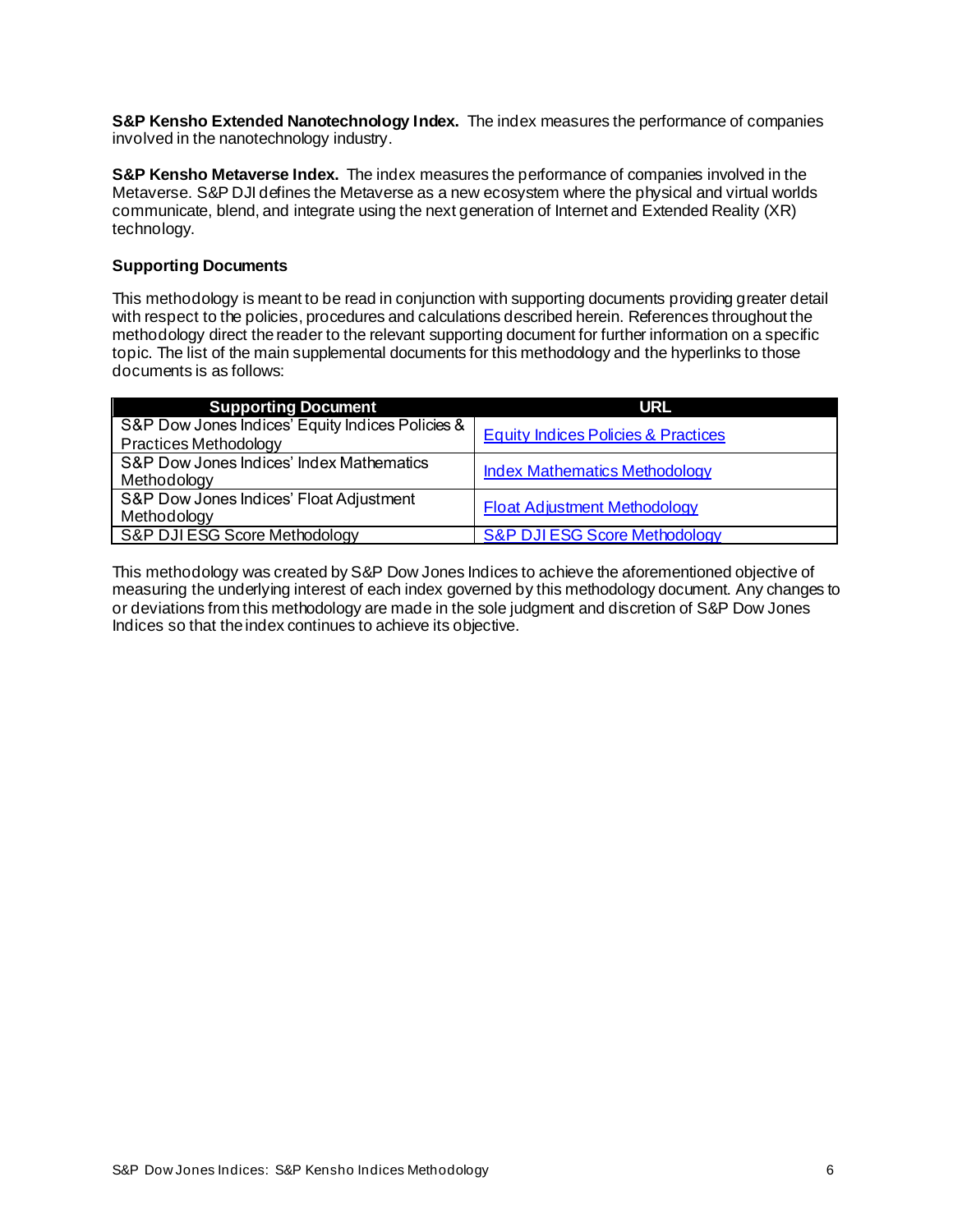# <span id="page-7-0"></span>Eligibility Criteria

# <span id="page-7-1"></span>**Eligibility Factors**

**Security Type.** Only common equity securities, including depositary receipts, are eligible for inclusion.

**Listing Venues.** Stocks must be listed in the U.S. on the NYSE, Nasdaq, or Cboe exchanges.

**Size.** Stocks must have a minimum float-adjusted market capitalization ("FMC"), as of the rebalancing reference date, as detailed in the table below.

**Liquidity.** Stocks must have a minimum three-month average daily value traded ("3M ADVT"), as of the rebalancing reference date, as detailed in the table below. The 3M ADVT is calculated as the average of the number of shares traded each day multiplied by that day's closing price over the three months prior to the relevant rebalancing reference date. Initial Public Offerings (IPOs) must have a trading history of at least three months as of the reference date.

The S&P Kensho New Economies Composite Index and S&P Kensho New Economies Select Index have no additional size or liquidity thresholds.

| <b>Index</b>                                  | <b>Minimum FMC</b> | <b>Minimum 3M ADVT</b> |
|-----------------------------------------------|--------------------|------------------------|
| S&P Kensho Distributed Ledger Index           | \$100 Million      | \$1 Million            |
| S&P Kensho Alternative Finance Index          | \$100 Million      | \$1 Million            |
| S&P Kensho Future Payments Index              | \$100 Million      | \$1 Million            |
| S&P Kensho Electric Vehicles Index            | \$100 Million      | \$1 Million            |
| S&P Kensho Digital Communities Index          | \$100 Million      | \$1 Million            |
| S&P Kensho Advanced Transport Systems Index   | \$100 Million      | \$1 Million            |
| S&P Kensho Wearables Index                    | \$100 Million      | \$1 Million            |
| S&P Kensho Robotics Index                     | \$100 Million      | \$1 Million            |
| S&P Kensho Autonomous Vehicles Index          | \$100 Million      | \$1 Million            |
| S&P Kensho Cleantech Index                    | \$100 Million      | \$1 Million            |
| S&P Kensho Cyber Security Index <sup>1</sup>  | \$300 Million      | \$2 Million            |
| S&P Kensho Cyber Security Mid-Large Cap Index | \$2 Billion        | \$10 Million           |
| S&P Kensho 3D Printing Index <sup>2</sup>     | \$100 Million      | \$1 Million            |
| S&P Kensho Smart Borders Index                | \$100 Million      | \$1 Million            |
| S&P Kensho Genetic Engineering Index          | \$300 Million      | \$2 Million            |
| S&P Kensho Drones Index                       | \$100 Million      | \$1 Million            |
| S&P Kensho Clean Energy Index                 | \$100 Million      | \$1 Million            |
| S&P Kensho Smart Grids Index                  | \$100 Million      | \$1 Million            |
| S&P Kensho Smart Buildings Index              | \$100 Million      | \$1 Million            |
| S&P Kensho Space Index                        | \$300 Million      | \$2 Million            |
| S&P Kensho Nanotechnology Index               | \$100 Million      | \$1 Million            |
| S&P Kensho Virtual Reality Index              | \$100 Million      | \$1 Million            |
| S&P Kensho Enterprise Collaboration Index     | \$100 Million      | \$1 Million            |
| S&P Kensho Human Evolution Index              | \$100 Million      | \$1 Million            |
| S&P Kensho Digital Health Index               | \$100 Million      | \$1 Million            |
| S&P Kensho Smart Factories Index              | \$100 Million      | \$1 Million            |
| S&P Kensho Sustainable Farming Index          | \$100 Million      | \$1 Million            |

 $^1$  Only companies defined as "Core" are eligible for index inclusion. For more information on "Core" please see the definition in *Constituent Weightings*.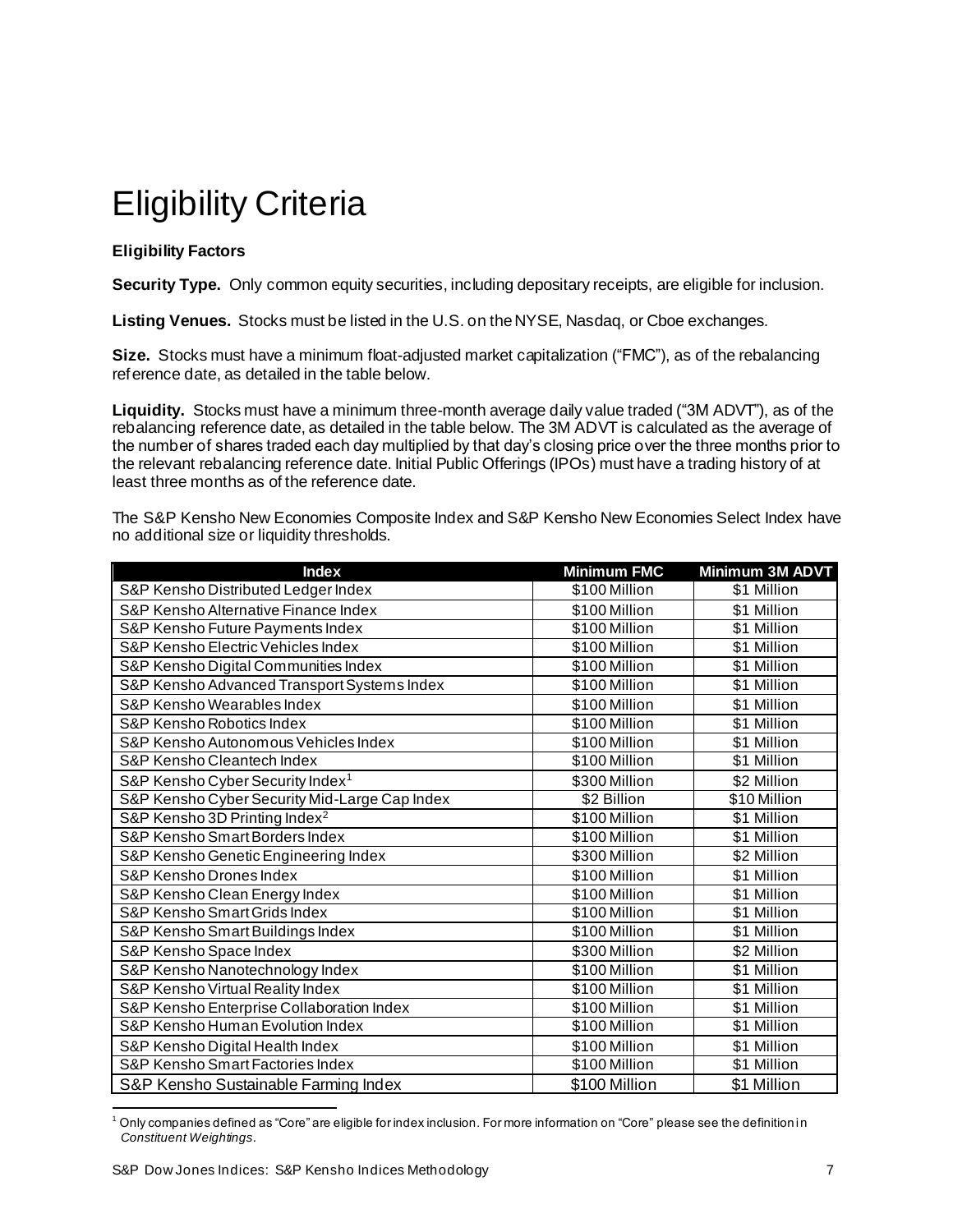| <b>Index</b>                                 | <b>Minimum FMC</b> | <b>Minimum 3M ADVT</b> |
|----------------------------------------------|--------------------|------------------------|
| S&P Kensho Democratized Banking              | \$100 Million      | \$1 Million            |
| S&P Kensho Final Frontiers Index             | \$100 Million      | \$1 Million            |
| S&P Kensho Intelligent Infrastructure Index  | \$100 Million      | \$1 Million            |
| S&P Kensho Smart Transportation Index        | \$100 Million      | \$1 Million            |
| S&P Kensho Clean Power Index                 | \$100 Million      | \$1 Million            |
| S&P Kensho Future Security Index             | \$100 Million      | \$1 Million            |
| S&P Kensho Future Communication Index        | \$100 Million      | \$1 Million            |
| S&P Kensho Liquid Future Communication Index | \$100 Million      | \$1 Million            |
| S&P Kensho Advanced Manufacturing Index      | \$100 Million      | \$1 Million            |
| S&P Kensho Hydrogen Economy Index            | \$100 Million      | \$1 Million            |
| S&P Kensho Extended Nanotechnology Index     | \$100 Million      | \$1 Million            |
| S&P Kensho New Technology Index              | \$100 Million      | \$4 Million            |
| S&P Kensho Sustainable Staples Index         | \$100 Million      | \$1 Million            |
| S&P Kensho Metaverse Index                   | \$100 Million      | \$1 Million            |

### <span id="page-8-0"></span>**LargeMidCap Sector Indices**

In addition to the sector indices described above, indices based on size are also calculated. To qualify for the S&P Kensho New Economy LargeMidCap Sector Indices, constituents of the sector indices must also satisfy the following additional eligibility criteria:

- **Market Capitalization:** have a minimum FMC of greater than or equal to US\$ 2 billion.
- **Liquidity:** have a minimum 3M ADVT of at least US\$ 10 million.

### <span id="page-8-1"></span>**Business Activity Focus**

### <span id="page-8-2"></span>**Subsector Indices**

For each subsector index, a company must produce a product or service related to the specific index business activity focus. Each subsector is described by discrete industries and areas of innovation as defined below. These definitions are distilled down to relevant search terms that best represent these areas of innovation. The definitions below are reviewed by the index committee at each annual reconstitution by analyzing changes in existing constituents' search terms, new companies captured by existing search terms and qualitative top-down analyses of significant trends of the subsector and may be updated at that time.

In order to identify eligible companies at each reconstitution, S&P DJI conducts an automated scan of the EDGAR database of annual company-issued filings, specifically: 10-Ks; 20-Fs; 40-Fs; and S-1 filings. The scan searches the most recent filing for companies and identifies documents that discuss the search terms in: Item 1 (Business) or Item 7 (Management's Discussion and Analysis) of its most recent Form 10-K, Item 4 (Information on the Company) of its most recent Form 20-F, Exhibit 99.1 or 99.2 of its most recent Form 40-F. If a company has not filed an annual report, the business summary of its most recent S-1 filing is used. The words within a search term may be separated by punctuation, such as a hyphen, but must otherwise be adjacent. Only the securities of those companies identified in this step qualify for inclusion in the universe of eligible securities. Securities that do not include in Item 1 (Business) or Item 7 (Management's Discussion and Analysis) of its most recent Form 10-K, Item 4 (Information on the Company) of its most recent Form 20-F, Exhibit 99.1 or 99.2 of its most recent Form 40-F, or business summary of its most recent S-1 filings, as applicable, a reference to a product or service that is, as explicitly described therein, related to a search term and used in a manner that is within the scope of the index, are excluded from the index.

The industries represented by each index described below are subject to change and are not claimed to represent a comprehensive coverage of the subsectors or of constituent companies within the subsector. The industries below are meant to illustrate a list, in S&P DJI's view, of the most relevant innovations within the subsectors. However, company categorization is explicitly not intended to reflect how much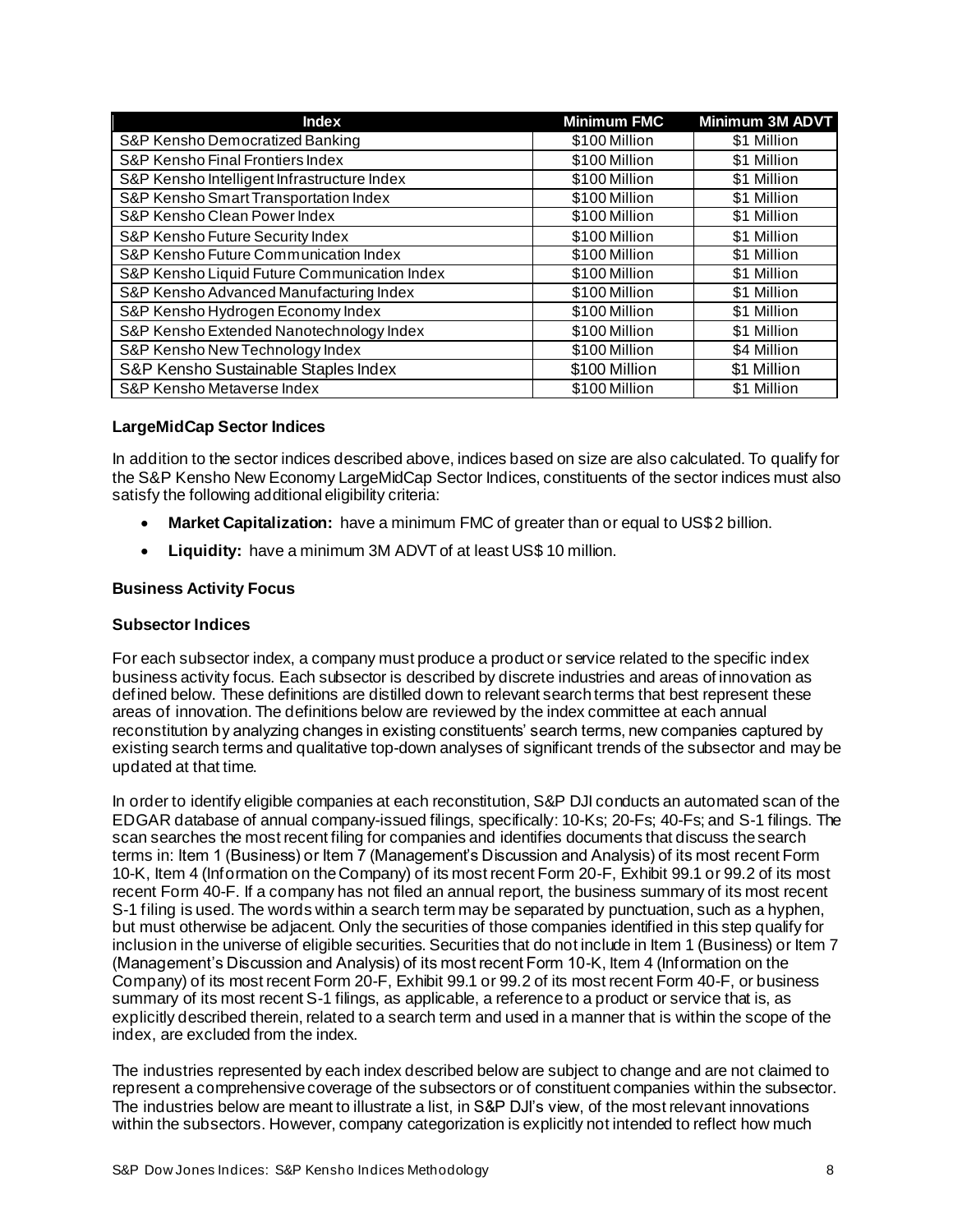revenue a company currently derives from its business activity focus; instead, it is an indication of the degree of importance a company places on its business activity focus.

**S&P Kensho Distributed Ledger Index.** Companies focused on developing distributed ledger technology, including:

- Developing distributed ledger technology and new consensus mechanisms, including products in the proof-of-concept stage of development.
- Providing distributed ledger technology as a service.
- Companies enabling distributed ledgers, such as miners.

**S&P Kensho Alternative Finance Index.** Companies focused on providing alternative financing and wealth management capabilities, including:

- Advancing the loan approval process in speed and complexity, and algorithmic loan approval.
- Direct lending platforms, such as peer-to-peer lending platforms
- Intermediary platforms connecting company and consumer accounts with financial institutions to enable next generation financial products, such as Banking-as-a-Service (BaaS).
- Automated wealth management services, such as robo-advisors.
- Flexible insurance plans, such as usage-based and on demand insurance.
- Crowdfunding platforms that allow people to donate or invest in return for a reward and/or equity stake.
- Digital currencies and the software and hardware that enable them, such as exchanges and wallets.

**S&P Kensho Future Payments Index.** Companies focused on enabling the next-generation transformation of payments infrastructure, including:

- General-purpose platforms that allow consumers to transact using a digital balance within a system oftentimes in multiple channels, such as mobile wallets and peer-to-peer platforms.
- Platforms that allow merchants to manage multi-channel payments in one system.
- Real-time payments and transfers across consumer and merchant accounts nationally and internationally (i.e., cross-border).
- Transaction security (i.e., tokenization, point-to-point encryption, end-to-end encryption.
- Product or service related to biometrically enabled payments.

**S&P Kensho Electric Vehicles Index.** Companies focused on producing electric road vehicles and associated subsystems, including:

- Companies that manufacture electric road vehicles.
- Powertrain systems, motors, or energy storage systems for electric vehicles.
- Producers of electric vehicle energy storage systems and related management systems, as well as zero-emission clean fuel technology, such as hydrogen fuel cells.
- Charging systems for electric vehicles, not including charging networks or associated infrastructure.

**S&P Kensho Digital Communities Index.** Companies focused on digital social networking services, including:

- Platforms connecting a user's profile with another individual or group, allowing users to communicate and view user generated content, unified communications, or comments.
- Online gaming applications with a focus on community.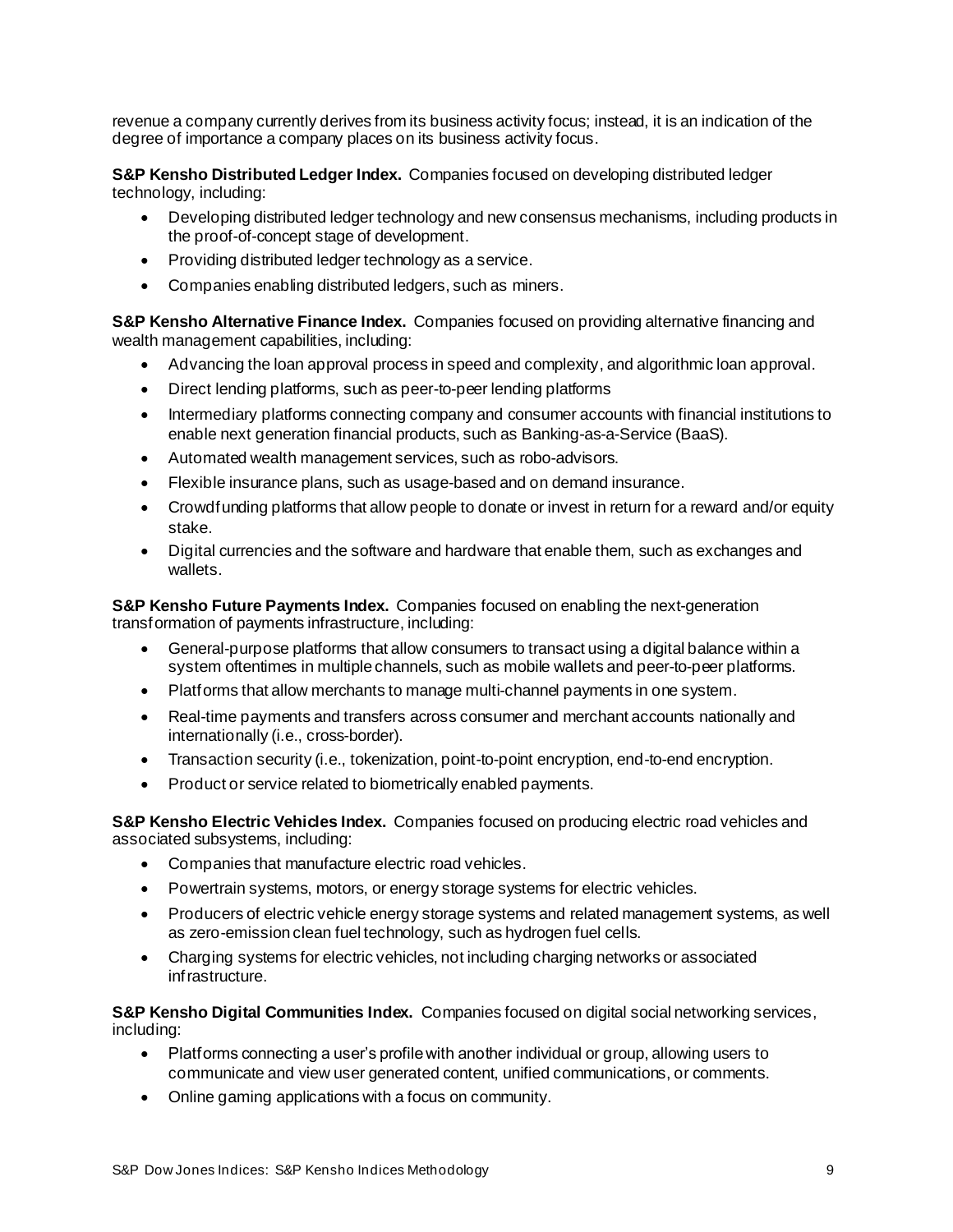**S&P Kensho Advanced Transport Systems Index.** Companies focused on optimizing the efficiency of managing large fleets of vehicles, cargo transportation, and mass transit, including:

- Systems, platforms, and related sub-components that intelligently and predictively manage and optimize fleets of vehicles for the transportation of passengers and/or goods.
- Vehicle sharing services for passenger cars.
- Micro mobility sharing platforms, including platforms for electric scooters and bicycles.
- Next generation transportation systems, such as Hyperloop and passenger-capable urban air mobility platforms and devices.

**S&P Kensho Wearables Index.** Companies focused on wearable and implantable technologies for consumer, military, and medical uses, including:

- Wearable computing devices, such as smart watches, smart glasses, smart wireless in-ear devices, and fabrics with embedded sensors, etc.
- Medical systems or smart patches for drug delivery, bio-sensing, etc.
- Exoskeletons.
- Haptic or force feedback devices.
- Wearable or implantable mind-machine devices or sensors, such as EEG headwear, microchips, deep brain stimulation, etc.
- Wearable or implantable sensors with wireless connectivity.
- Wearable energy/power generation and harvesting technologies.

**S&P Kensho Robotics Index.** Companies focused on the robotics industry and significant subsystems, including:

- Commercial applications (e.g., food processing, manufacturing, agriculture, etc.), medical robots (e.g., surgical, automated prescription dispensers, etc.), military robots, consumer robots, and surveillance and security robots.
- Produce a cloud-based platform, API, or software development kit (SDK) for managing robotic fleets (e.g., Robotics-as-a-service platforms).

**S&P Kensho Autonomous Vehicles Index.** Companies focused on autonomous vehicles and related capabilities, including:

- The manufacture of autonomous vehicles and related connectivity capabilities.
- Software and components that facilitate full or partial autonomy, including interfacing with other autonomous vehicles or infrastructure, or related connectivity capabilities.
- Active driver assistance systems or autonomous safety overrides (e.g., automatic braking).
- Sensors (e.g., distance measurement, cameras, etc.) that are used for object and collision detection systems, such as traffic sign or pedestrian recognition.
- Navigation and information systems that enhance a vehicle's autonomy.

**S&P Kensho Cleantech Index.** Companies focused on building technologies or products that enable generation of clean energy, such as solar, wind, geothermal, hydrogen, and hydroelectric, including:

- Technologies (hardware, software, or materials) used for clean energy capture, including solar modules, wind blades and turbines, inverters, etc.
- Technologies used for green hydrogen production and energy generation, including electrolyzers and stationary fuel cells.
- Installation of these technologies for use in residential or commercial applications.
- Advanced energy storage devices, such as utility-scale batteries.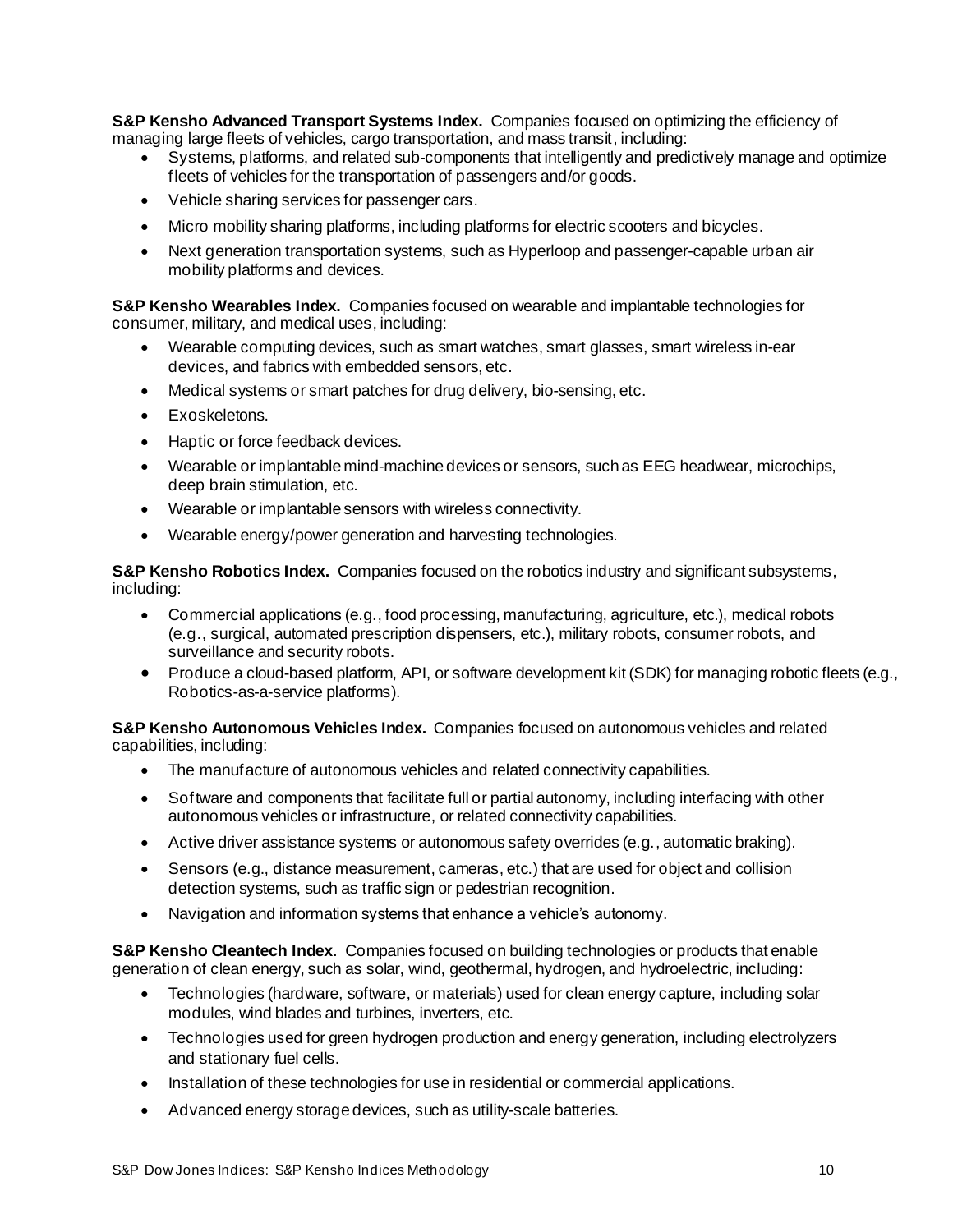**S&P Kensho Cyber Security Index.** Companies focused on protecting enterprises and devices from unauthorized access via electronic means, including:

- Cyber-attack threat detection, response, or prevention systems, including intelligent systems utilizing big data analytics, IOT technology, or machine learning.
- Cyber-threat intelligence systems utilizing big data analytics, IoT technology, or machine learning.
- Network and internet security systems such as firewalls and DNS, DOS and DDoS protection
- Authentication, multi-factor authentication, and identity management systems cyber security purposes.
- Application security, data security, encryption, and protection for cyber security purposes.
	- o **S&P Kensho Cyber Security Mid-Large Cap Index.** Companies meeting the requirements of the S&P Kensho Cyber Security Index that are ranked in the mid-large cap range.

**S&P Kensho 3D Printing Index.** Companies focused on 3D printing: 2

- Manufacturers of 3D printers, additive manufacturing systems, bio-printing systems (including those for used for food), and relevant supply chains such as specialized hardware, software, or materials.
- Producers of 3D scanners used as an input to a 3D printing process.
- Software to perform 3D used as an input to a 3D printing process.

**S&P Kensho Smart Borders Index.** Companies focused on securing borders and critical infrastructure, including:

- Border and perimeter control and security systems.
- Scanning, imaging, and surveillance of cargo and people at perimeters and borders.
- Detection of explosives, pathogens, radiation, and other threats.

**S&P Kensho Genetic Engineering Index.** Companies focused on genetic engineering,<sup>3</sup> including:

- Products created via manipulation of genetic material, including stem cells.
- Products or services that enable the manipulation of genetic material, including stem cells.
- Products or services related to genetically modified organisms ("GMOs"), normally in the context of food production.

**S&P Kensho Drones Index.** Companies focused on the remotely operated or unmanned aerial, and marine drones market, including:

- Producers of drones to be used in a civilian, commercial, and/or military capacity.
- Sensors and systems used in the control and intrinsic capabilities of drones, such as cameras, gyroscopic chips, pressure gauges, etc.
- Communication hardware and software to allow a drone market to connect to a central control hub or to other vehicles.

**S&P Kensho Clean Energy Index.** Companies focused on the generation and transmission of clean energy, such as solar, wind, geothermal, hydroelectric, and hydrogen, including those involved in the specialized construction and operation of:

- Clean power generation plants.
- Green hydrogen production plants with output intended for power generation

 $^2$  This does not include companies engaged in 3D printing services or other users of the technology unless they develop proprietary 3D printing capabilities that they monetize through their services.

<sup>&</sup>lt;sup>3</sup> Includes products in or after "Phase 1" clinical trials.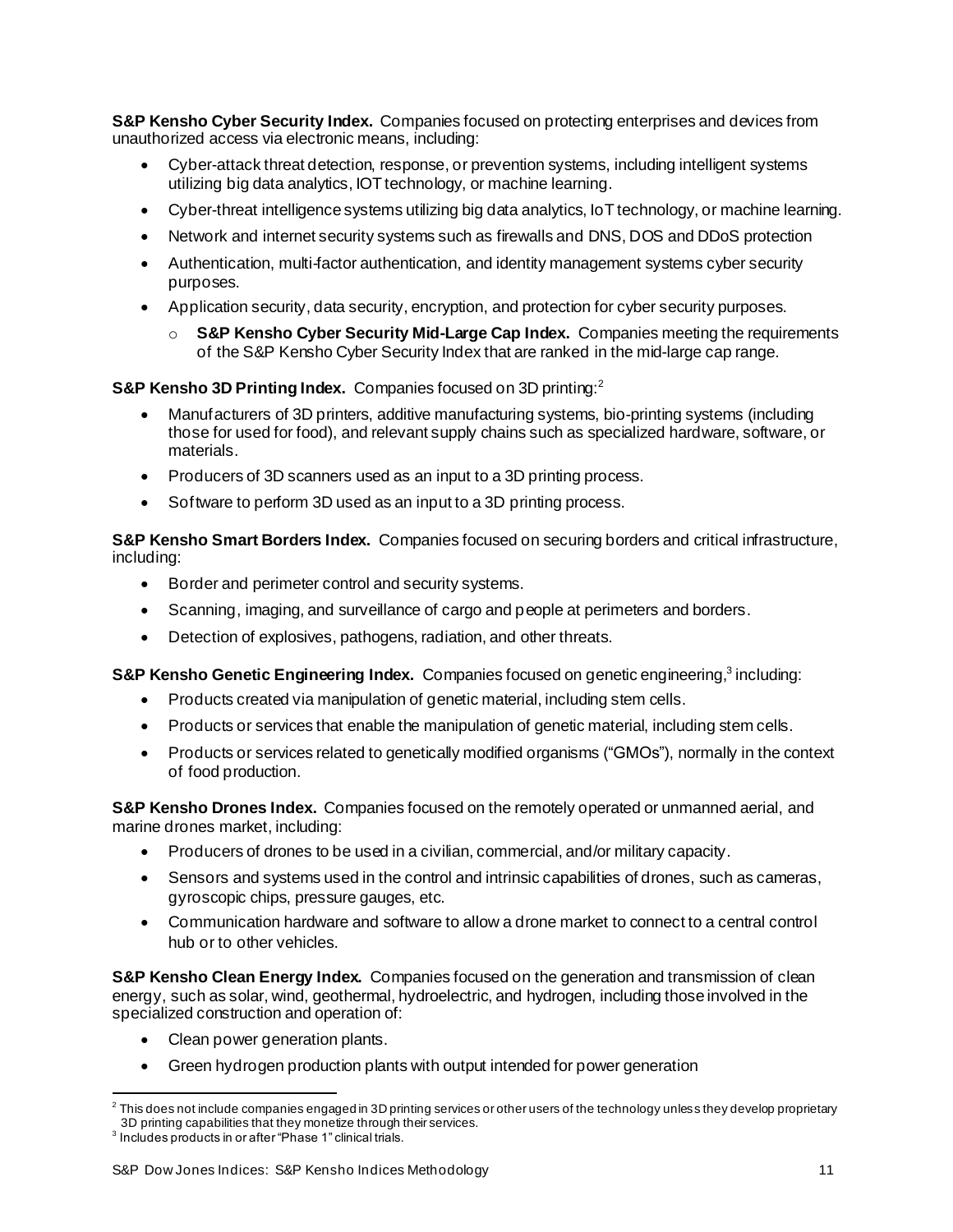• Grid-scale battery storage facilities.

**S&P Kensho Smart Grids Index.** Companies focused on power, water, and transportation infrastructure, including:

- Efficient management and use of energy and water by providing advanced monitoring, measurement, and distribution solutions.
- Improved grid reliability through outage detection and control, including advanced monitoring, measurement, and distribution solutions.
- Advanced water treatment and conditioning systems.
- Next-generation transportation infrastructure, such as advanced traffic management and tracking; sensors and information infrastructure for vehicle navigation and communication; and automated fare collection.
- Advanced city infrastructure such as connected lighting solutions.
- Technology that enables electric vehicle recharging infrastructure platforms and networks.

**S&P Kensho Smart Buildings Index.** Companies focused on enabling buildings to become more connected, intelligent, and adaptive, including:

- Remote access or control of building security and other building functions and environments, such as lighting, temperature, media; or the automation of these functions based on intelligent algorithms.
- Solutions providing connectivity, remote access, and control of connected building devices and appliances.
- Systems enabling parts of the building to react and adapt to real-time conditions by responding to environmental changes (e.g., solar shading).
- Specialized sensors, networking infrastructure, platforms, and protocols for connected and smart buildings.

**S&P Kensho Space Index.** Companies focused on space travel and exploration, including:

- Spacecraft, space launch vehicles, space flight, or space stations and related components and services, including in-space satellite servicing
- Space mission assurance, operation, or support.
- Space imaging, earth observation, global positioning, and derived analytics.
- Space communication, excluding satellite-to-satellite communication.
- Low-latency satellite internet connectivity, Including satellite-to-satellite communication for this purpose.
- Space or ground based support infrastructure, including cloud-based ground support services.
- Space-related military armaments and capabilities.
- Small satellite hardware and software manufacturers, including nanosatellites and CubeSats.
- Space tourism, and space-facilitated terrestrial transportation, including suborbital flight.
- Asteroid mining and resource extraction.
- Space debris tracking and removal.

**S&P Kensho Nanotechnology Index.** Companies focused technologies that enable or perform manipulation of materials at a nano- or microscale, including:

• An end product manufactured by physical or chemical nanoscale manipulation of components and processes.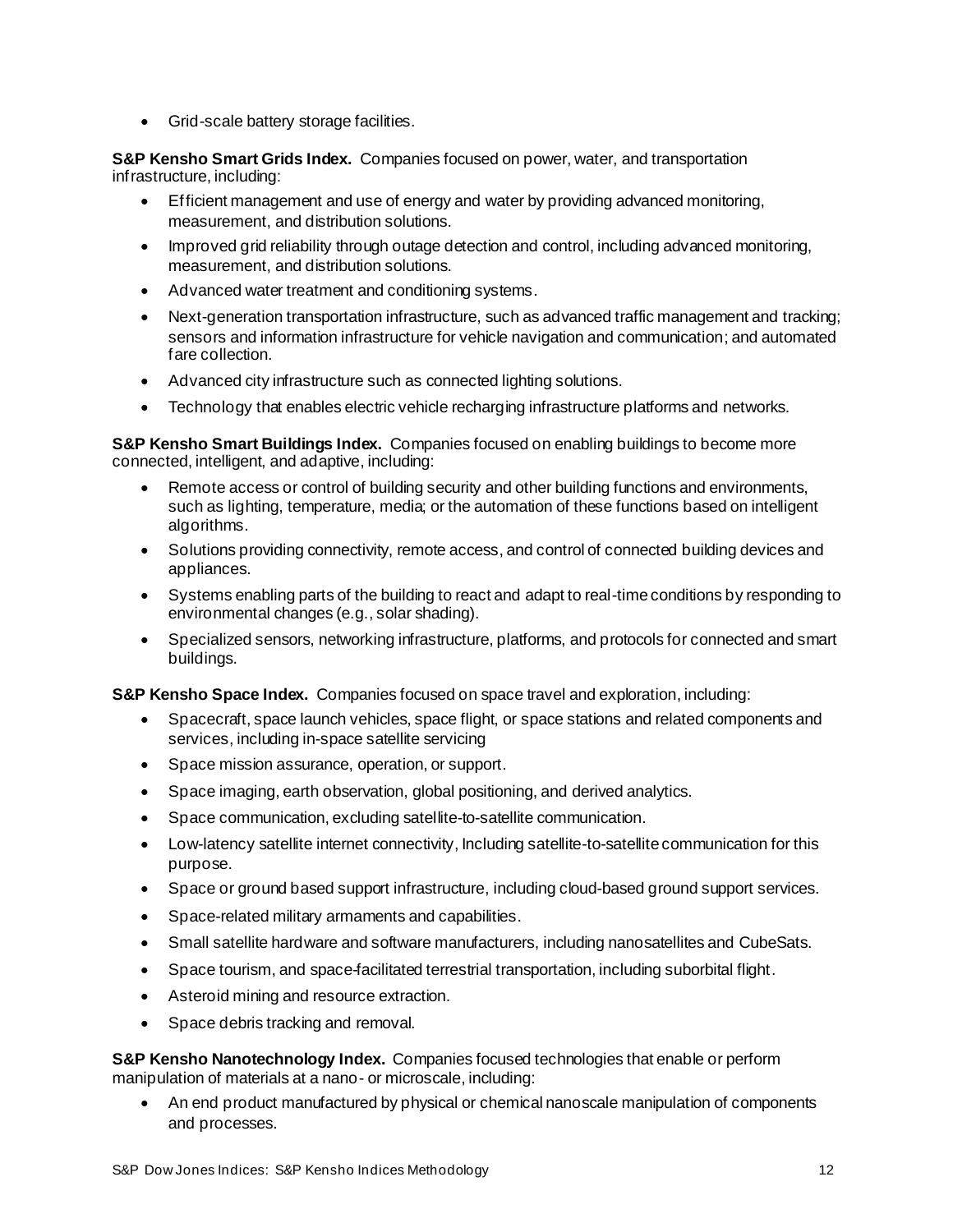- Build specialized equipment that enable nanoscale manipulation or measurement.
- Nanoscale techniques as a major part of their production chain.
- Nano- and micro robots.

**S&P Kensho Virtual Reality Index.** Companies focused on virtual reality, including:

- Head mounted displays (e.g., VR glasses, pupil display modules, HUDs, etc.).
- VR/AR platforms for mobile, PC, or head mounted displays.
- VR/AR specific products (e.g., cameras, controllers, etc.).
- Hardware and software specific to the VR/AR supply chain (e.g., micro displays, display drivers, sensors, graphic cards, etc.).

**S&P Kensho Enterprise Collaboration Index.** Companies focused on enterprise collaboration frameworks, including:

- Extensible enterprise collaboration frameworks providing integrated messaging, video, content sharing, and third-party application / bot integration.
- Cloud communication platforms or communication platforms as a service ("CPaaS") that enable businesses to add real-time communications features (voice, video, and messaging) in their own applications/website without needing to build backend infrastructure.
- Next generation enterprise collaboration solutions spanning all platforms, including mobile and VR/AR capabilities.

**S&P Kensho Digital Health Index.** Companies focused on the remote delivery of healthcare services,  $includeing<sup>4</sup>$ :

- Capabilities enabling remote medical patient monitoring, diagnostics, analytics, treatment, including administration of medications, interactive health messaging for improved medication adherence and care coordination
- Platforms providing or enabling remote clinical services
- Remote surgical and teledentistry technology
- Platforms enabling the remote collaboration of medical professionals in the treatment of patients
- Platforms that integrate third party healthcare providers with patients and/or insurers
- Cloud-based platforms or solutions to integrate medical record transfer or healthcare administration

**S&P Kensho Smart Factories Index.** Companies that produce the technology empowering digitalized factories to improve manufacturing processes through self-optimization, specifically:

- Software and devices enabling connected, integrated digitalization of manufacturing activities, including the industrial internet of things (industrial IoT) and digital twin platforms
- Sensors, software, and equipment used for environmental sensing and monitoring, advanced process control, predictive maintenance, and equipment health monitoring
- Technology and sensors that enable industrial machine and 3D vision to identify product defects and anomalies, model and predict equipment processes and product results
- Demand response systems and components for conserving and optimizing plant energy consumption

<sup>4</sup> Digital healthcare apps must integrate the connected device into broader healthcare system and deliver healthcare services/outcomes to be in scope. Connected devices that only provide remote monitors/alerts are not in scope (e.g., insulin delivery devices, pacemakers, etc.) Veterinary and pet-focused products/services are out of scope. Users of technologies and non-innovative products/services are ineligible.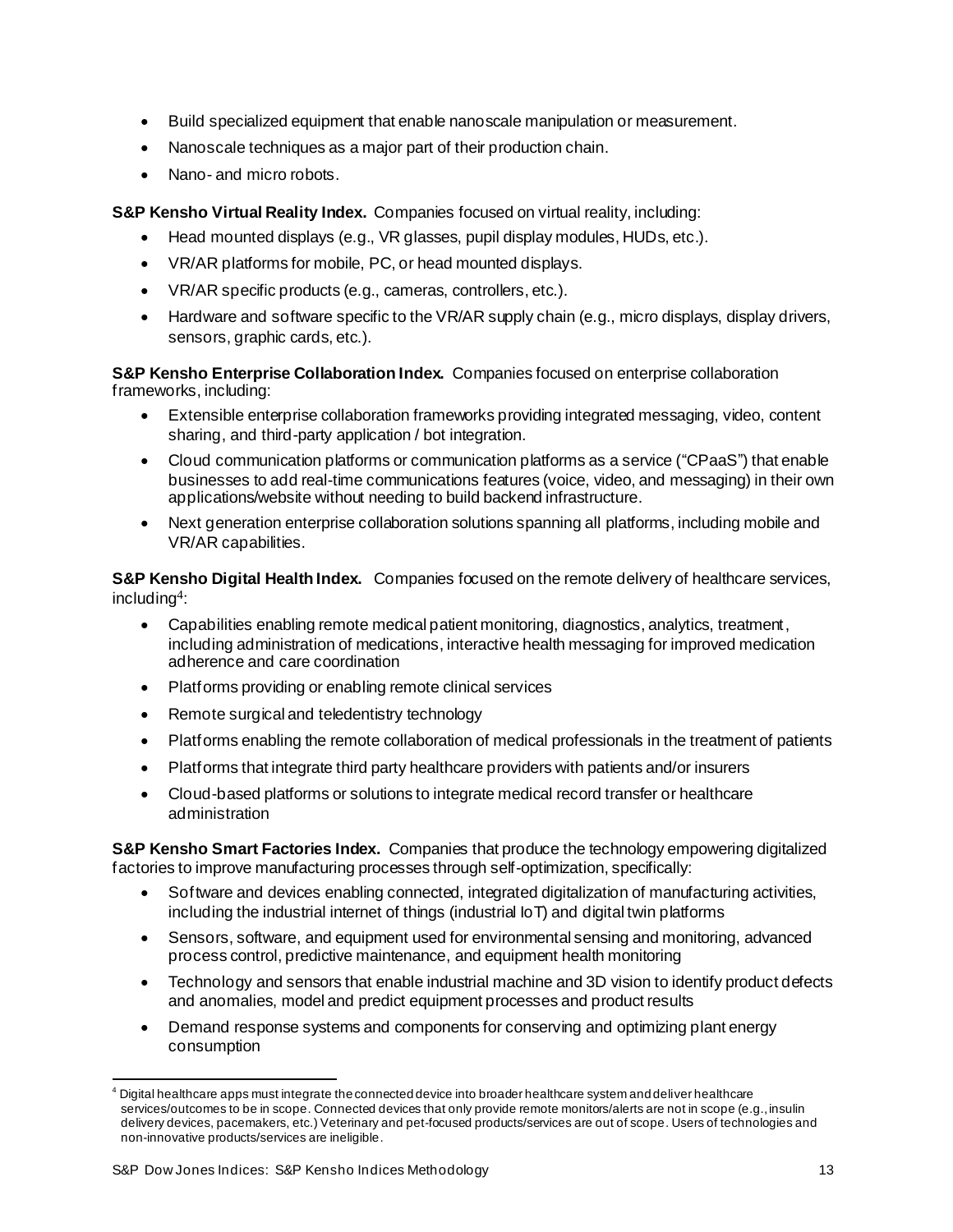**S&P Kensho Sustainable Farming Index.** Captures companies focused on agricultural innovations intended to reduce resource intensity, produce higher yields, and lower agricultural waste. In scope innovation areas include:

- Connected Farms including digital agriculture applications and sensor technology facilitating connected, adaptive farming equipment, environment sensing and predictive analytics
- Precision Agriculture geo-mapping and positioning, smart irrigation, such as variable rate technology and water preservation technologies, and automated agricultural equipment
- Sustainable fertilizers and plant protection
- Meat substitutes and alternative proteins
- Next Generation Farming Techniques, such as controlled environment agriculture, vertical farming, hydroponics, aquaponics and aeroponics
- Food and agricultural waste management

### <span id="page-14-0"></span>**Sector Indices**

For each Sector Index a stock must be contained in one or more of the identified Subsector indices as defined below. Note that not all stocks in each Subsector Index that are eligible for a Sector Index are included in the Sector Index. Stocks must meet the relevant business activity focus for the Sector Index as defined below.

The industries represented by each index described below are subject to change and are not claimed to represent a comprehensive coverage of the sectors or of constituent companies within the sector. The industries below are meant to illustrate S&P DJI's view of the most relevant innovations within the sectors. Note that within each sector index, a mix of companies that are solely focused on the relevant industries as well as other companies who may focus on the relevant industries as well as other industries that do not define the sector may both be included in the index.

**S&P Kensho Human Evolution Index.** Companies focused on bio-technology innovations that enhance human capabilities, including:

- Wearable or augmented reality devices that enhance a human's capabilities, replace lost functionality, or provide advanced bio-sensing and analytics on physical and mental well-being (S&P Kensho Wearbles Index - KBORGP and S&P Kensho Virtual Reality Index - KVRP).
- Technologies changing humans on a genetic level (S&P Kensho Genetic Engineering Index KDNAP).
- Medical, surgical, nano- and microbots (S&P Kensho Nanotechnology Index KNANOP and Kensho Robotics Index - KBOTSP).
- 3D printing technologies used for medical purposes. (S&P Kensho 3D Printing Index KDDDPP).

**S&P Kensho Democratized Banking Index.** Companies focused on innovations within financial services, including advances in payments, transaction management, financing, and wealth management, including:

- Alternative methods of financing and wealth management, including robo-advisors, crowdfunding, peer-to-peer lending (S&P Kensho Alternative Finance Index - KALTFINP).
- Future payments capabilities, including digital, real-time, direct payments and related security (S&P Kensho Future Payments Index - KPAYP).
- Distributed ledger technology related to financial services (S&P Kensho Distributed Ledger Index - KLEDGERP).

**S&P Kensho Final Frontiers Index.** Companies focused on technologies at the forefront of deep-space and deep-sea exploration and development, including: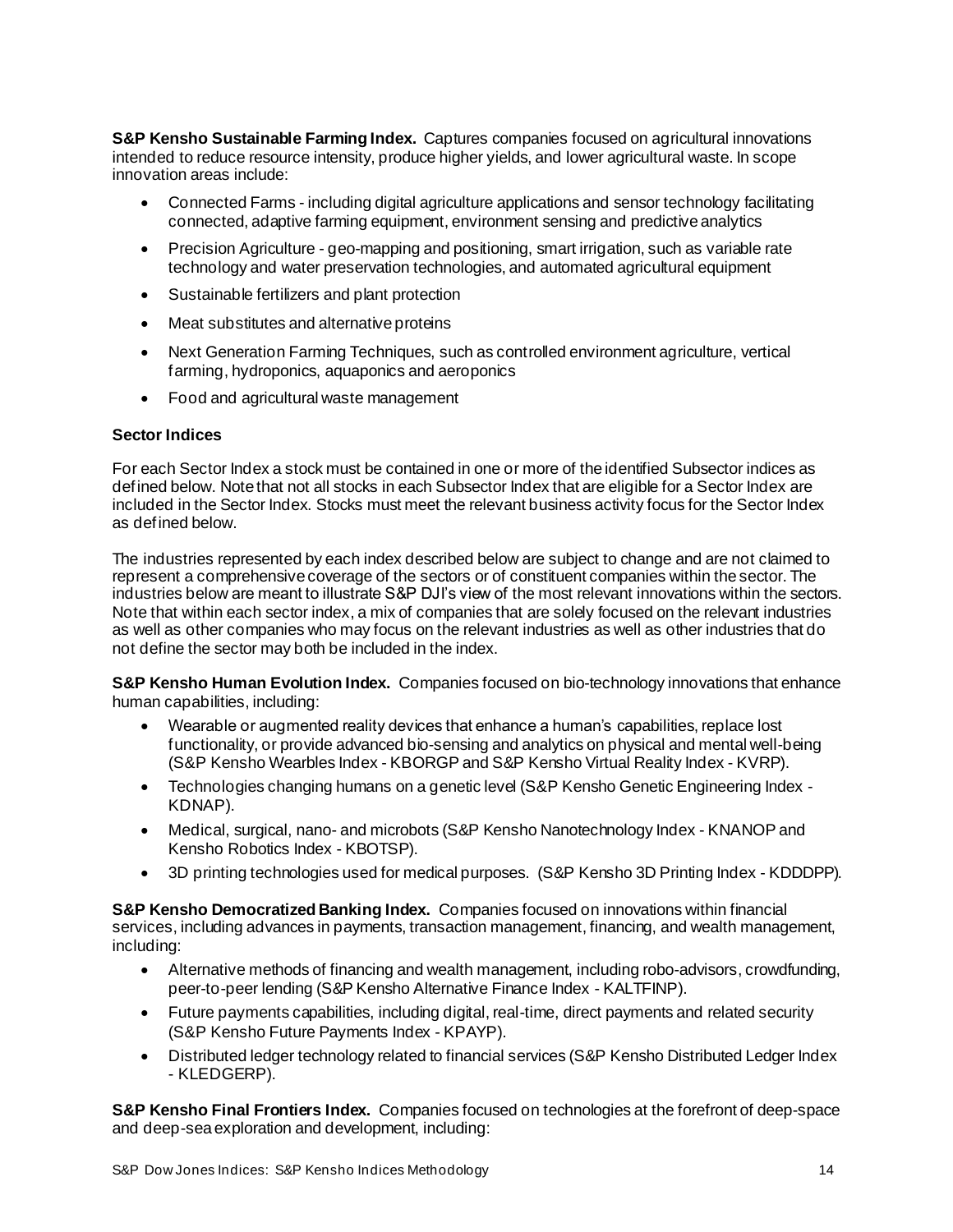- Space systems and technologies (S&P Kensho Space Index KMARSP).
- Drones used for deep sea exploration (S&P Kensho Drones Index KDRONEP).

**S&P Kensho Intelligent Infrastructure Index.** Companies that reflect the transition to intelligent, adaptive, and connected infrastructure, including:

- Intelligent and connected home technologies, building automation infrastructure, etc. (S&P) Kensho Smart Buildings Index - KHOMEP).
- Power grid technologies focused on the efficient management and use of energy, and improved power grid reliability (S&P Kensho Smart Grids Index - KGRIDSP).
- Transportation infrastructure focused on enhancing the efficiency of the transportation infrastructure as well as the new infrastructure capabilities required for alternative modes of transportation such as autonomous vehicles (S&P Kensho Smart Grids Index - KGRIDSP).
- Water infrastructure focused on water conversion and increasing the water supply (S&P Kensho Smart Grids Index - KGRIDSP).

**S&P Kensho Smart Transportation Index.** Companies focused on autonomous and electric vehicle technology, commercial drones, and advanced transportation systems, including:

- Autonomous and connected vehicle technology (S&P Kensho Autonomous Vehicles Index KCARSP).
- Drones and drone technologies used for commercial and civilian applications (S&P Kensho Drones Index - KDRONEP).
- Advanced transportation tracking and transport optimization systems (S&P Kensho Advanced Transport Systems Index - KATSP).
- Electric vehicle technology (S&P Kensho Electric Vehicles Index KEVP).

**S&P Kensho Clean Power Index.** Companies focused on advances in clean technology and energy, including:

- Clean energy technology: hardware, software, and construction and installation of materials used for energy capture, as well as advanced energy storage devices (S&P Kensho Cleantech Index - KCLEANP).
- Clean energy generation: companies focused on the generation and transmission of power derived from clean energy sources (S&P Kensho Clean Energy Index - KENERGYP).

**S&P Kensho Future Security Index.** Companies focused on sophisticated weaponry and defensive systems, and smart borders, including:

- Cyber security (S&P Kensho Cyber Security Index KCYBERP).
- Securing borders and critical infrastructure (S&P Kensho Smart Borders Index KDMZP).
- Military applications of:
	- o Space systems (S&P Kensho Space Index KMARSP).
	- o Robotics (S&P Kensho Robotics Index KBOTSP).
	- o Remotely operated or unmanned air and sea drones (S&P Kensho Drones Index KDRONEP).
	- o Wearable technologies (S&P Kensho Wearables Index KBORGP).
	- o Virtual or augmented reality (S&P Kensho Virtual Reality Index KVRP).

**S&P Kensho Future Communication Index.** Companies focused on advances in how people meet, collaborate, and communicate, including: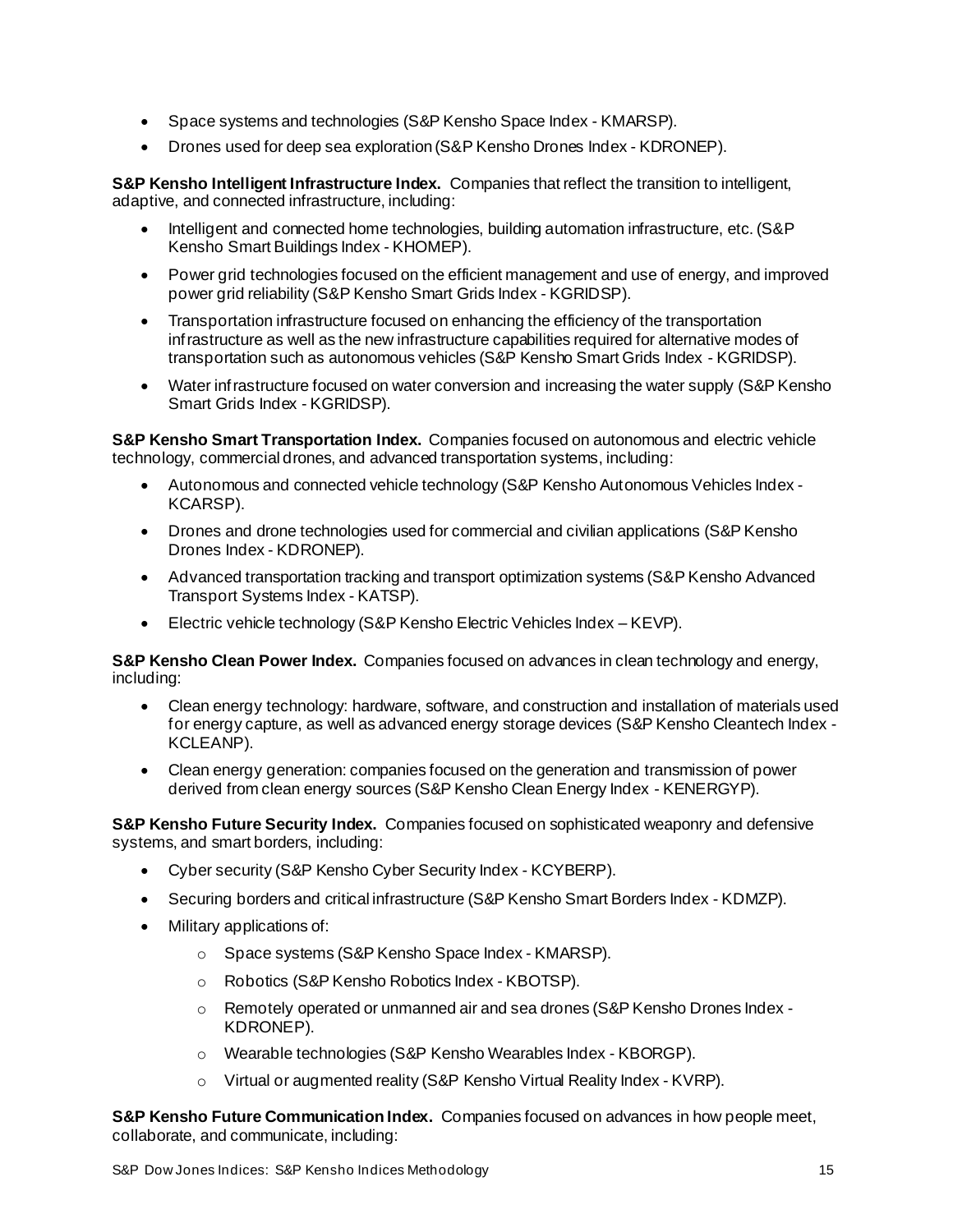- Digital networking services, including social media, social gaming, etc. (S&P Kensho Digital Communities Index - KSOCIALP).
- Collaboration frameworks for enterprise collaboration (S&P Kensho Enterprise Collaboration Index - KTEAMP).
- Commercial components involved in virtual and augmented reality (S&P Kensho Virtual Reality  $Index - KVRP$

**S&P Kensho Advanced Manufacturing Index.** The index measures the performance of companies focused on enabling manufacturers to improve production processes through digitalization, automation, predictive maintenance and optimization of plant energy conservation:

- Smart factory technologies. (S&P Kensho Smart Factories Index KFACTP).
- 3D Printing technology uses for industrial and manufacturing purposes. (S&P Kensho 3D Printing Index – KDDDPP).
- Robotics technology uses for industrial and manufacturing purposes. (S&P Kensho Robotics Index – KBOTSP).
- Head mounted displays (e.g., VR glasses, pupil display modules, HUDs, etc.) with an industrial or manufacturing application. (S&P Kensho Virtual Reality Index – KVRP).

**S&P Kensho Sustainable Staples Index.** The index measures the performance of companies enabling connected agricultural producers to enhance output while reducing waste and resource exhaustion using state-of-the-art sustainable practices. This includes all components of the S&P Kensho Sustainable Farming Index (KFARMP), as well as the agricultural elements of the following sub sector indices

- S&P Kensho Drones Index (KDRONEP)
- S&P Kensho Robotics Index (KBOTSP)
- S&P Kensho 3D Printing Index (KDDDPP)
- S&P Kensho Genetic Engineering Index (KDNAP)
- S&P Kensho Space Index (KMARSP)

#### <span id="page-16-0"></span>**Composite Indices**

**S&P Kensho New Economies Composite Index.** All companies in the following list of Subsector Indices are included in the index, subject to possible changes at each reconstitution:

|                                             |                 | Date Eligible |
|---------------------------------------------|-----------------|---------------|
| <b>Index</b>                                | <b>Ticker</b>   | for Composite |
| S&P Kensho Cyber Security Index             | <b>KYCBERP</b>  | 02/06/2017    |
| S&P Kensho Wearables Index                  | <b>KBORGP</b>   | 02/06/2017    |
| S&P Kensho Robotics Index                   | <b>KBOTSP</b>   | 02/06/2017    |
| S&P Kensho Autonomous Vehicles Index        | <b>KCARSP</b>   | 02/06/2017    |
| S&P Kensho 3D Printing Index                | <b>KDDDPP</b>   | 02/06/2017    |
| S&P Kensho Drones Index                     | <b>KDRONEP</b>  | 02/06/2017    |
| S&P Kensho Space Index                      | <b>KMARSP</b>   | 02/06/2017    |
| S&P Kensho Smart Buildings Index            | <b>KHOMEP</b>   | 02/06/2017    |
| S&P Kensho Nanotechnology Index             | <b>KNANOP</b>   | 02/06/2017    |
| S&P Kensho Virtual Reality Index            | <b>KVRP</b>     | 02/06/2017    |
| S&P Kensho Cleantech Index                  | <b>KCLEANP</b>  | 02/06/2017    |
| S&P Kensho Clean Energy Index               | <b>KENERGYP</b> | 02/06/2017    |
| S&P Kensho Genetic Engineering Index        | <b>KDNAP</b>    | 02/06/2017    |
| S&P Kensho Smart Grids Index                | <b>KGRIDSP</b>  | 02/06/2017    |
| S&P Kensho Advanced Transport Systems Index | <b>KATSP</b>    | 02/06/2017    |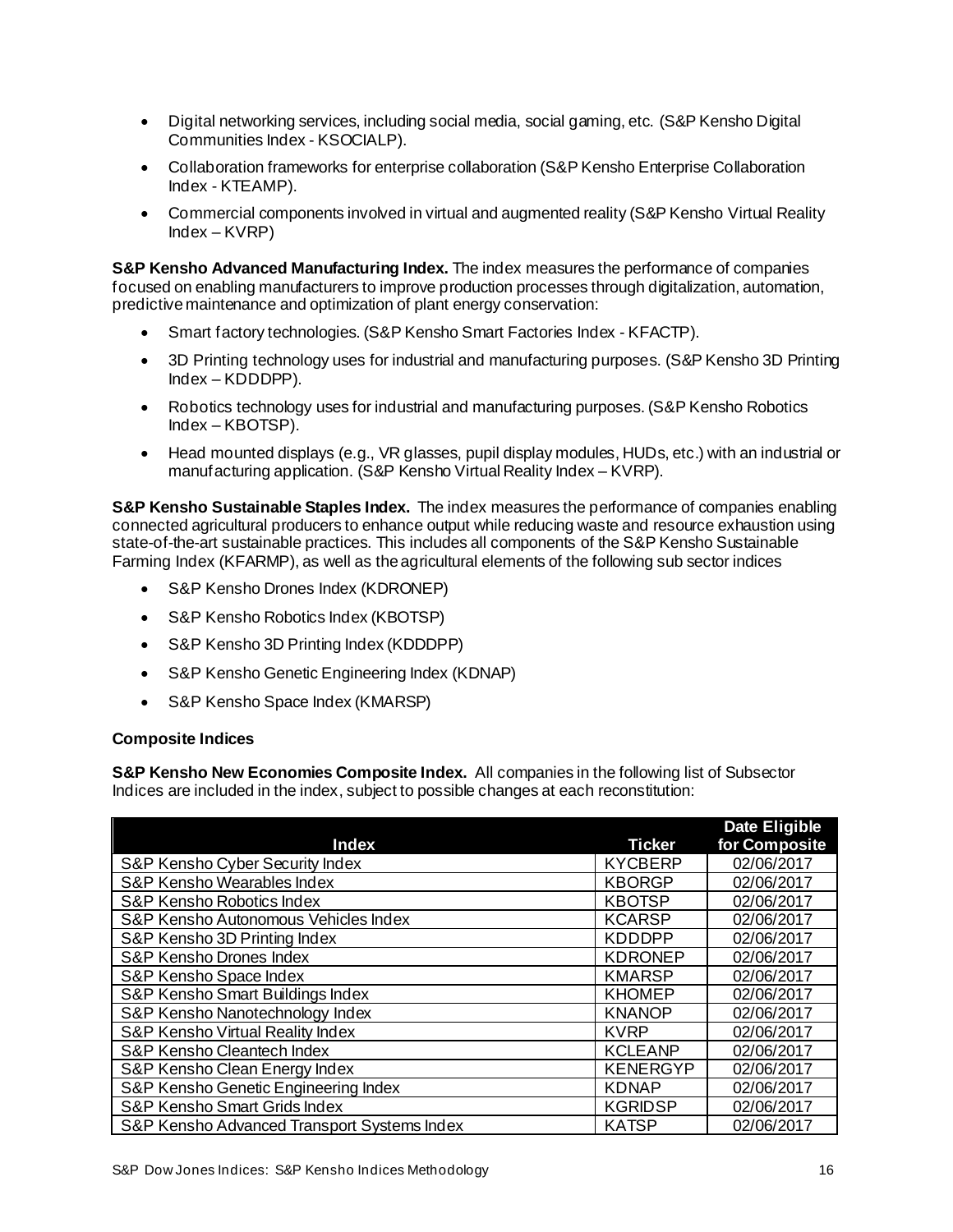|                                           |                 | Date Eligible |
|-------------------------------------------|-----------------|---------------|
| Index                                     | <b>Ticker</b>   | for Composite |
| S&P Kensho Smart Borders Index            | <b>KDMZP</b>    | 02/06/2017    |
| S&P Kensho Electric Vehicles Index        | <b>KEVP</b>     | 09/17/2018    |
| S&P Kensho Future Payments Index          | <b>KPAYP</b>    | 09/24/2018    |
| S&P Kensho Alternative Finance Index      | <b>KALTFINP</b> | 09/24/2018    |
| S&P Kensho Distributed Ledger Index       | <b>KLEDGERP</b> | 09/24/2018    |
| S&P Kensho Digital Communities Index      | <b>KSOCIALP</b> | 10/01/2018    |
| S&P Kensho Enterprise Collaboration Index | <b>KTEAMP</b>   | 10/29/2018    |
| S&P Kensho Digital Health Index           | <b>KDOC</b>     | 12/03/2021    |
| S&P Kensho Smart Factories Index          | <b>KFACT</b>    | 12/03/2021    |
| S&P Kensho Sustainable Farming Index      | <b>KFARM</b>    | 06/03/2022    |

**S&P Kensho New Economies Select Index.** All companies in the five best performing Subsector Indices that include at least 15 companies are included in the index. The best performing Subsector Indices are identified by comparing the risk-adjusted returns of each Subsector Index on the Reference Date as follows:

- 1. For the Selection Day and several days immediately prior calculating the average daily return and the standard deviation of daily returns for the lookback period in order to calculate a risk-adjusted return for each Calculation Day.
- 2. Calculating the Final Index risk-adjusted return for each Component Index by taking the mean of the risk-adjusted returns calculated above.
- 3. Multiplying the Final Index risk-adjusted return by the Turnover Adjustment Factor to calculate the Adjusted Index risk-adjusted return for each Component Index. For each component index, the Turnover Adjustment Factor is four (4) if its risk-adjusted return is positive or zero, and the Turnover Adjustment Factor is half (.5) if its risk-adjusted return is negative. For a new component index, the Turnover Adjustment Factor is one (1).
- 4. Selecting the five Constituent Indices that include at least 15 companies with the highest Optimization Modified Index risk-adjusted return (each a "Select Component Index", collectively "Select Component Indices").

### <span id="page-17-0"></span>**Other Subsector Indices**

**S&P Kensho Hydrogen Economy Index.** Companies focused on the production, transportation, conservation and fuel cells of hydrogen, including:

- All methods of hydrogen production, including steam reforming.
- Services and technology that enables the liquification of hydrogen and movement of liquefied hydrogen from point of production to end consumer.
- Hydrogen storage technologies.
- The manufacture and/or distribution of fuel cells.

**S&P Kensho Extended Nanotechnology Index.** Companies producing nanomaterials and companies that provide systems, products and services that allow for construction, measurement, simulation, or manipulation of nanomaterials:

- Fabrication and manufacturing processes: devices/systems/processes that allow for construction/manipulation of matter at the molecular level as a major part of the production process. Examples include nanobots, nanolithography, atomic layer deposition and molecular self-assembly.
- Measurement and Simulation: Includes services that simulate design of nanomaterials and products/services related to measurement at the molecular level, such as nanoelectromechanical systems.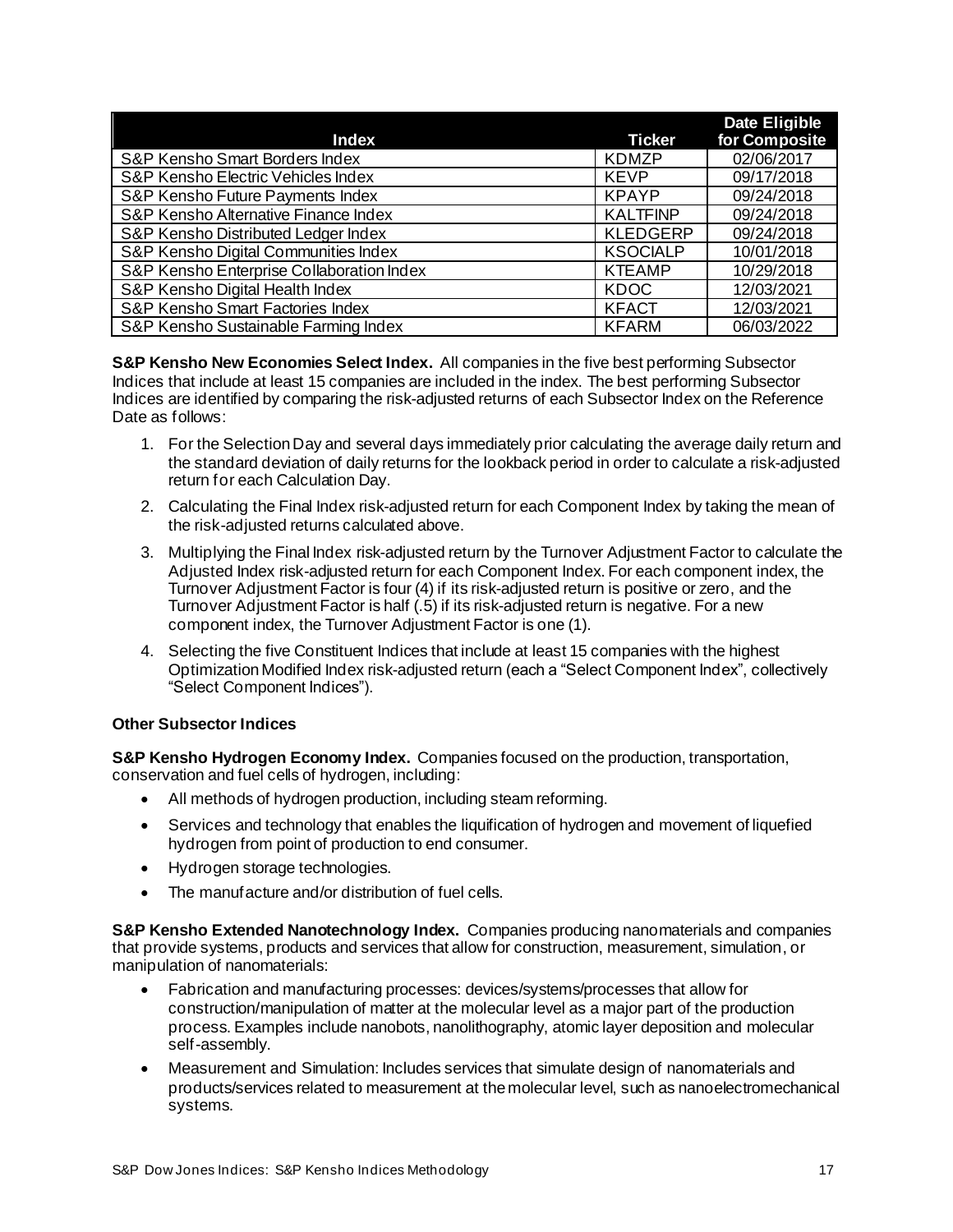- Materials: outputs created from nanofabrication and manufacturing processes. Includes nanotextiles and nanoparticles.
- Delivery systems: systems that enable delivery of nanomaterials to a targeted location, such as engineered nanoparticles and nanocapsules.

**S&P Kensho Metaverse Index.** Companies producing the technology and services empowering Extended Reality (XR) and the next generation of the internet, specifically:

- Applications and software enabling the full spectrum of interactive, virtual experiences, including the following: virtual gaming, recreation, business collaboration, commerce, and travel.
- Cloud, edge computing, and big data infrastructure technology integral to state-of-the-art internetenabled capabilities, including distributed computing and network infrastructure vital to empowering Web3 applications.
- Virtual and Augmented Reality equipment, and underlying hardware and components, that power XR experiences.
- The software and hardware enabling interoperable and virtual payment systems, digital currencies, exchanges, wallets, and assets (including NFTs).

### <span id="page-18-0"></span>**Multiple Share Classes and Dual Listed Companies**

Each company is represented once by the Designated Listing. For more information regarding the treatment of multiple share classes, please refer to Approach B within the Multiple Share Classes section of S&P Dow Jones Indices' Equity Indices Policies & Practices Methodology.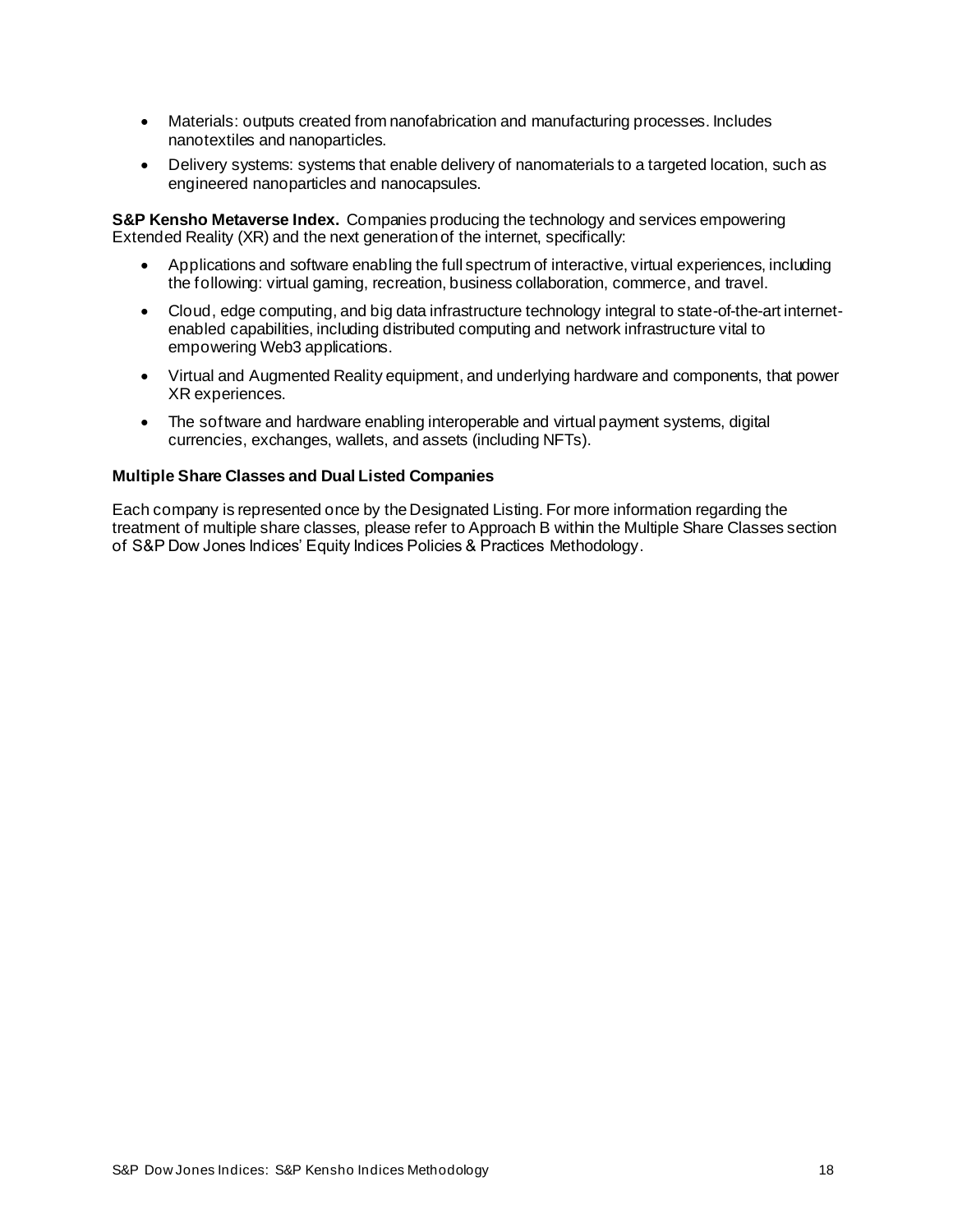# <span id="page-19-0"></span>Index Construction

# <span id="page-19-1"></span>**Constituent Selection**

At each annual reconstitution all securities that satisfy the criteria in *Eligibility Criteria* are selected and form the indices.

At each semi-annual rebalancing the same procedure is run as for the annual reconstitution except the business activity focus criteria is not re-analyzed. All stocks that met the business activity focus criteria at the prior annual reconstitution, regardless of whether they are currently in the index or not, are reassessed for size and liquidity with all stocks that pass those criteria being selected for the indices.

**Composite Indices.** At each reconstitution these indices are constructed from the eligible Subsector Indices, as described in *Index Eligibility*.

### <span id="page-19-2"></span>**Constituent Weightings**

**Sector and Subsector Indices.** Constituent weights are set at the annual reconstitution and at the semiannual rebalancing. Index constituents are first categorized as "core" or "non-core". Core companies are those for which products and services related to the index objectives and target markets of a specific index are an important component of their business strategy; core companies are identified as such based on the prominence (e.g., location, context) of the disclosures in the company's regulatory filings, as well as other publicly available information. In addition to the core/non-core, the S&P Kensho Sector indices, the S&P Kensho Smart Factories Index and S&P Kensho Extended Nanotechnology Index also apply a diversification rule, as detailed below.

Index constituents within each category are initially equal weighted. "Core" constituents are over-weighted as compared to "non-core" constituents, with the exception of the S&P Kensho Cyber Security Index, S&P Kensho Cyber Security Mid-Large Cap Index, S&P Kensho Clean Energy Index, and S&P Kensho Metaverse Index, as these indices only include "Core" constituents, and the S&P Kensho Distributed Ledger Index, as that index does not overweight "core" constituents.

Constituent weightings are adjusted to ensure that each constituent can meet a target notional trade size without exceeding 25% of its 3M ADVT. For certain indices, capacity is managed to enable a target index capacity level without any index constituent's weight multiplied by the target capacity level exceeding a specific threshold of the constituent's FMC:

- 15% for the S&P Kensho Extended Nanotechnology Index
- 10% for the S&P Kensho Metaverse Index)

The target notional trade size for each index and target capacity level (where applicable) are as follows:<sup>6</sup>

| Index                                | <b>Target Notional Trade Size</b> |
|--------------------------------------|-----------------------------------|
| S&P Kensho Distributed Ledger Index  | \$25 Million                      |
| S&P Kensho Alternative Finance Index | \$25 Million                      |
| S&P Kensho Future Payments Index     | \$25 Million                      |
| S&P Kensho Electric Vehicles Index   | \$25 Million                      |
| S&P Kensho Digital Communities Index | \$25 Million                      |

 $^6$  At each rebalancing, S&P Dow Jones indices may determine that a different target notional trade size is more appropriate than that shown in the table and reserves the use of discretion when implementing this parameter.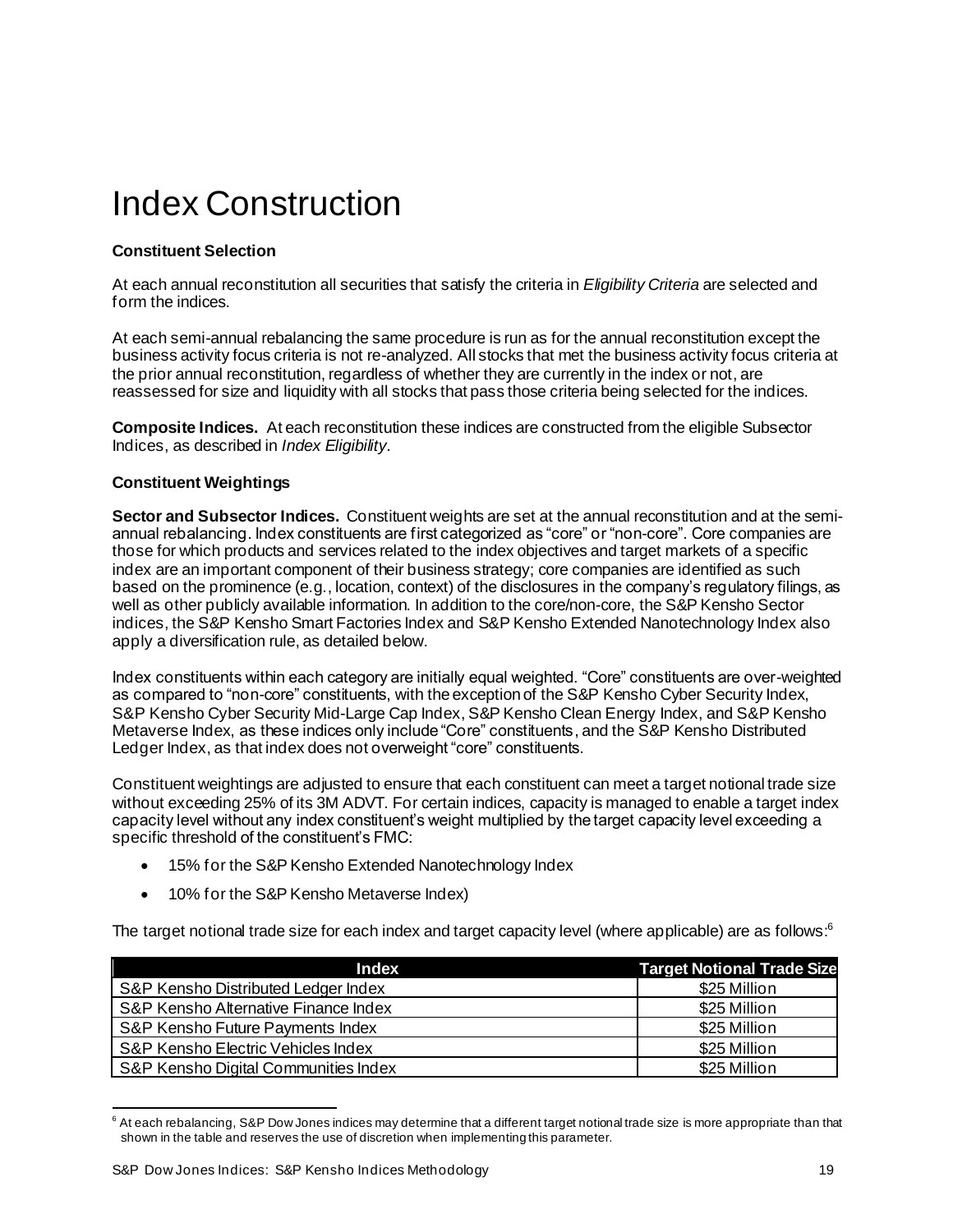| <b>Index</b>                                  | <b>Target Notional Trade Size</b> |
|-----------------------------------------------|-----------------------------------|
| S&P Kensho Advanced Transport Systems Index   | \$10 Million                      |
| S&P Kensho Wearables Index                    | \$25 Million                      |
| S&P Kensho Robotics Index                     | \$25 Million                      |
| S&P Kensho Autonomous Vehicles Index          | \$25 Million                      |
| S&P Kensho Cleantech Index                    | \$25 Million                      |
| S&P Kensho Cyber Security Index               | \$25 Million                      |
| S&P Kensho Cyber Security Mid-Large Cap Index | $\overline{\phantom{0}}$          |
| S&P Kensho 3D Printing Index                  | \$10 Million                      |
| <b>S&amp;P Kensho Smart Borders Index</b>     | \$25 Million                      |
| S&P Kensho Genetic Engineering Index          | \$25 Million                      |
| S&P Kensho Drones Index                       | \$25 Million                      |
| S&P Kensho Clean Energy Index                 | \$25 Million                      |
| S&P Kensho Smart Grids Index                  | \$25 Million                      |
| S&P Kensho Smart Buildings Index              | \$25 Million                      |
| S&P Kensho Space Index                        | \$25 Million                      |
| S&P Kensho Nanotechnology Index               | \$10 Million                      |
| S&P Kensho Virtual Reality Index              | \$25 Million                      |
| S&P Kensho Enterprise Collaboration Index     | \$25 Million                      |
| S&P Kensho Digital Health Index               | \$25 Million                      |
| S&P Kensho Smart Factories Index              | \$25 Million                      |
| S&P Kensho Sustainable Farming Index          | \$25 Million                      |
| S&P Kensho Human Evolution Index              | \$100 Million                     |
| S&P Kensho Advanced Manufacturing Index       | \$100 Million                     |
| S&P Kensho Democratized Banking               | \$100 Million                     |
| S&P Kensho Final Frontiers Index              | \$100 Million                     |
| S&P Kensho Intelligent Infrastructure Index   | \$100 Million                     |
| S&P Kensho Smart Transportation Index         | \$100 Million                     |
| S&P Kensho Clean Power Index                  | \$100 Million                     |
| S&P Kensho Future Security Index              | \$100 Million                     |
| S&P Kensho Future Communication Index         | \$100 Million                     |
| S&P Kensho Sustainable Staples Index          | \$100 Million                     |
| S&P Kensho Liquid Future Communication Index  | \$200 Million                     |
| S&P Kensho New Economies Select Index         | \$100 Million                     |
| S&P Kensho New Economies Composite Index      | \$100 Million                     |
| S&P Kensho Hydrogen Economy Index             | \$25 Million                      |
| S&P Kensho Extended Nanotechnology Index      | \$50 Million                      |
| S&P Kensho New Technology Index               | \$200 Million                     |
| S&P Kensho Metaverse Index                    | \$100 Million                     |

| Index                                    | <b>Target Capacity Level (TCL)</b> |
|------------------------------------------|------------------------------------|
| S&P Kensho Extended Nanotechnology Index | US \$1 Billion                     |
| S&P Kensho Metaverse Index               | US \$1 Billion                     |

Individual weights will be reduced until the ADVT threshold has been met, and excess weight is then distributed proportionally across the remaining constituents within the designated category as detailed below.

On each Reference Date, the initial weight for each Index Component is determined by the following:

 $7$  Not applicable, the index is equal weighted.

S&P Dow Jones Indices: S&P Kensho Indices Methodology 20 20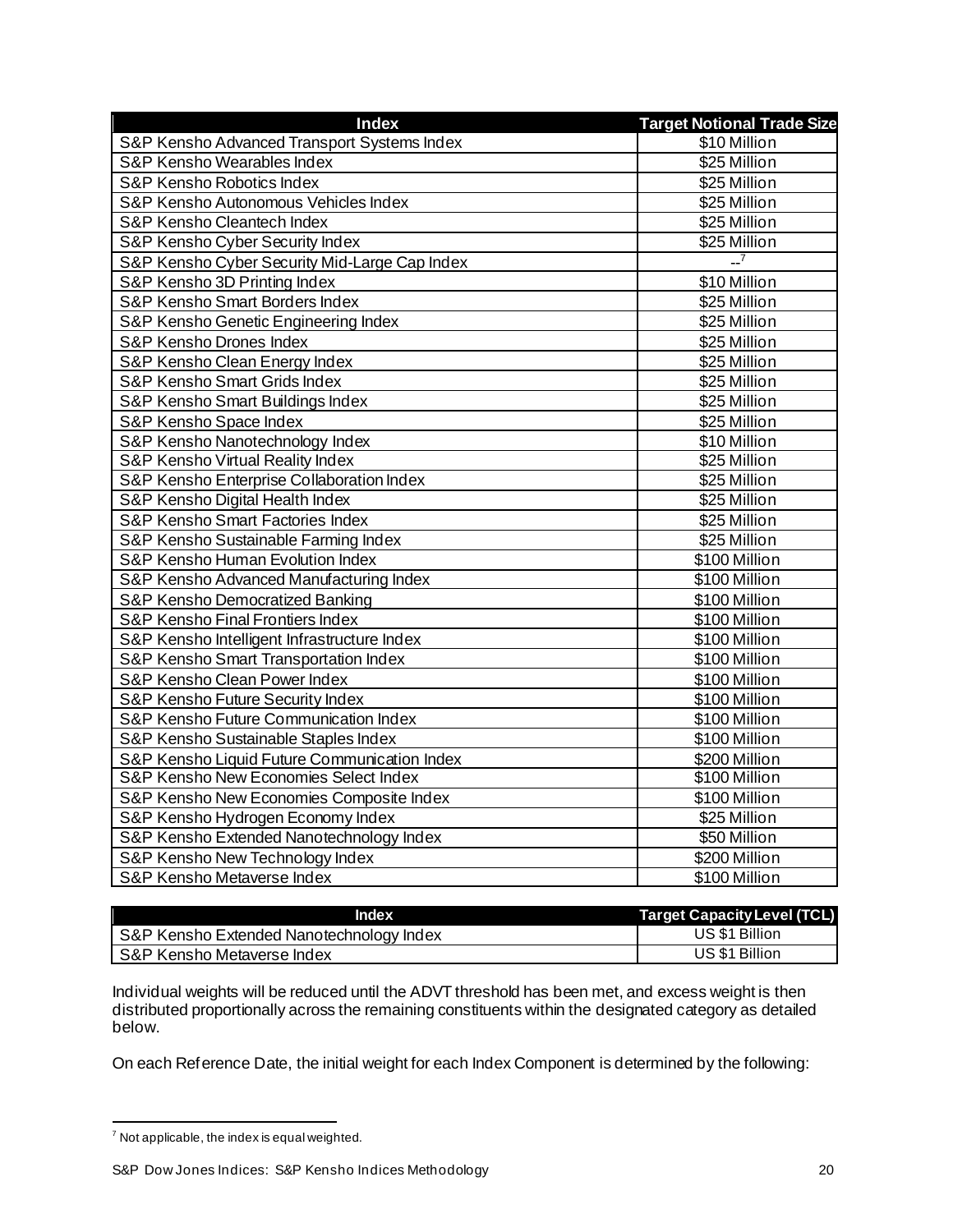1. Calculating the total initial weights of the Index Components in each category using the formulas set forth below:

$$
W_C = \frac{C}{N} + X \times \left(1 - \frac{C}{N}\right) \text{ if } C > 0, \text{ else } 0
$$

 $W_{NC} = 1 - W_C$ 

2. Calculating the initial weights of the Index Components by equally allocating the total initial weight of each category among the Index Components included in that category using the applicable formula set forth below:

For each Index Component included in the "Core" Category:

$$
W_{i, initial} = \frac{W_C}{C}
$$

For each Index Component included in the "Non-Core" Category:

$$
W_{i, initial} = \frac{W_{NC}}{N - C}
$$

*where:*

*Wi, Initial = initial weight of Index Component i*

- $W_c$  *= total initial weight of the Index Components included in the "Core" category*
- *= total initial weight of the Index Components included in the "Non-Core" category*
- *C = number of Index Components included in the "Core" category*

$$
N
$$
 = total number of Index Components

*X = 20%, the maximum target overweight percentage for Core Index Components, as compared to Non-Core Index Components*

On each Reference Date, once the initial weights of the Index Components are determined, those weights are adjusted to ensure that each Index Component can accommodate a specified target notional trade size without breaching the predefined 3M ADVT threshold by:

- 1. Setting the maximum 3M ADVT threshold to 25% *3M ADVT%, max*. At each rebalancing, S&P Dow Jones indices may determine that a different target notional trade size is more appropriate than that shown in the above table and reserves the use of discretion when implementing this parameter.
- 2. Calculating the maximum allowable notional trade amount for each Index Component as follows:

 $Maxs_i = 3M \, ADVT$ %, max  $\times$   $3M \, ADVT_i$ 

3. Calculating the allocated notional trade amount for each Index Component based on its initial weight:

 $N_{si} = N_{\text{Sindex}} \times W_{i\text{-}Initial}$ 

- 4. Reallocating weight as necessary, for each Index Component in the following manner in order to satisfy the constraint set forth in Step 1 above:
	- a. If an Index Component's allocated notional trade amount is above its maximum allowable notional trade amount, the adjusted weight for that Index Component is capped by its maximum allowable notional trade amount and is set equal to:

$$
W_{i,o} = \text{Maxsi} / \text{N} \text{sindex}
$$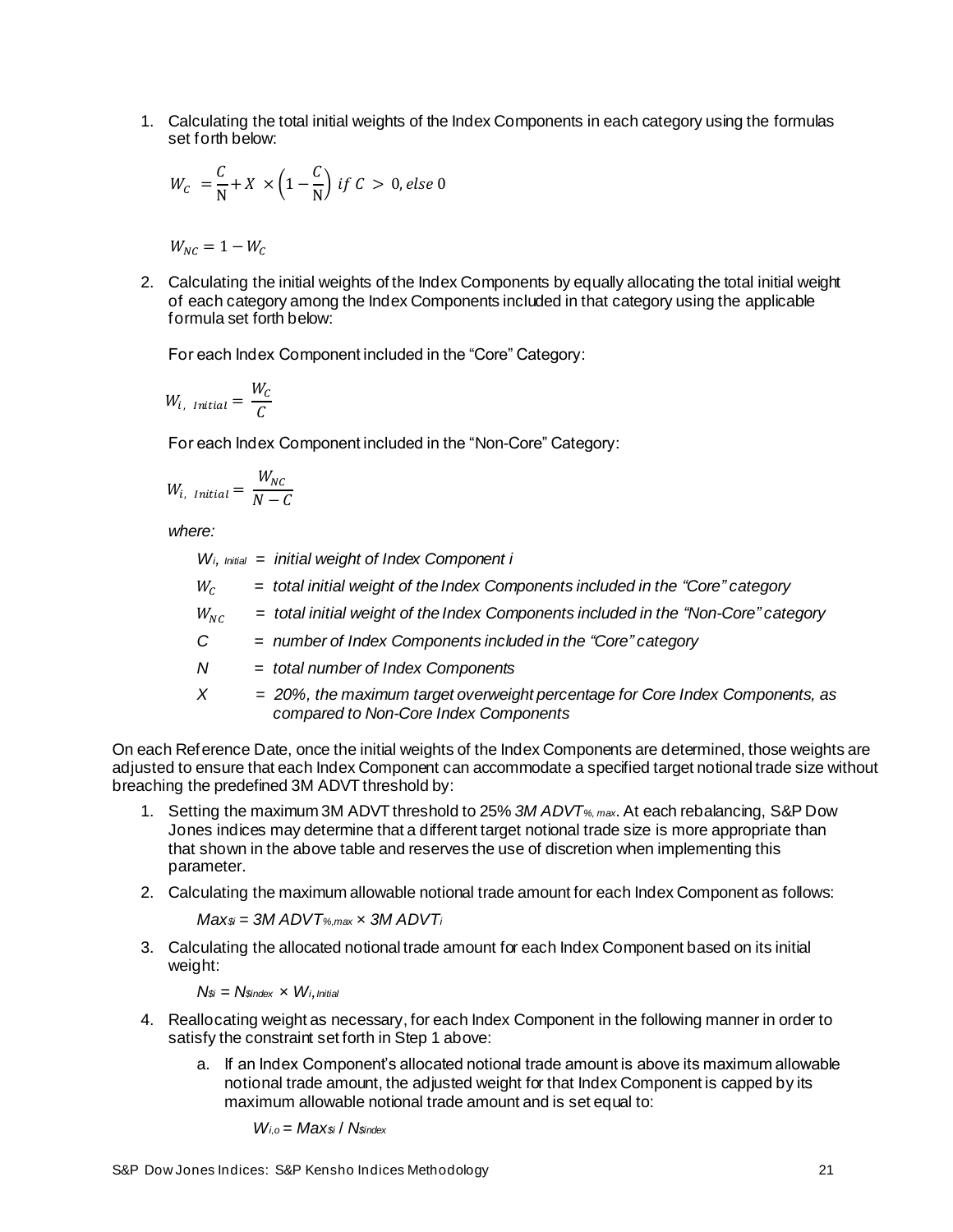b. For each category, the excess weight from Step 4(a), if any, of the Index Components included in that category is calculated as the sum of the excess weight of each of those Components using the following formula:

 $W_e = \sum (W_i_{i} \cdot \text{Initial} - W_i_{i} \cdot \text{)}$ 

c. Step 4 is repeated, if necessary, with the initial weight of each Index Component set equal to its adjusted weight calculated in the prior iteration of Step 4, until *W<sup>e</sup>* is equal to zero for both categories, such that all Index Components satisfy the maximum allowable notional trade amount constraint set forth in Step 1 above. where:

| N \$index              | $=$ total target notional trade size for the Index                                             |
|------------------------|------------------------------------------------------------------------------------------------|
|                        | 3M ADVT <sub>%,max</sub> = the maximum allowable percentage of an Index Component's 3M<br>ADVT |
| $W$ i, Initial         | $=$ initial weight of Index Component i                                                        |
| Maxsi                  | = maximum allowable notional trade amount for Index Component i                                |
| $3M$ ADVT <sub>i</sub> | $=$ the 3M ADVT for Index Component i                                                          |
| Nsi                    | = allocated notional trade amount for Index Component i                                        |
| $W_{i,o}$              | = adjusted weight for Index Component                                                          |
| We                     | = excess weight to be redistributed to the Index Components in the<br>applicable category      |

**S&P Kensho Extended Nanotechnology Index and S&P Kensho Metaverse Index**. For these indices, concurrent to the target notional trade size constraint, weights are adjusted to meet a target capacity level without breaching the predefined percentage of FMC ownership threshold at that capacity target capacity by:

- 1. Setting the maximum percentage of FMC ownership threshold to *FMC%,max*. At each rebalancing, S&P Dow Jones indices may determine that a different target capacity level is more appropriate than that shown in the above table and reserves the use of discretion when implementing this parameter.
- 2. Calculating the maximum allowable capacity amount for each Index Component as follows:

*MaxFMC* = *MFC%,max* × *FMC<sup>i</sup>*

3. Calculating the allocated capacity for each Index Component based on its initial weight:

 $C_{\text{S}} = C_{\text{Sindex}} \times W_{i,\text{Initial}}$ 

- 4. Reallocating weight as necessary, for each Index Component in the following manner to satisfy the constraint set forth in Step 1:
	- a. If an Index Component's allocated capacity amount is above the maximum allowable capacity amount, the adjusted weight for that Index Component is capped by its maximum allowable capacity amount and is set equal to:

*Wi,o* = *MaxFMCi* / *C\$index*

b. For each category, the excess weight from Step 4(a), if any, of the Index Components included in that category is calculated as the sum of the excess weight of each of those Components using the following formula:

$$
W_e = \sum (W_{i, initial} - W_{i, o})
$$

c. Step 4 is repeated, if necessary, with the initial weight of each Index Component set equal to its adjusted weight calculated in the prior iteration of Step 4, until *W<sup>e</sup>* is equal to zero for both categories, such that all Index Components satisfy the maximum allowable notional trade amount constraint set forth in Step 1 above.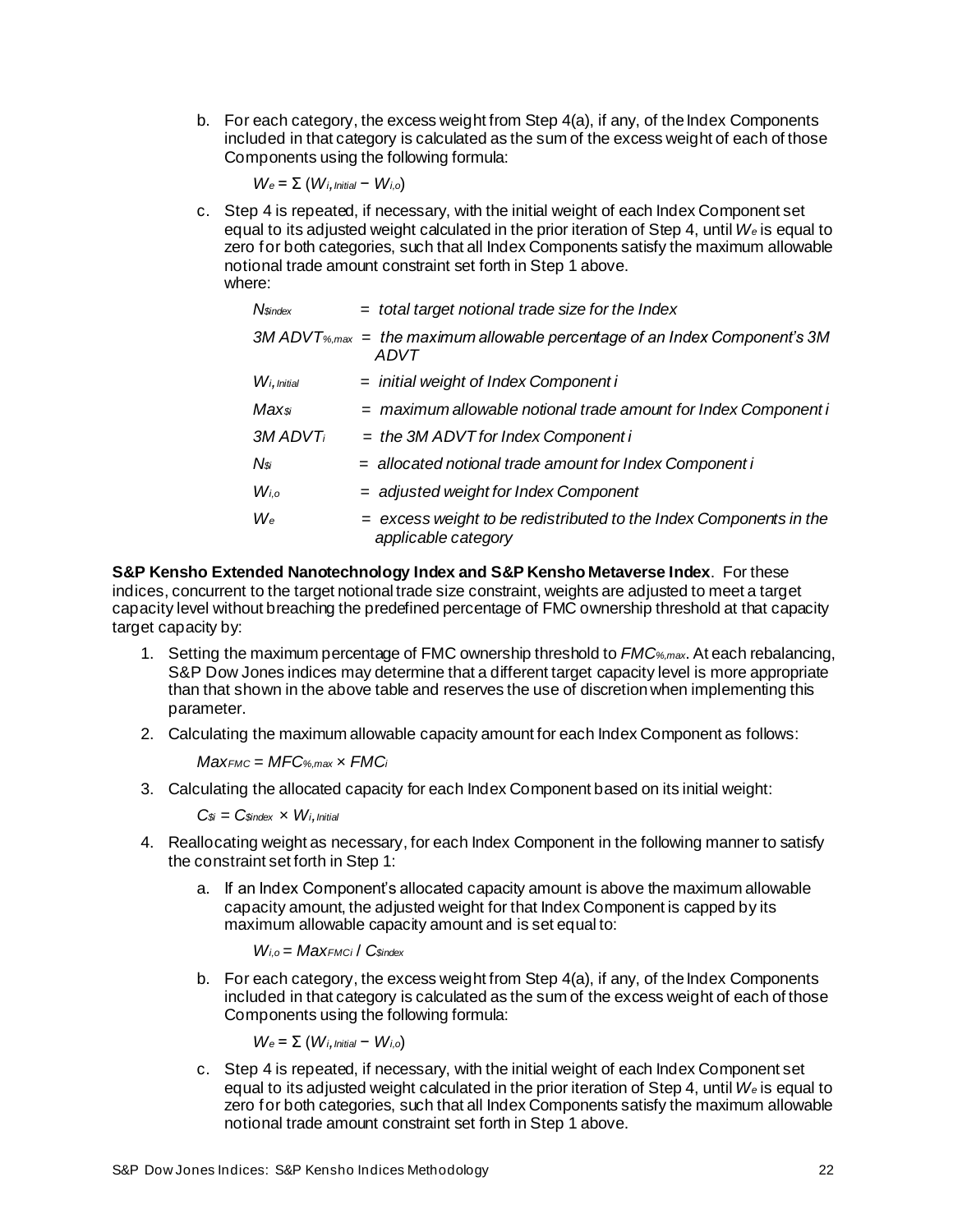where:

| $C$ <i>Sindex</i> | $=$ target capacity level for the Index                                                   |
|-------------------|-------------------------------------------------------------------------------------------|
| $FMC$ %,max       | = the maximum allowable ownership percentage of a component's<br><b>FMC</b>               |
| $W_i$ , Initial   | $=$ initial weight of Index Component i                                                   |
| Махғмсі           | $=$ maximum allowable capacity amount for Index Component                                 |
| FMCi              | $=$ the FMC for Index Component i                                                         |
| Csi               | $=$ allocated capacity amount for Index Component i                                       |
| $W_{i,o}$         | = adjusted weight for Index Component                                                     |
| $W_{e}$           | = excess weight to be redistributed to the Index Components in the<br>applicable category |

#### <span id="page-23-0"></span>**Diversification**

For the Sector indices, the S&P Kensho Smart Factories Index and S&P Kensho Extended Nanotechnology Index, the following diversification rules are applied:

If the sum of the weights of all index constituents with an individual weight over 4.5% exceeds 45% of the total index weight (the "Diversification Threshold") then the following steps are taken:

- 1. Sorting all constituents with a weight greater than 4.5% in descending order firstly by their individual constituent weight and secondly by their 3M ADVT.
- 2. Iteratively redistributing the weight from the lowest-sorted index component to all components not exceeding the 4.5% threshold.
- 3. Repeating Steps 1 and 2 until the Diversification Threshold is satisfied.

#### <span id="page-23-1"></span>**LargeMidCap Sector Equal Weight Indices**

<span id="page-23-2"></span>At each rebalancing the constituents are equal-weighted.

#### **Composite Indices**

**Calculating the Constituent Index Weight.** The weight of each Constituent Index is calculated by comparing the risk-adjusted return with each of the other Constituent Indices on the Selection Day:

1. For the Selection Day and several days immediately prior (each a "Calculation Day"), calculating the average daily return and the standard deviation of daily returns for the 126 trading days' lookback period—in order to calculate a risk-adjusted return for each Calculation Day *d*:

$$
RAR_{i,d} = \frac{r_i}{\sigma_i}
$$

2. Calculating the Final Index risk-adjusted return *RAR<sup>i</sup>* for each Constituent Index by taking the mean of the risk-adjusted returns calculated above:

$$
RAR_i = \frac{1}{D} \sum_{d}^{D} RAR_{i,d}
$$

where:

- $r_i$  = average daily return of the index *i* over the lookback period
- σ*i =* standard deviation of daily return of index *i*

*RARi,d =* risk-adjusted return of the index *i* on a Given Calculation Day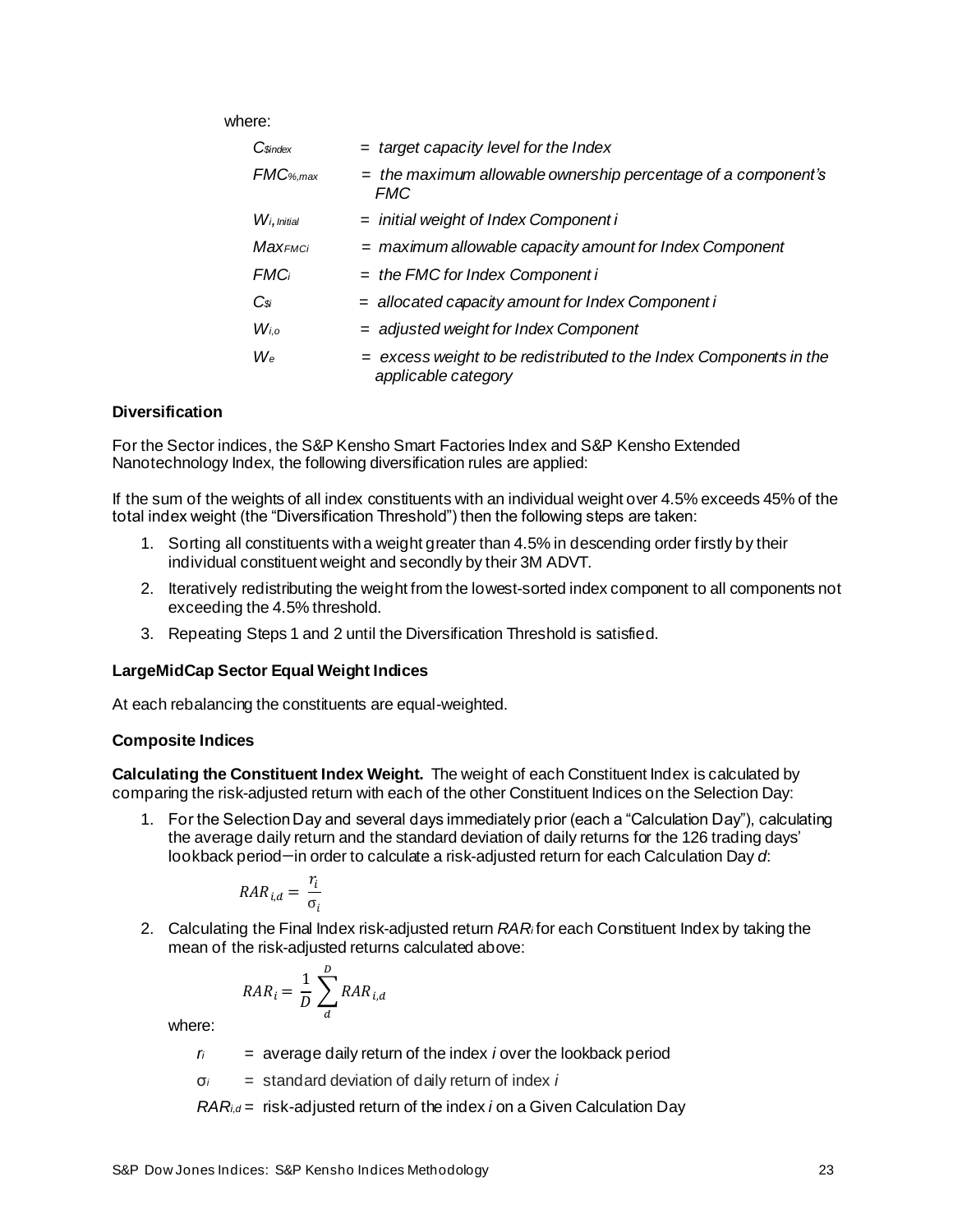$RAR<sub>i</sub>$  = Final Index risk-adjusted return of the index *i* (mean of risk-adjusted returns for each Calculation Day)

Once the Final Index risk-adjusted return has been calculated for each of the Constituent Indices, the weight of each Constituent Index in the Index is determined by:

1. Setting a variable *RARBaseline* equal to 0 if all the Final risk-adjusted returns calculated above are positive, or equal to the most negative risk-adjusted return otherwise:

> $RARB a$ seline =  $\begin{cases} 0 & \text{if } \\ m \neq 0 \end{cases}$ min  $(RAR_i)$  $\rightarrow$  $\rightarrow$  $RAR_i \geq 0$  for all Constituent Indices *i*  $RAR_i < 0$  for any Constituent Index i

2. Calculating the *RARSpread<sup>i</sup>* for each Constituent Index as:

= −

3. Calculating the *TotalRARSpread* as the sum of all Constituent Index RAR Spreads:

$$
TotalRARS pred = \sum RARS pred_i
$$

4. Setting the initial weight of each Constituent Index ("Initial Constituent Weight Index") to:

$$
w_i = \frac{RARS \textit{pread}_i}{TotalRARS \textit{pread}}
$$

Each Initial Constituent Index Weight  $w_i$  is then adjusted to ensure it meets established Minimum and Maximum Weight thresholds. For the S&P Kensho New Economies Composite Index the Minimum and Maximum Weight thresholds are 1% and (the number of constituents in each Initial Constituent Index/2) %, respectively. For the S&P Kensho New Economies Select Index the Minimum and Maximum Weight thresholds are 10% and 25%, respectively:

- 1. If any initial Constituent Index Weight is less than the Minimum Weight Threshold, the weight is adjusted up so that it is equal to the Minimum Weight Threshold.
- 2. The sum of the excess weight added to the Constituent Indices in Step 1, defined as

$$
w_e = \sum \min_{\phi_0,1} -w_1
$$

is then subtracted equally from the Initial Constituent Index Weights of all remaining Constituent Indices that are not already at the Minimum Weight Threshold, in order to maintain a total weighting of 100%.

- 3. If any Constituent Index Weight exceeds the Maximum Weight Threshold, the Final Constituent Index Weight for that Index is set to the Maximum Weight Threshold.
- 4. The sum of the excess weight equal to the difference between the Constituent Index Weight and the Final Constituent Index Weight for each of the Constituent Indices modified in Step 3, defined as

$$
w_e = \sum max_{\%i} -w_i
$$

is then added equally to the Initial Constituent Index Weights of all remaining Constituent Indices that have not yet reached the Maximum Weight Threshold and are not also set to the Minimum Weight Threshold.

- 5. Repeat Steps 3 through 4 until all Constituent Indices satisfy the Weight Thresholds.
- 6. The Final Constituent Index Weight for each Constituent Index that is not at a maximum o r minimum.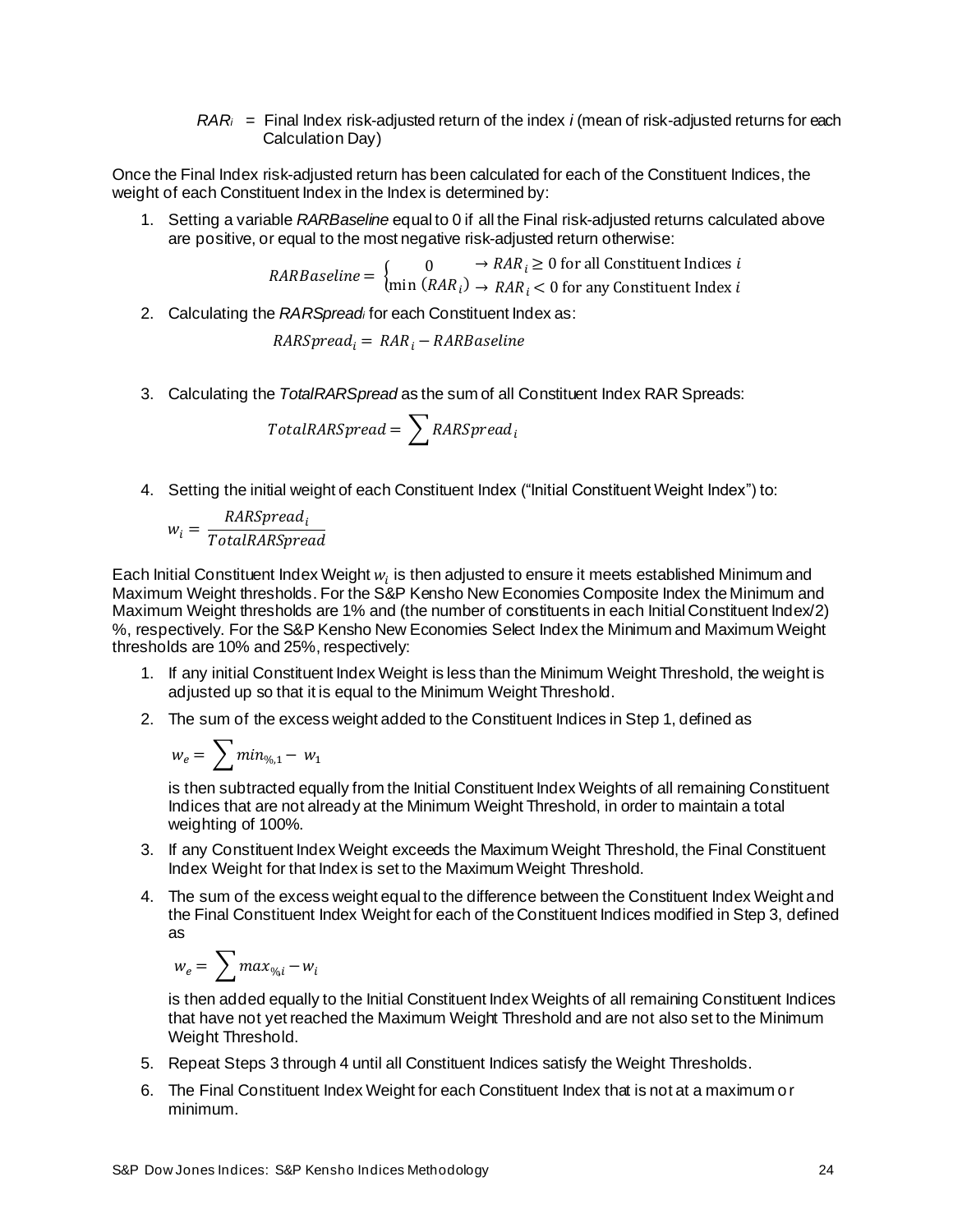### <span id="page-25-0"></span>**Calculating the Initial Constituent Security Weight**

The initial weight of each Constituent Security selected for inclusion in the index is determined by:

- 1. Multiplying the weight of the security in each of the Constituent Indices for which it is a constituent as of the Selection Day by the Final Constituent Index Weight for that index as calculated above.
- 2. Summing the result of Step 1 should the security be a component of multiple Constituent Indices.

#### <span id="page-25-1"></span>**Calculating the Final Constituent Security Weight**

Component weights are adjusted to ensure each component is able to meet a target notional trade size as detailed in the table above without exceeding 25% of its 3M ADVT. Individual weights will be reduced until this threshold has been met, and excess weight is then distributed pro-rata across the remaining components.

#### <span id="page-25-2"></span>**Diversification**

If the sum of the weights of all index constituents with an individual constituent weight over 4.5% exceeds 45% of the weight of the entire index "the "Diversification Threshold") then the following steps are taken:

- 1. Sorting all constituents with a weight greater than 4.5% in descending order firstly by their individual constituent weight and secondly by their 3M ADVT.
- 2. Iteratively redistributing the weight from the lowest-sorted index component to all components not exceeding the 4.5% threshold.
- 3. Repeating Steps 1 and 2 until the Diversification Threshold is satisfied.

*For more information on constituent weighting, please refer to the Non-Market Capitalization Weighted section of S&P Dow Jones Indices' Index Mathematics Methodology.*

#### <span id="page-25-3"></span>**Index Calculations**

The index is calculated by means of the divisor methodology used for all S&P Dow Jones equity indices.

*For more information on the index calculation methodology, please refer to the Non-Market Capitalization Weighted section of S&P Dow Jones Indices' Index Mathematics Methodology.*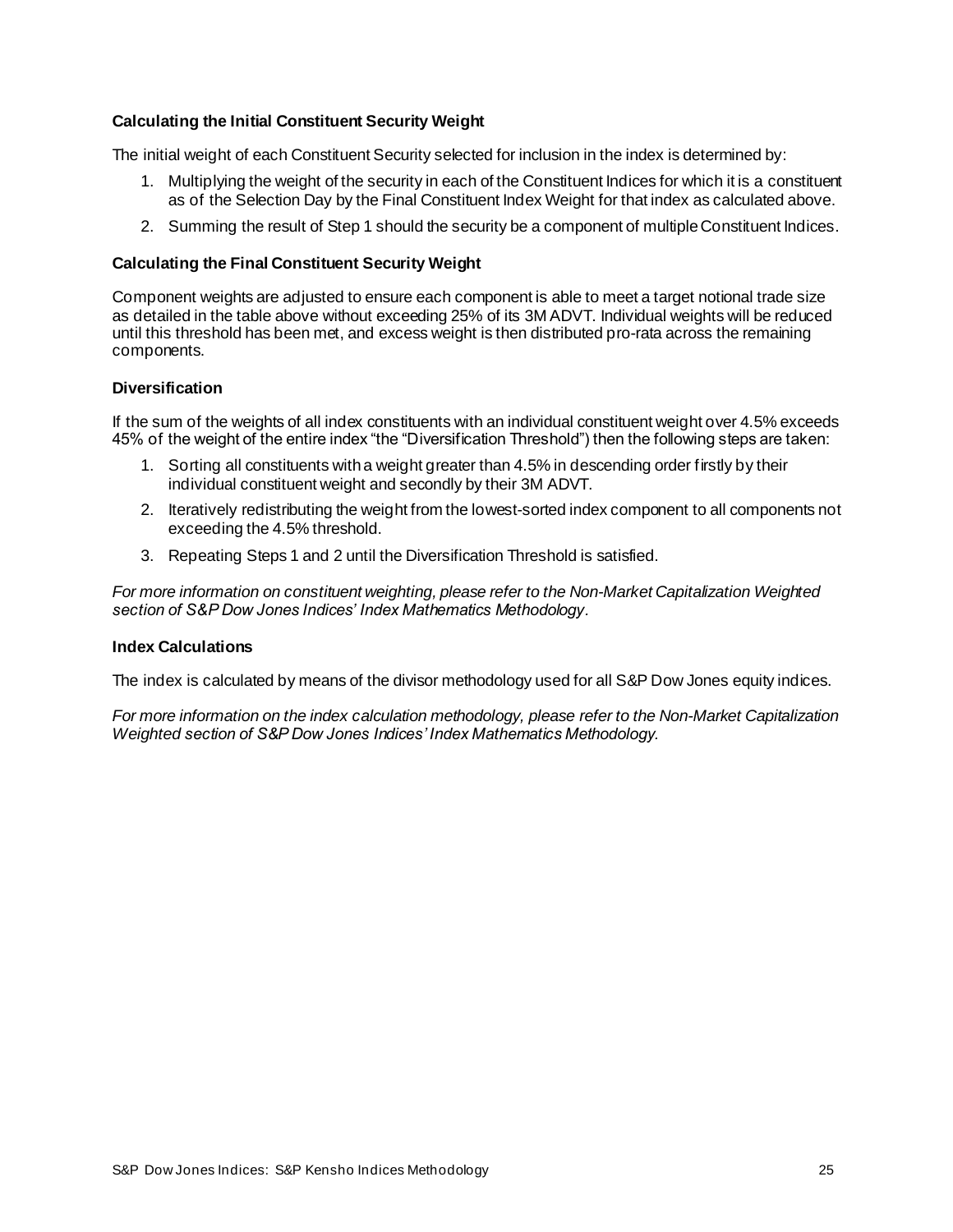# <span id="page-26-0"></span>Index Maintenance

# <span id="page-26-1"></span>**Annual Reconstitution**

At each annual reconstitution the index universe is reviewed for eligibility and constituents are selected and weighted. In addition, the indices rebalance six months after the annual reconstitution. For the rebalancing process, the eligibility of stocks for each index based on their Business Activity Focus is inherited from the prior annual reconstitution, whereas the remaining eligibility criteria are reassessed, and stocks are then selected and weighted according to the rules in *Index Construction*. Index shares are assigned based on prices seven business days prior to the rebalancing. $^{\rm 8}$ 

The following indices are reconstituted after the close on the first trading day following May 14<sup>th</sup> with a reference date of the last trading day in April and rebalanced after the close on the first trading day following November  $14<sup>th</sup>$  with a reference date of the last trading day in October:

- S&P Kensho Advanced Transport Systems Index
- S&P Kensho Wearables Index
- S&P Kensho Autonomous Vehicles Index
- S&P Kensho Cyber Security Index
- S&P Kensho Smart Borders Index
- S&P Kensho Smart Grids Index
- S&P Kensho Smart Buildings Index
- S&P Kensho Space Index
- S&P Kensho Digital Communities Index
- S&P Kensho Enterprise Collaboration Index
- S&P Kensho Electric Vehicles Index
- S&P Kensho Hydrogen Economy Index
- S&P Kensho Smart Factories Index

The following indices are reconstituted after the close on the last trading day in May with a reference date of the first trading day following May  $14<sup>th</sup>$  and rebalanced after the close on the last trading day in November with a reference date of the first trading day following November 14<sup>th</sup>:

- S&P Kensho Distributed Ledger Index
- S&P Kensho Alternative Finance Index
- S&P Kensho Future Payments Index
- S&P Kensho Robotics Index
- S&P Kensho Cleantech Index
- S&P Kensho Clean Energy Index
- S&P Kensho 3D Printing Index

 $8$  Prior to December 10, 2018, index shares were based on prices as of the Rebalancing Reference Date.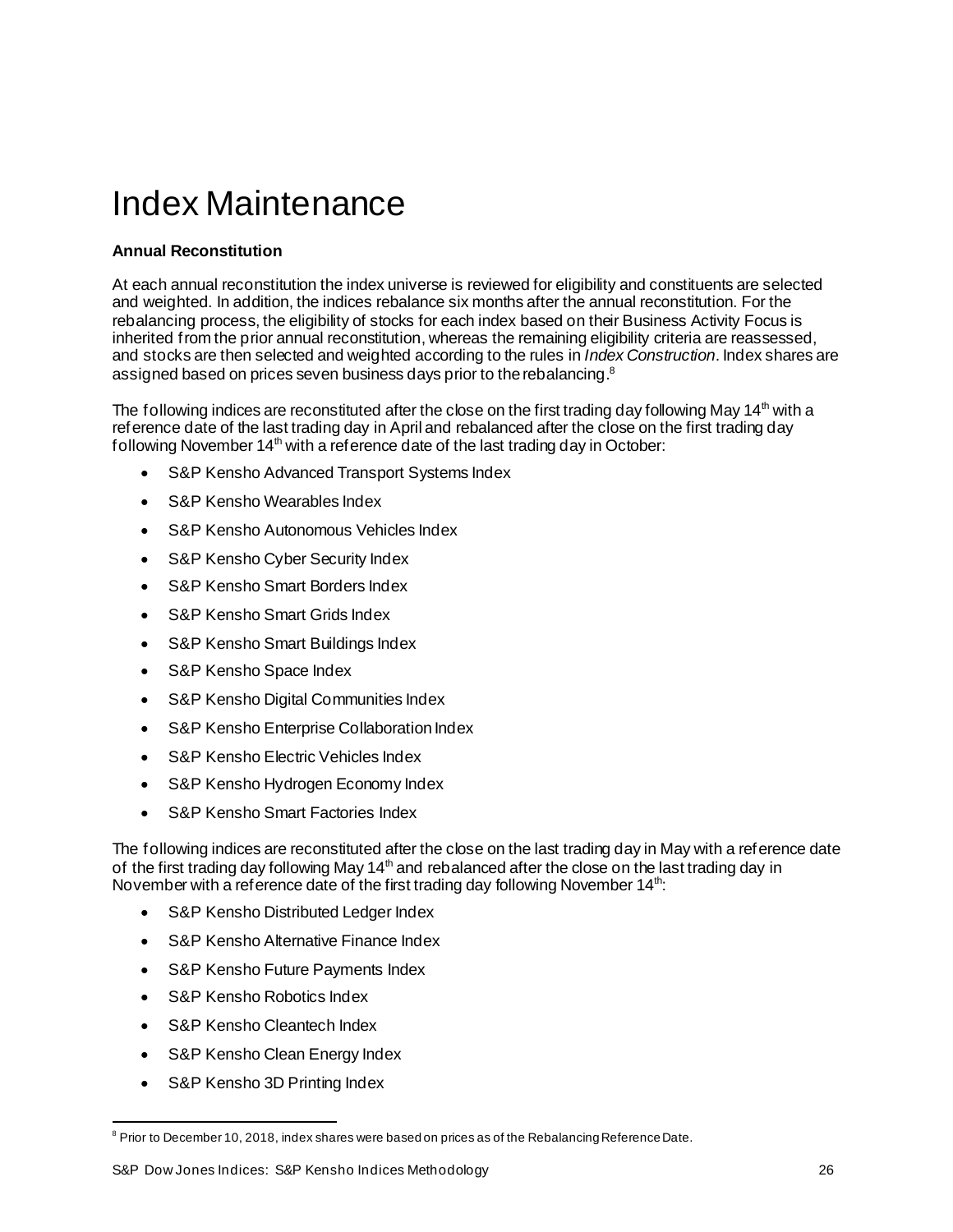- S&P Kensho Genetic Engineering Index
- S&P Kensho Nanotechnology Index
- S&P Kensho Virtual Reality Index
- S&P Kensho Drones Index
- S&P Kensho Digital Health Index
- S&P Kensho Extended Nanotechnology Index
- S&P Kensho Sustainable Farming Index
- S&P Kensho Metaverse Index

The following indices are reconstituted after the close on the third Friday in June with a reference date of the first Friday in June and rebalanced after the close on the third Friday in December with a reference date of the first Friday in December:

- S&P Kensho Future Security Index
- S&P Kensho Intelligent Infrastructure Index
- S&P Kensho Smart Transportation Index
- S&P Kensho Final Frontiers Index
- S&P Kensho Clean Power Index
- S&P Kensho Human Evolution Index
- S&P Kensho Democratized Banking Index
- S&P Kensho Future Communication Index
- S&P Kensho Liquid Future Communication Index
- S&P Kensho New Economies Composite Index
- S&P Kensho New Economies Select Index
- S&P Kensho Cyber Security Mid-Large Cap Index
- S&P Kensho Advanced Manufacturing Index
- S&P Kensho New Technology Index
- S&P Kensho Sustainable Staples Index

The following indices rebalance semi-annually, effective at the open of the first trading day following the 14th calendar day after the reference date. The rebalancing reference date is the close of the first business day following the third Friday of December and June, respectively.

- S&P Kensho LargeMidCap Future Security Index
- S&P Kensho LargeMidCap Intelligent Infrastructure Index
- S&P Kensho LargeMidCap Smart Transportation Index
- S&P Kensho LargeMidCap Final Frontiers Index
- S&P Kensho LargeMidCap Clean Power Index
- S&P Kensho LargeMidCap Human Evolution Index
- S&P Kensho LargeMidCap Democratized Banking Index
- S&P Kensho LargeMidCap Future Communications Index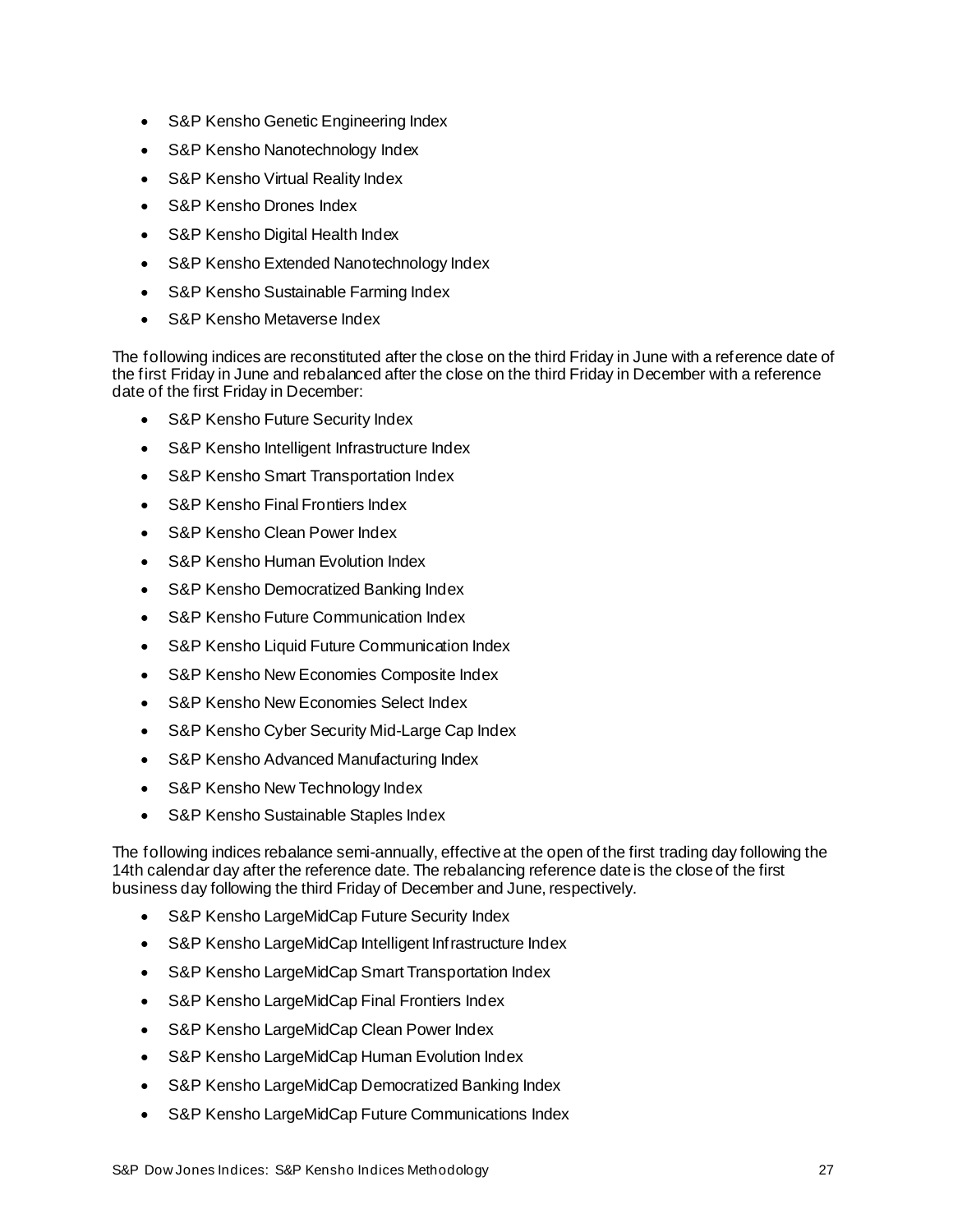- S&P Kensho LargeMidCap Advanced Manufacturing Index
- S&P Kensho LargeMidCap Sustainable Staples Index
- S&P Kensho Sustainable Technologies Index

For the S&P Kensho Extended Nanotechnology Index, effective from February 2022, in addition to the semi-annual rebalance schedule described above, the index will be reweighted quarterly, after the close on the last trading day in August with a reference date of the first trading day following August 14th and on the last trading day in February with a reference date of the first trading day following February 14<sup>th</sup>.

**Additions.** Except for spin-offs, split-offs, and mergers/acquisitions, companies can only be added to the index at the time of the reconstitution and rebalancings.

**Deletions.** Between rebalancings, deletions can occur due to acquisitions, mergers, and spin-offs, or due to bankruptcies, delisting from eligible exchanges, or suspensions.

#### <span id="page-28-0"></span>**Currency of Calculation and Additional Index Return Series**

The indices calculate in U.S. dollars. WM/Refinitiv foreign exchange rates are taken daily at 4:00 PM London time and used in the calculation of the indices. These mid-market fixings are calculated by the WM Company based on Refinitiv data and appear on Refinitiv pages WMRA.

In addition to the indices detailed in this methodology, additional return series versions of the indices may be available, including, but not limited to the following: currency, currency hedged, decrement, fair value, inverse, leveraged, and risk control versions. For a list of available indices, please refer to the *[S&P DJI](https://www.spglobal.com/spdji/en/governance/methodology-and-regulatory-status/)  [Methodology & Regulatory Status Database](https://www.spglobal.com/spdji/en/governance/methodology-and-regulatory-status/)*.

*For information on various index calculations, please refer to S&P Dow Jones Indices' Index Mathematics Methodology*.

*For the inputs necessary to calculate certain types of indices, including decrement, dynamic hedged, fair value, and risk control indices, please refer to the Parameters documents available at [www.spglobal.com/spdji](http://www.spdji.com/).*

#### <span id="page-28-1"></span>**Corporate Actions**

The table below lists the treatment for Spin-offs and Mergers and Acquisitions for all the S&P Kensho Indices covered by this methodology.

| <b>Corporate Action</b> | <b>Adjustment Made to Index</b>                                                                                                                                                                                                                                                                                                                                                                                                                                                                                                                    | <b>Divisor Adjustment?</b> |
|-------------------------|----------------------------------------------------------------------------------------------------------------------------------------------------------------------------------------------------------------------------------------------------------------------------------------------------------------------------------------------------------------------------------------------------------------------------------------------------------------------------------------------------------------------------------------------------|----------------------------|
| Spin-Offs               | The spun-off company is added to all the indices of which the parent is a constituent,<br>at a zero price at the market close of the day before the ex-date (with no divisor<br>adjustment). The parent company and spun-off entity are then analyzed to determine if<br>they are still meeting the Index Objectives of the relevant indices. If it is determined<br>that a company is not meeting an index objective due to a spin-off, the company is<br>removed after at least one day of regular way trading (with a divisor adjustment).      |                            |
| Mergers and             | In cases of mergers involving two index constituents, the merged company deemed<br>to be the acquirer in the transaction remains in the index, provided it meets all<br>eligibility requirements. If the acquisition payment type is stock-based, the acquirer's<br>index shares increase proportionately to the terms of the transaction. If the<br>acquisition payment type is not stock-based, the acquirer's index shares remain at<br>pre-merger levels.                                                                                      |                            |
| Acquisitions            | When a merger or acquisition of a constituent by a non-constituent occurs, the<br>surviving entity is analyzed to determine if the characteristics of the surviving entity are<br>expected to remain aligned with the index objective. This may result in the surviving<br>company replacing the constituent. This is applicable if the acquisition payment type is<br>cash or stock-based. Additional information will be announced in the daily corporate<br>events file (.SDE). When the acquiring company is added to an index that the target |                            |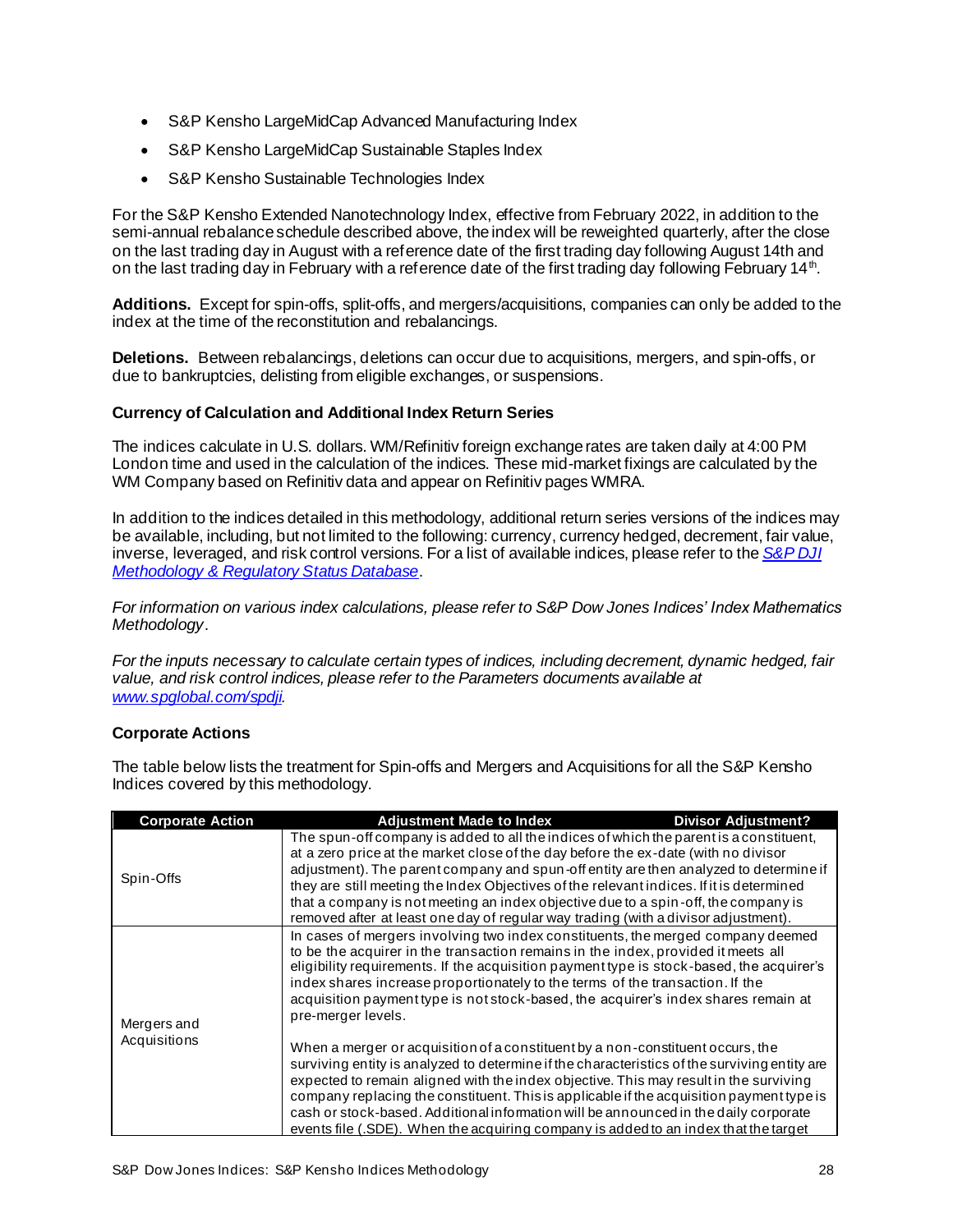| <b>Corporate Action</b> | Adjustment Made to Index                                                         | <b>Divisor Adjustment?</b> |
|-------------------------|----------------------------------------------------------------------------------|----------------------------|
|                         | I company was a constituent of, the acquirer's index shares are determined using |                            |
|                         | I closing prices on the announcement date.                                       |                            |

For information on other general corporate actions, please refer to the Non-Market Capitalization Weighted Indices section of S&P Dow Jones Indices' Equity Indices Policies & Practices Methodology*.*

**S&P Kensho LargeMidCap Sector Equal Weight Indices.** For information on other general Corporate Actions for these indices, please refer to the Equal Weighted Indices section of S&P Dow Jones Indices' Equity Indices Policies & Practices Methodology.

#### <span id="page-29-0"></span>**Base Date and History Availability**

Index history availability, base dates, and base values are shown in the table below.

|                                               | Launch      | <b>First Value</b>      |                  | <b>Base</b> |
|-----------------------------------------------|-------------|-------------------------|------------------|-------------|
| <b>Index</b>                                  | <b>Date</b> | <b>Date</b>             | <b>Base Date</b> | Value       |
| S&P Kensho Distributed Ledger Index           | 09/24/2018  | 05/31/2018              | 05/31/2018       | 100         |
| S&P Kensho Alternative Finance Index          | 09/24/2018  | 06/15/2015              | 06/15/2015       | 100         |
| S&P Kensho Future Payments Index              | 09/24/2018  | 06/17/2013              | 06/17/2013       | 100         |
| S&P Kensho Electric Vehicles Index            | 09/17/2018  | 05/15/2013              | 05/15/2013       | 100         |
| S&P Kensho Digital Communities Index          | 10/01/2018  | 05/15/2013              | 05/15/2013       | 100         |
| S&P Kensho Advanced Transport Systems Index   | 12/09/2016  | 05/15/2013              | 05/15/2013       | 100         |
| S&P Kensho Wearables Index                    | 06/27/2016  | 05/15/2013              | 05/15/2013       | 100         |
| S&P Kensho Robotics Index                     | 06/27/2016  | 06/17/2013              | 06/17/2013       | 100         |
| S&P Kensho Autonomous Vehicles Index          | 06/27/2016  | 06/17/2013              | 05/15/2013       | 100         |
| S&P Kensho Cleantech Index                    | 08/05/2016  | 06/17/2013              | 06/17/2013       | 100         |
| S&P Kensho Cyber Security Index               | 03/10/2016  | 05/15/2013              | 05/15/2013       | 100         |
| S&P Kensho Cyber Security Mid-Large Cap Index | 03/02/2016  | 05/15/2013              | 05/15/2013       | 100         |
| S&P Kensho 3D Printing Index                  | 06/27/2016  | 06/17/2013              | 06/17/2013       | 100         |
| S&P Kensho Smart Borders Index                | 03/16/2017  | 05/15/2013              | 05/15/2013       | 100         |
| S&P Kensho Genetic Engineering Index          | 09/01/2016  | 06/17/2013              | 06/17/2013       | 100         |
| S&P Kensho Drones Index                       | 06/27/2016  | 06/17/2013              | 06/17/2013       | 100         |
| S&P Kensho Clean Energy Index                 | 08/05/2016  | 06/17/2013              | 06/17/2013       | 100         |
| S&P Kensho Smart Grids Index                  | 12/07/2016  | 05/15/2013              | 05/15/2013       | 100         |
| S&P Kensho Smart Buildings Index              | 07/01/2016  | $\overline{05}/15/2013$ | 05/15/2013       | 100         |
| S&P Kensho Space Index                        | 06/27/2016  | 05/15/2013              | 05/15/2013       | 100         |
| S&P Kensho Nanotechnology Index               | 07/01/2016  | 06/17/2013              | 06/17/2013       | 100         |
| S&P Kensho Virtual Reality Index              | 07/01/2016  | 06/15/2016              | 06/15/2016       | 100         |
| S&P Kensho Enterprise Collaboration Index     | 10/29/2018  | 05/15/2017              | 05/15/2017       | 100         |
| S&P Kensho Human Evolution Index              | 06/22/2018  | 07/15/2013              | 07/15/2013       | 100         |
| S&P Kensho Democratized Banking               | 09/04/2018  | 07/15/2013              | 07/15/2013       | 100         |
| S&P Kensho Final Frontiers Index              | 12/27/2015  | 07/15/2013              | 07/15/2013       | 100         |
| S&P Kensho Intelligent Infrastructure Index   | 11/21/2016  | 07/15/2013              | 07/15/2013       | 100         |
| S&P Kensho Smart Transportation Index         | 12/02/2016  | 07/15/2013              | 07/15/2013       | 100         |
| S&P Kensho Clean Power Index                  | 12/01/2016  | 07/15/2013              | 07/15/2013       | 100         |
| S&P Kensho Future Security Index              | 02/14/2017  | 07/15/2013              | 07/15/2013       | 100         |
| S&P Kensho Future Communication Index         | 10/29/2018  | 07/15/2013              | 07/15/2013       | 100         |
| S&P Kensho Liquid Future Communication Index  | 03/23/2020  | 07/15/2013              | 07/15/2013       | 100         |
| S&P Kensho New Economies Select Index         | 12/28/2017  | 01/02/2014              | 01/02/2014       | 100         |
| S&P Kensho New Economies Composite Index      | 02/06/2017  | 01/02/2014              | 01/02/2014       | 100         |
| S&P Kensho New Economy RAIC Index             | 01/25/2021  | 06/17/2013              | 06/17/2013       | 100         |
| S&P Kensho Hydrogen Economy Index             | 06/01/2021  | 05/15/2017              | 05/15/2017       | 100         |
| S&P Kensho Digital Health Index               | 06/21/2021  | 06/15/2016              | 06/15/2016       | 100         |
| S&P Kensho Smart Factories Index              | 09/16/2021  | 05/15/2017              | 05/15/2017       | 100         |
| S&P Kensho Advanced Manufacturing Index       | 09/16/2021  | 06/16/2017              | 06/16/2017       | 100         |
| S&P Kensho Extended Nanotechnology Index      | 10/25/2021  | 06/17/2013              | 06/17/2013       | 100         |
| S&P Kensho New Technology Index               | 12/27/2021  | 07/15/2013              | 07/15/2013       | 100         |
| S&P Kensho Sustainable Farming Index          | 02/28/2022  | 06/15/2016              | 06/15/2016       | 100         |
| S&P Kensho Sustainable Staples Index          | 02/28/2022  | 07/15/2016              | 07/15/2016       | 100         |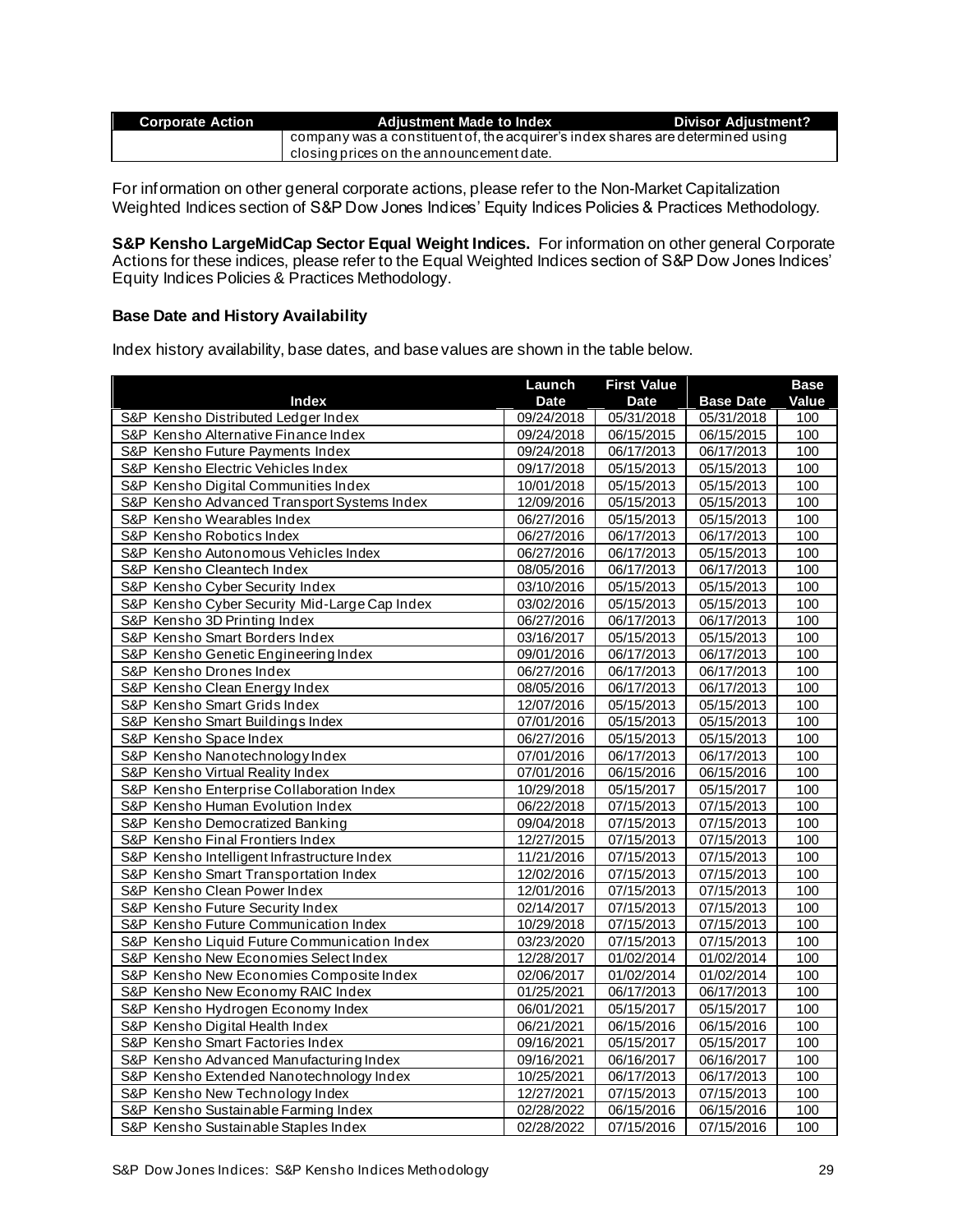| Index                                     | Launch<br><b>Date</b> | <b>First Value</b><br>Date | <b>Base Date</b> | Base<br><b>Value</b> |
|-------------------------------------------|-----------------------|----------------------------|------------------|----------------------|
| S&P Kensho Metaverse Index                | 03/21/2022            | 05/31/2018                 | 05/31/2018       | 100                  |
| S&P Kensho Sustainable Technologies Index | 04/11/2022            | 01/30/2014                 | 01/30/2014       | 100                  |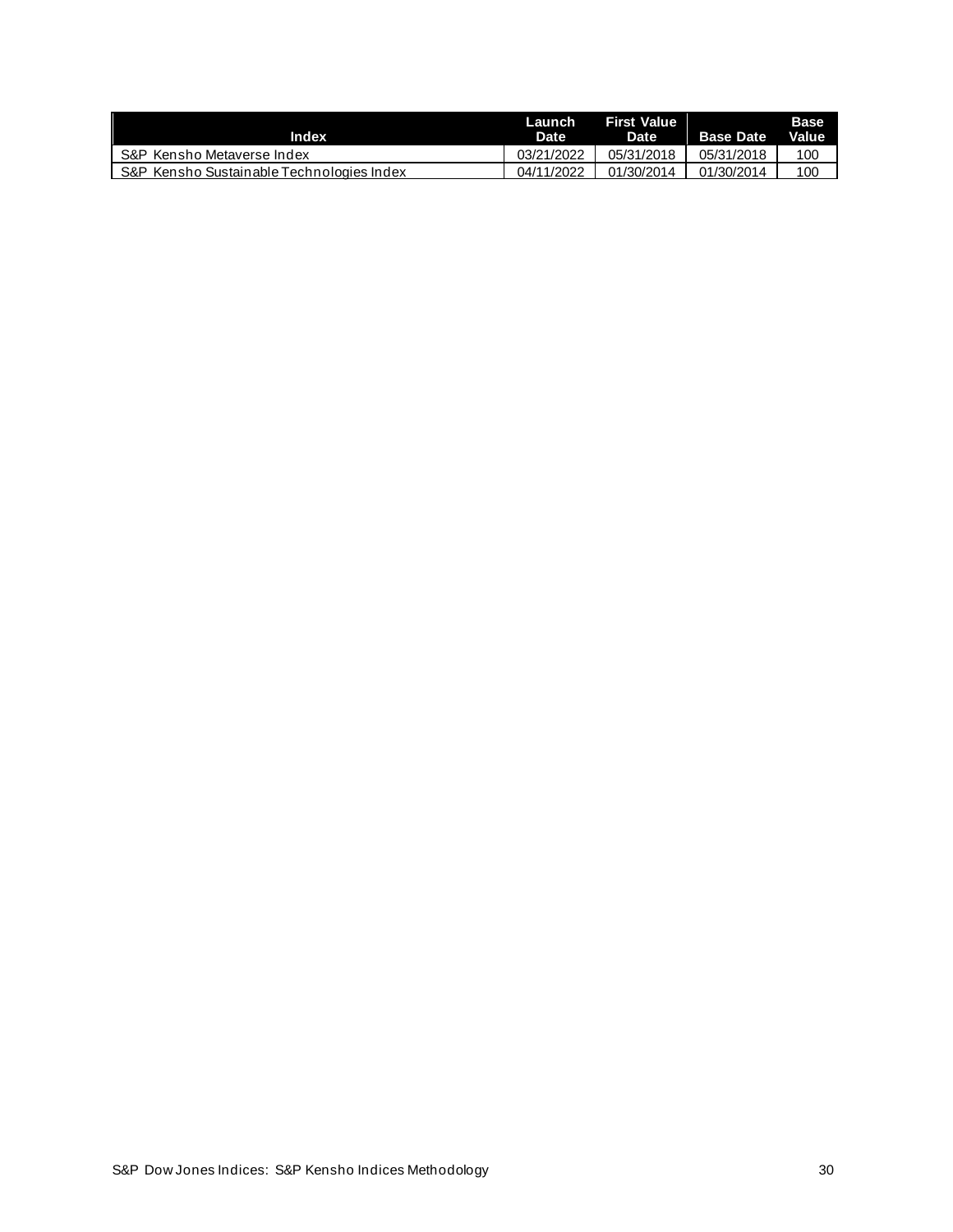# <span id="page-31-0"></span>Index Data

# <span id="page-31-1"></span>**Calculation Return Types**

S&P Dow Jones Indices calculates multiple return types which vary based on the treatment of regular cash dividends. The classification of regular cash dividends is determined by S&P Dow Jones Indices.

- Price Return (PR) versions are calculated without adjustments for regular cash dividends.
- Gross Total Return (TR) versions reinvest regular cash dividends at the close on the ex-date without consideration for withholding taxes.
- Net Total Return (NTR) versions, if available, reinvest regular cash dividends at the close on the ex-date after the deduction of applicable withholding taxes.

In the event there are no regular cash dividends on the ex-date, the daily performance of all three indices will be identical.

For a complete list of indices available, please refer to the daily index levels file (".SDL").

*For more information on the classification of regular versus special cash dividends as well as the tax rates used in the calculation of net return, please refer to S&P Dow Jones Indices' Equity Indices Policies & Practices Methodology*.

*For more information on the calculation of return types, please refer to S&P Dow Jones Indices' Index Mathematics Methodology*.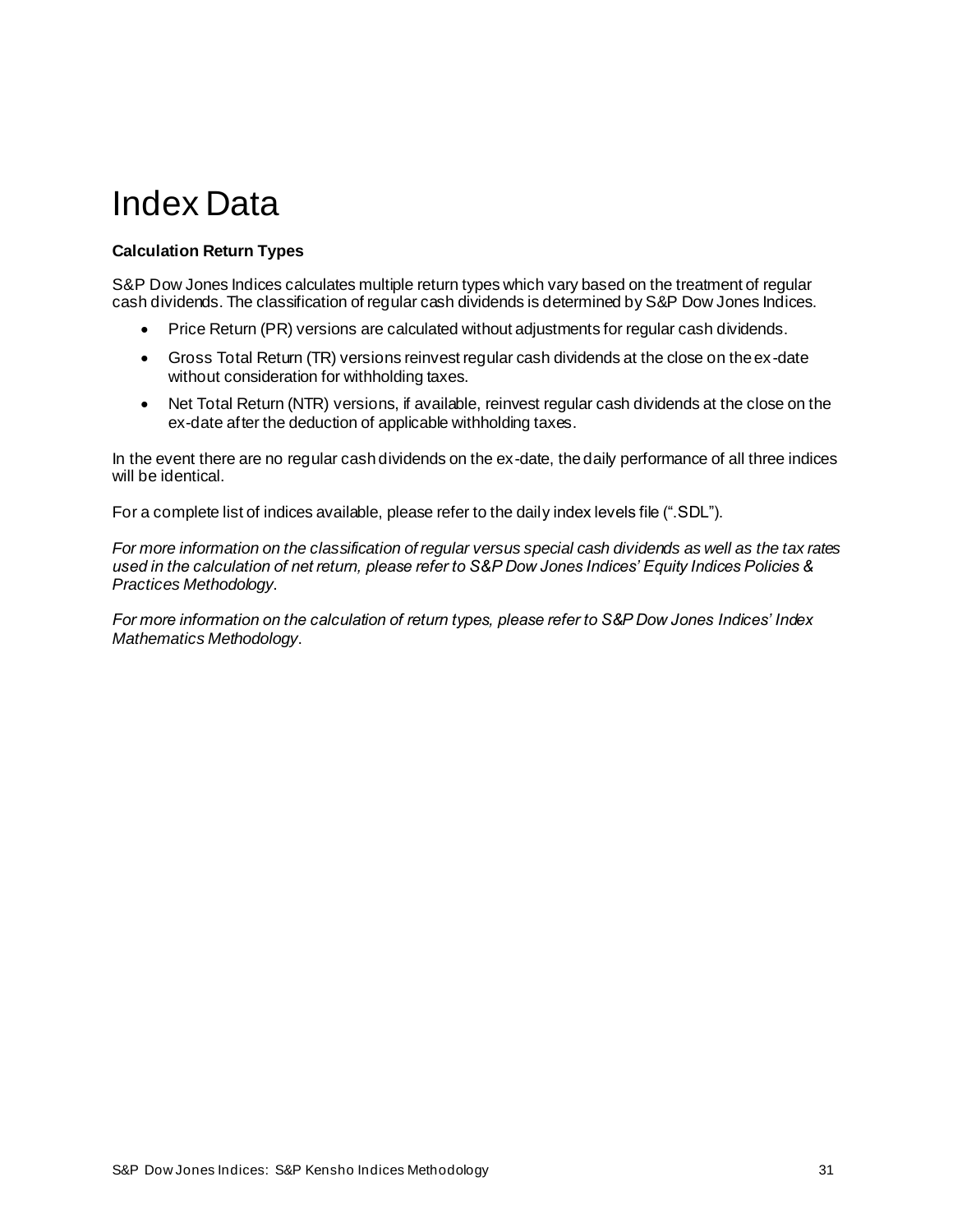# <span id="page-32-0"></span>Index Governance

### <span id="page-32-1"></span>**Index Committee**

An S&P Dow Jones Indices Index Committee maintains the indices. All committee members are full-time professionals at S&P Dow Jones Indices. The Index Committee meets regularly. At each meeting, the Committee may review pending corporate actions that may affect index constituents, statistics comparing the composition of the index to the market, companies that are being considered as candidates for addition to the index, and any significant market events. In addition, the Index Committee may revise index policy covering rules for selecting companies, treatment of dividends, share counts or other matters.

S&P Dow Jones Indices considers information about changes to its indices and related matters to be potentially market moving and material. Therefore, all Index Committee discussions are confidential.

S&P Dow Jones Indices' Index Committees reserve the right to make exceptions when applying the methodology if the need arises. In any scenario where the treatment differs from the general rules stated in this document or supplemental documents, clients will receive sufficient notice, whenever possible.

In addition to the daily governance of indices and maintenance of index methodologies, at least once within any 12-month period, the Index Committee reviews the methodology to ensure the indices continue to achieve the stated objectives, and that the data and methodology remain effective. In certain instances, S&P Dow Jones Indices may publish a consultation inviting comments from external parties.

*For information on Quality Assurance and Internal Reviews of Methodology, please refer to S&P Dow Jones Indices' Equity Indices Policies & Practices Methodology*.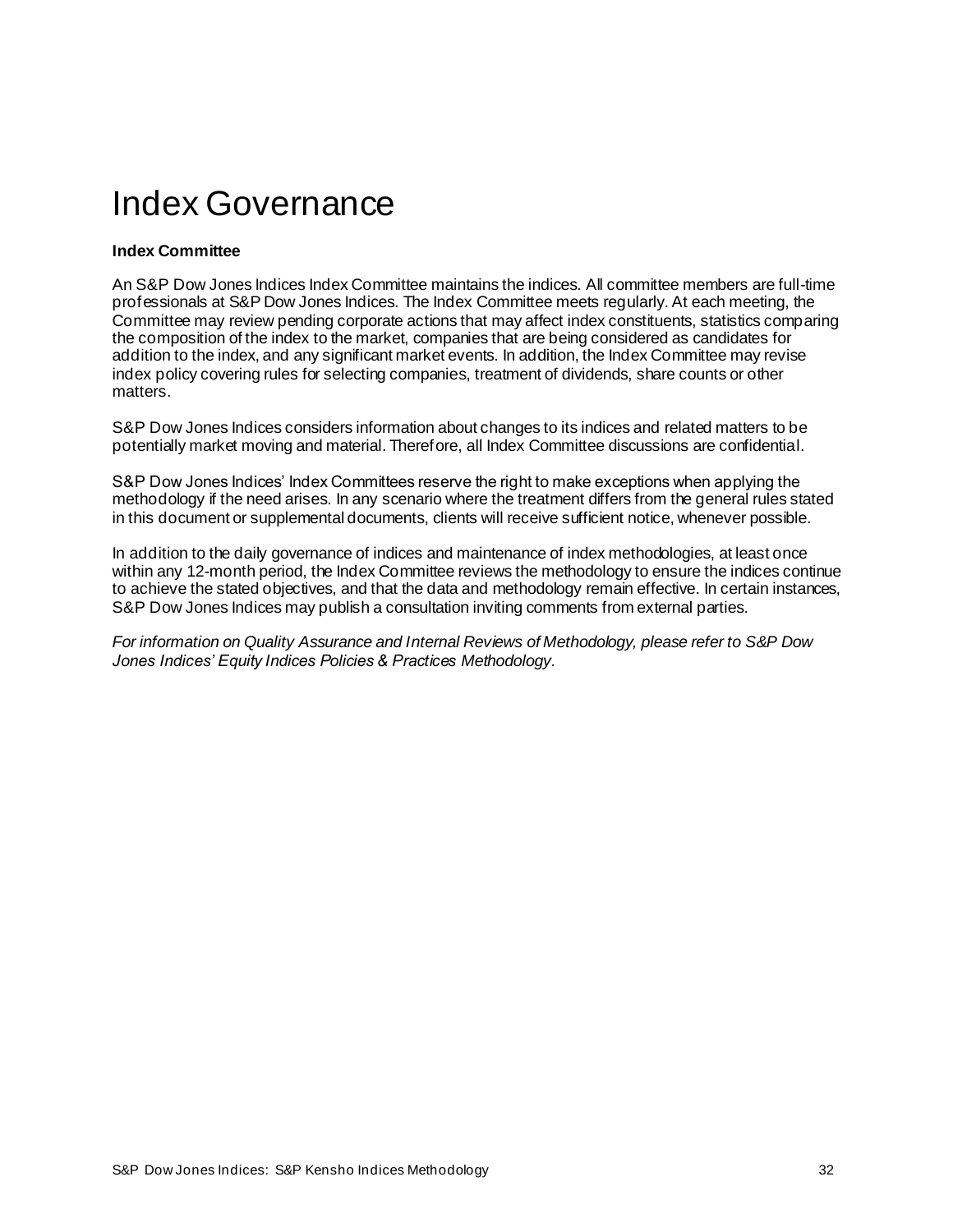# <span id="page-33-0"></span>Index Policy

# <span id="page-33-1"></span>**Announcements**

All index constituents are evaluated daily for data needed to calculate index levels and returns. All events affecting the daily index calculation are typically announced in advance via the Index Corporate Events Report (.SDE), delivered daily to all clients.

*For more information, please refer to the Announcements section of S&P Dow Jones Indices' Equity Indices Policies & Practices Methodology.*

### <span id="page-33-2"></span>**Pro-forma Files**

In addition to the corporate events file (.SDE), S&P Dow Jones Indices provides constituent pro-forma files each time the index rebalances. The pro-forma file is typically provided daily in advance of the rebalancing date and contains all constituents, weights, and index shares effective for the rebalancing. Since index shares are assigned based on prices prior to the rebalancing, the actual weight of each stock at the rebalancing will differ from these weights due to market movements.

*Please visi[t www.spglobal.com/spdji](http://www.spglobal.com/spdji) for a complete schedule of rebalancing timelines and pro-forma delivery times.*

### <span id="page-33-3"></span>**Holiday Schedule**

Except for the days when all exchanges on which the index's constituents trade are officially closed, the index calculates daily throughout the calendar year.

<span id="page-33-4"></span>*A complete holiday schedule for the year is available a[t www.spglobal.com/spdji](http://www.spglobal.com/spdji).*

### **Rebalancing**

The Index Committee may change the date of a given rebalancing for reasons including market holidays occurring on or around the scheduled rebalancing date. Any such change will be announced with proper advance notice where possible.

#### <span id="page-33-5"></span>**Unexpected Exchange Closures**

For information on Unexpected Exchange Closures, please refer to S&P Dow Jones Indices' Equity Indices Policies & Practices Methodology*.*

### <span id="page-33-6"></span>**Recalculation Policy**

For information on the recalculation policy, please refer to S&P Dow Jones Indices' Equity Indices Policies & Practices Methodology.

*For information on Calculations and Pricing Disruptions, Expert Judgment and Data Hierarchy, please refer to S&P Dow Jones Indices' Equity Indices Policies & Practices Methodology*.

### <span id="page-33-7"></span>**Contact Information**

For questions regarding an index, please contact: index services@spglobal.com.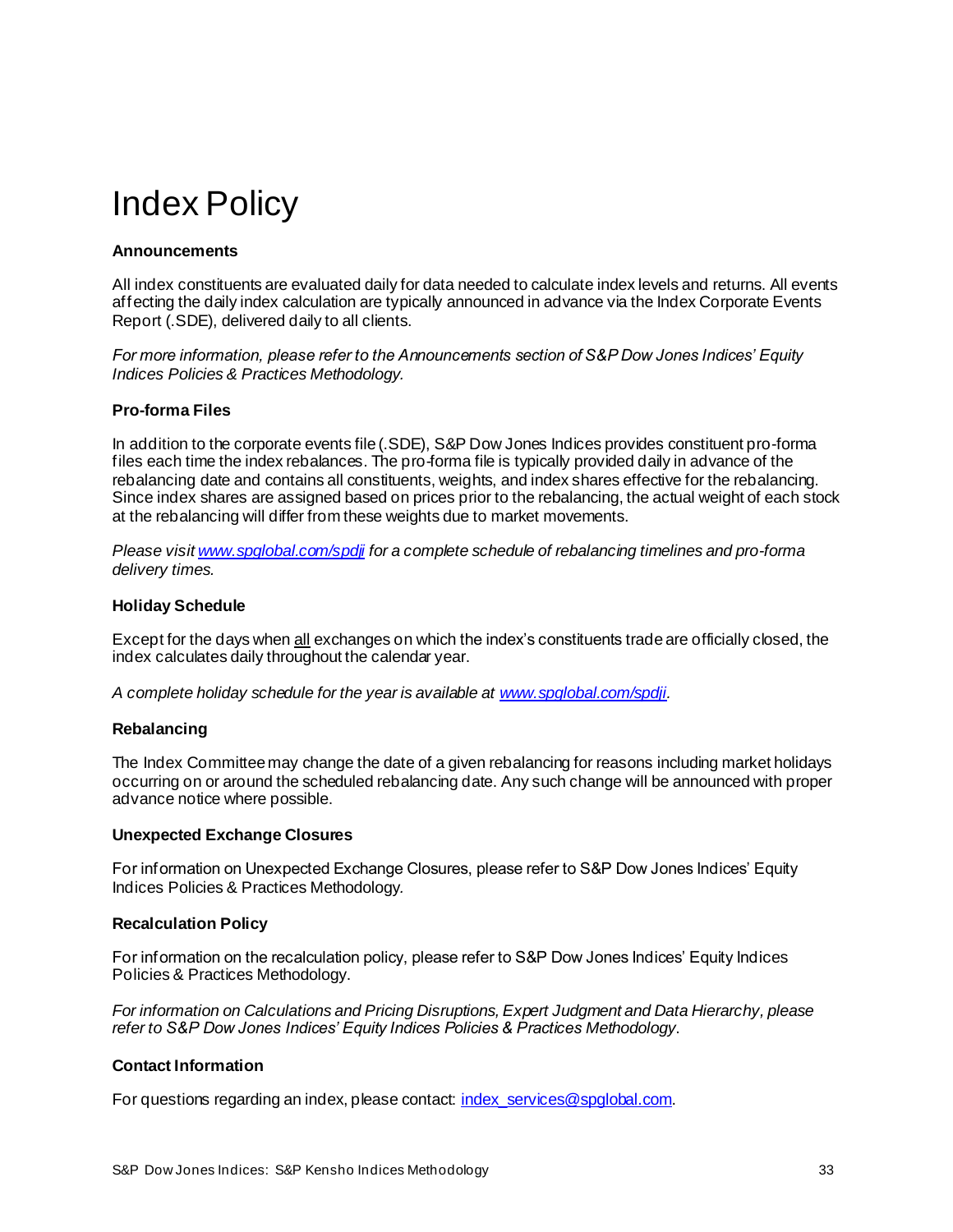# <span id="page-34-0"></span>Index Dissemination

Index levels are available through S&P Dow Jones Indices' Web site at *[www.spglobal.com/spdji](http://www.spglobal.com/spdji),* major quote vendors (see codes below), numerous investment-oriented Web sites, and various print and electronic media.

# <span id="page-34-1"></span>**Tickers**

The table below lists headline indices covered by this document. All versions of the below indices that may exist are also covered by this document. Please refer to the *[S&P DJI Methodology & Regulatory](https://www.spglobal.com/spdji/en/governance/methodology-and-regulatory-status/)  [Status Database](https://www.spglobal.com/spdji/en/governance/methodology-and-regulatory-status/)* for a complete list of indices covered by this document.

| <b>Index</b>                                      | <b>Bloomberg</b> |
|---------------------------------------------------|------------------|
| S&P Kensho Distributed Ledger Index GTR           | <b>KLEDGER</b>   |
| S&P Kensho Distributed Ledger Index PR            | <b>KLEDGERP</b>  |
| S&P Kensho Distributed Ledger Index NTR           | <b>KLEDGERN</b>  |
| S&P Kensho Alternative Finance Index GTR          | <b>KALTFIN</b>   |
| S&P Kensho Alternative Finance Index PR           | <b>KALTFINP</b>  |
| S&P Kensho Alternative Finance Index NTR          | <b>KALTFINN</b>  |
| S&P Kensho Future Payments Index GTR              | <b>KPAY</b>      |
| S&P Kensho Future Payments Index PR               | <b>KPAYP</b>     |
| S&P Kensho Future Payments Index NTR              | <b>KPAYN</b>     |
| S&P Kensho Electric Vehicles Index GTR            | <b>KEV</b>       |
| S&P Kensho Electric Vehicles Index PR             | <b>KEVP</b>      |
| S&P Kensho Electric Vehicles Index NTR            | <b>KEVN</b>      |
| S&P Kensho Digital Communities Index GTR          | <b>KSOCIAL</b>   |
| S&P Kensho Digital Communities Index PR           | <b>KSOCIALP</b>  |
| S&P Kensho Digital Communities Index NTR          | <b>KSOCIALN</b>  |
| S&P Kensho Advanced Transport Systems Index GTR   | <b>KATS</b>      |
| S&P Kensho Advanced Transport Systems Index PR    | <b>KATSP</b>     |
| S&P Kensho Advanced Transport Systems Index NTR   | <b>KATSN</b>     |
| S&P Kensho Wearables Index GTR                    | <b>KBORG</b>     |
| S&P Kensho Wearables Index PR                     | <b>KBORGP</b>    |
| S&P Kensho Wearables Index NTR                    | <b>KBORGN</b>    |
| S&P Kensho Robotics Index GTR                     | <b>KBOTS</b>     |
| S&P Kensho Robotics Index PR                      | <b>KBOTSP</b>    |
| S&P Kensho Robotics Index NTR                     | <b>KBOTSN</b>    |
| S&P Kensho Autonomous Vehicles Index GTR          | <b>KCARS</b>     |
| S&P Kensho Autonomous Vehicles Index PR           | <b>KCARSP</b>    |
| S&P Kensho Autonomous Vehicles Index NTR          | <b>KCARSN</b>    |
| S&P Kensho Cleantech Index GTR                    | <b>KCLEAN</b>    |
| S&P Kensho Cleantech Index PR                     | <b>KCLEANP</b>   |
| S&P Kensho Cleantech Index NTR                    | <b>KCLEANN</b>   |
| S&P Kensho Cyber Security Index GTR               | <b>KCYBER</b>    |
| S&P Kensho Cyber Security Index PR                | <b>KCYBERP</b>   |
| S&P Kensho Cyber Security Index NTR               | <b>KCYBERN</b>   |
| S&P Kensho Cyber Security Mid-Large Cap Index GTR | <b>KCYBERML</b>  |
| S&P Kensho Cyber Security Mid-Large Cap Index PR  | <b>KCYBERMP</b>  |
| S&P Kensho Cyber Security Mid-Large Cap Index NTR | <b>KCYBERMN</b>  |
| S&P Kensho Liquid Future Communication Index GTR  | <b>KCNLQ</b>     |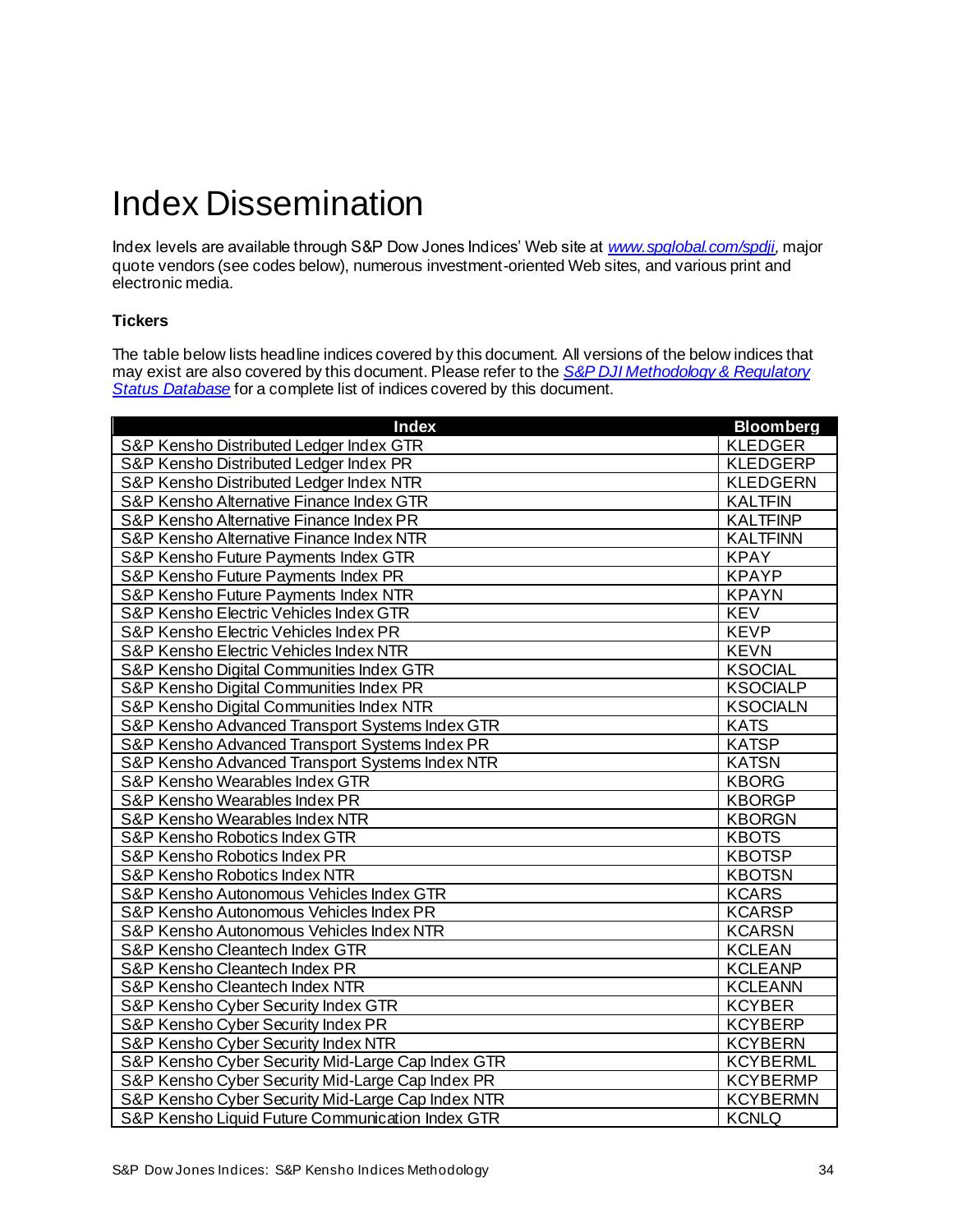| <b>Index</b>                                     | <b>Bloomberg</b> |
|--------------------------------------------------|------------------|
| S&P Kensho Liquid Future Communication Index PR  | <b>KCNLQP</b>    |
| S&P Kensho Liquid Future Communication Index NTR | <b>KCNLQN</b>    |
| S&P Kensho 3D Printing Index GTR                 | <b>KDDP</b>      |
| S&P Kensho 3D Printing Index PR                  | <b>KDDPP</b>     |
| S&P Kensho 3D Printing Index NTR                 | <b>KDDPN</b>     |
| S&P Kensho Smart Borders Index GTR               | <b>KDMZ</b>      |
| S&P Kensho Smart Borders Index PR                | <b>KDMZP</b>     |
| S&P Kensho Smart Borders Index NTR               | <b>KDMZN</b>     |
| S&P Kensho Genetic Engineering Index GTR         | <b>KDNA</b>      |
| S&P Kensho Genetic Engineering Index PR          | <b>KDNAP</b>     |
| S&P Kensho Genetic Engineering Index NTR         | <b>KDNAN</b>     |
| S&P Kensho Drones Index GTR                      | <b>KDRONE</b>    |
| S&P Kensho Drones Index PR                       | <b>KDRONEP</b>   |
| S&P Kensho Drones Index NTR                      | <b>KDRONEN</b>   |
| S&P Kensho Clean Energy Index GTR                | <b>KENERGY</b>   |
| S&P Kensho Clean Energy Index PR                 | <b>KENRGYP</b>   |
| S&P Kensho Clean Energy Index NTR                | <b>KENERGYN</b>  |
| S&P Kensho Smart Grids Index GTR                 | <b>KGRIDS</b>    |
| S&P Kensho Smart Grids Index PR                  | <b>KGRIDSP</b>   |
| S&P Kensho Smart Grids Index NTR                 | <b>KGRIDSN</b>   |
| S&P Kensho Smart Buildings Index GTR             | <b>KHOME</b>     |
| S&P Kensho Smart Buildings Index PR              | <b>KHOMEP</b>    |
| S&P Kensho Smart Buildings Index NTR             | <b>KHOMEN</b>    |
| S&P Kensho Space Index GTR                       | <b>KMARS</b>     |
| S&P Kensho Space Index PR                        | <b>KMARSP</b>    |
| S&P Kensho Space Index NTR                       | <b>KMARSN</b>    |
| S&P Kensho Nanotechnology Index GTR              | <b>KNANO</b>     |
| S&P Kensho Nanotechnology Index PR               | <b>KNANOP</b>    |
| S&P Kensho Nanotechnology Index NTR              | <b>KNANOT</b>    |
| S&P Kensho Virtual Reality Index GTR             | <b>KVR</b>       |
| S&P Kensho Virtual Reality Index PR              | <b>KVRP</b>      |
| S&P Kensho Virtual Reality Index NTR             | <b>KVRN</b>      |
| S&P Kensho Enterprise Collaboration Index GTR    | <b>KTEAM</b>     |
| S&P Kensho Enterprise Collaboration Index PR     | <b>KTEAMP</b>    |
| S&P Kensho Enterprise Collaboration Index NTR    | <b>KTEAMN</b>    |
| S&P Kensho New Economy RAIC Index GTR            | <b>KRAICT</b>    |
| S&P Kensho New Economy RAIC Index PR             | <b>KRAICP</b>    |
| S&P Kensho New Economy RAIC Index NTR            | <b>KRAICN</b>    |
| S&P Kensho Hydrogen Economy Index GTR            | <b>KHEUT</b>     |
| S&P Kensho Hydrogen Economy Index PR             | <b>KHEUP</b>     |
| S&P Kensho Hydrogen Economy Index NTR            | <b>KHEUN</b>     |
| S&P Kensho Digital Health Index GTR              | <b>KDOC</b>      |
| S&P Kensho Digital Health Index PR               | <b>KDOCP</b>     |
| S&P Kensho Digital Health Index NTR              | <b>KDOCN</b>     |
| S&P Kensho Smart Factories Index GTR             | <b>KFACT</b>     |
| S&P Kensho Smart Factories Index PR              | <b>KFACTP</b>    |
| S&P Kensho Smart Factories Index NTR             | <b>KFACTN</b>    |
| S&P Kensho Advanced Manufacturing Index GTR      | <b>KMAKE</b>     |
| S&P Kensho Advanced Manufacturing Index PR       | <b>KMAKEP</b>    |
| S&P Kensho Advanced Manufacturing Index NTR      | <b>KMAKEN</b>    |
| S&P Kensho Extended Nanotechnology Index GTR     | <b>KNANOX</b>    |
| S&P Kensho Extended Nanotechnology Index PR      | <b>KNANOXP</b>   |
| S&P Kensho Extended Nanotechnology Index NTR     | <b>KNANOXN</b>   |
| S&P Kensho New Technology Index GTR              | <b>KNTECH</b>    |
|                                                  |                  |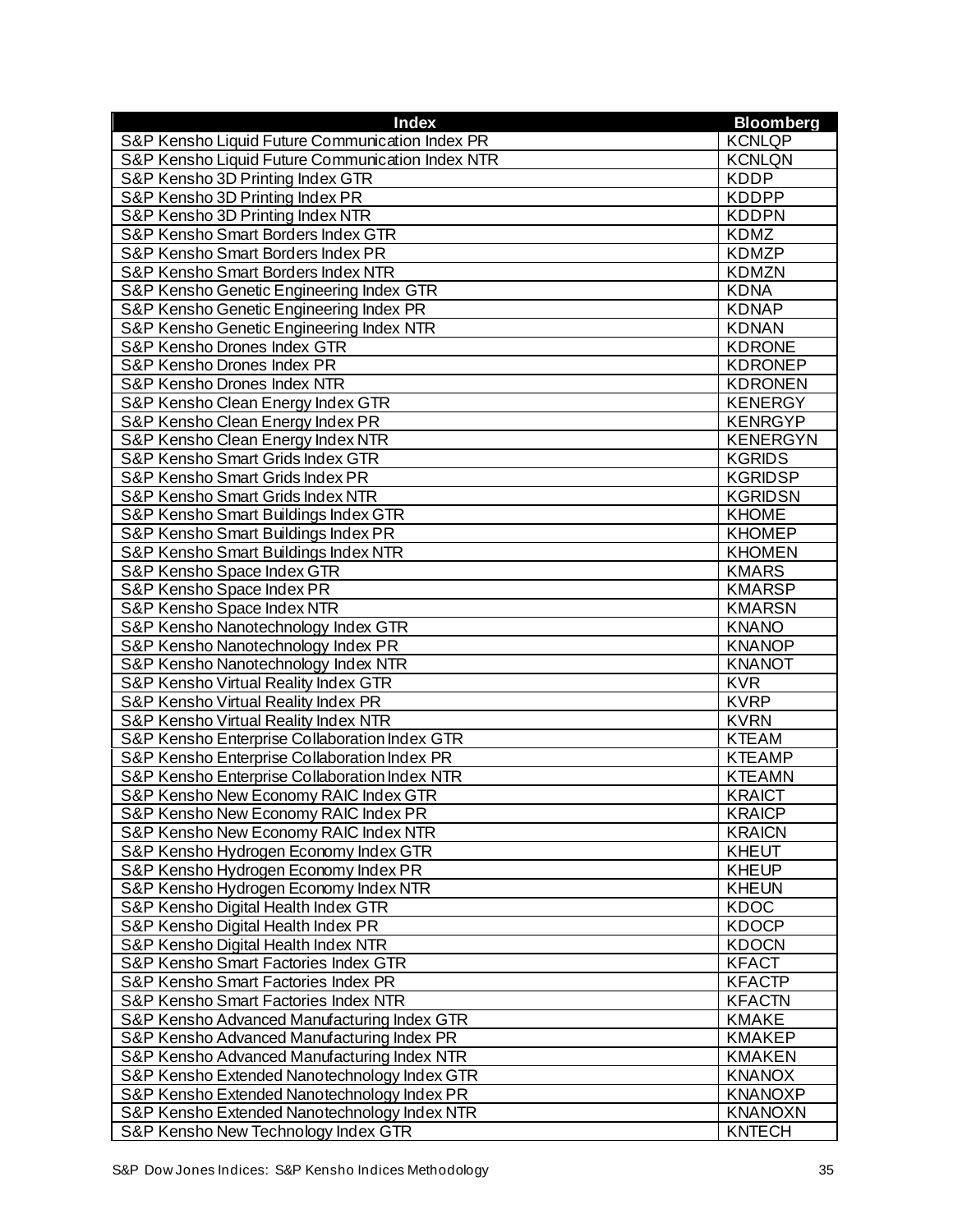| <b>Index</b>                                  | <b>Bloomberg</b> |
|-----------------------------------------------|------------------|
| S&P Kensho New Technology Index PR            | <b>KNTECHP</b>   |
| S&P Kensho New Technology Index NTR           | <b>KNTECHN</b>   |
| S&P Kensho Sustainable Farming Index GTR      | <b>KFARM</b>     |
| S&P Kensho Sustainable Farming Index PR       | <b>KFARMP</b>    |
| S&P Kensho Sustainable Farming Index NTR      | <b>KFARMN</b>    |
| S&P Kensho Sustainable Staples Index GTR      | <b>KSTAPLE</b>   |
| S&P Kensho Sustainable Staples Index PR       | <b>KSTAPLEP</b>  |
| S&P Kensho Sustainable Staples Index NTR      | <b>KSTAPLEN</b>  |
| S&P Kensho Metaverse Index GTR                | <b>KMETA</b>     |
| S&P Kensho Metaverse Index PR                 | <b>KMETAP</b>    |
| S&P Kensho Metaverse Index NTR                | <b>KMETAN</b>    |
| S&P Kensho Sustainable Technologies Index PR  | <b>KSUSTNP</b>   |
| S&P Kensho Sustainable Technologies Index TR  | <b>KSUSTN</b>    |
| S&P Kensho Sustainable Technologies Index NTR | <b>KSUSTNN</b>   |

### <span id="page-36-0"></span>**Index Data**

Daily constituent and index level data are available via subscription.

*For product information, please contact S&P Dow Jones Indices, [www.spglobal.com/spdji/contact-us](http://www.spglobal.com/spdji/contact-us).*

# <span id="page-36-1"></span>**Web site**

*For further information, please refer to S&P Dow Jones Indices' Web site a[t www.spglobal.com/spdji](http://www.spglobal.com/spdji).*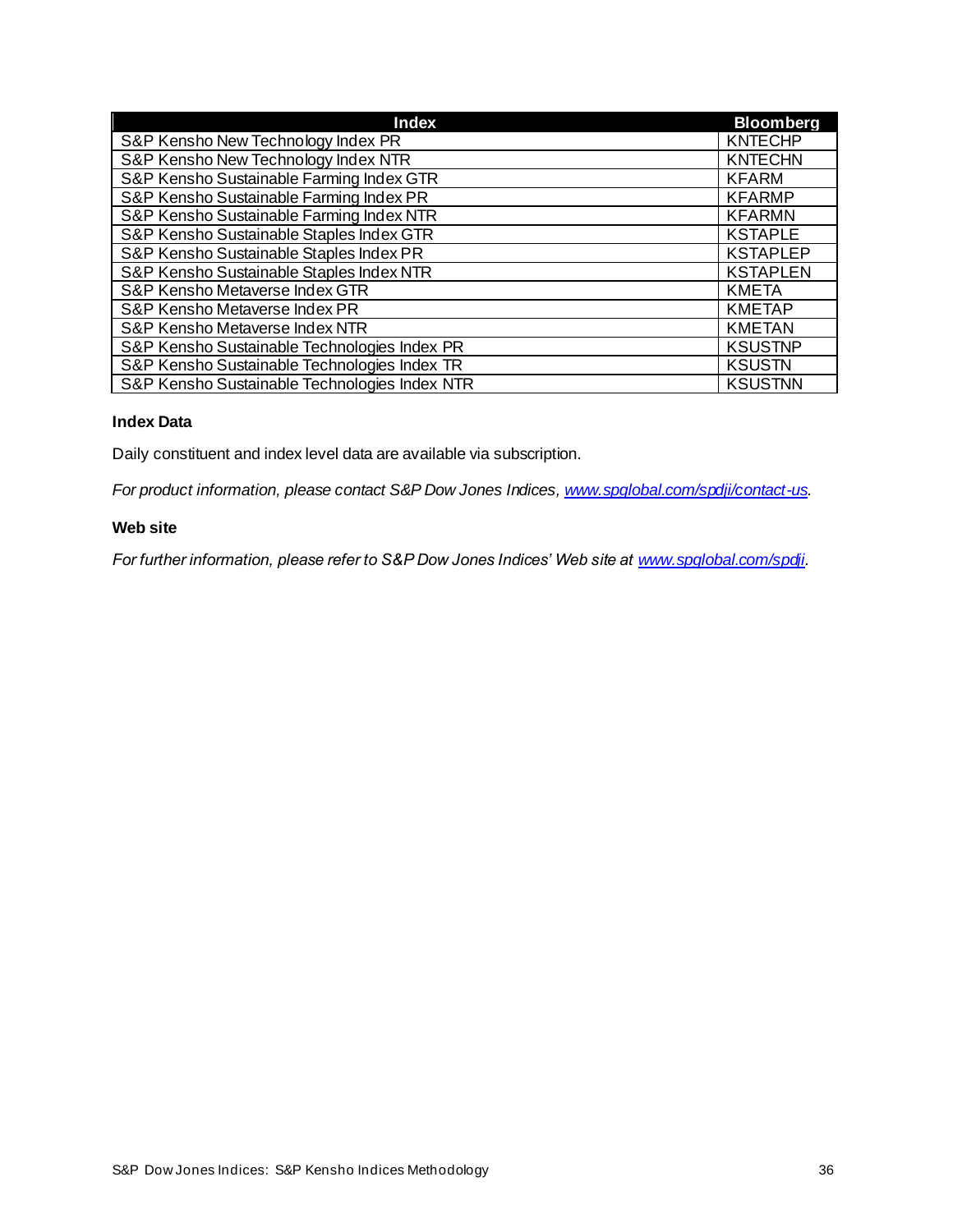# <span id="page-37-0"></span>Appendix I – S&P Kensho New Economy RAIC Index

**Index Objective.** The index is a weighted return index composed of component S&P Kensho New Economy Subsector Indices that include companies with exposure to Robotics, Artificial Intelligence, and Cloud (RAIC) industries. The component indices are equal weighted.

**Component Indices.** At each rebalancing, the index's Total Return, Price Return, and Net Total Return versions are composed of the respective component S&P Kensho New Economy Subsector Gross Total Return, Price Return, and Net Total Return indices:

| <b>Component Indices</b>             | <b>Return Type</b>        | <b>Index Code</b> |
|--------------------------------------|---------------------------|-------------------|
|                                      | <b>Gross Total Return</b> | <b>KCYBER</b>     |
| S&P Kensho Cyber Security Index      | Price Return              | <b>KCYBERP</b>    |
|                                      | <b>Net Total Return</b>   | <b>KCYBERN</b>    |
|                                      | Gross Total Return        | <b>KBOTS</b>      |
| S&P Kensho Robotics Index            | Price Return              | <b>KBOTSP</b>     |
|                                      | <b>Net Total Return</b>   | <b>KBOTSN</b>     |
|                                      | Gross Total Return        | <b>KCARS</b>      |
| S&P Kensho Autonomous Vehicles Index | Price Return              | <b>KCARSP</b>     |
|                                      | <b>Net Total Return</b>   | <b>KCARSN</b>     |
|                                      | <b>Gross Total Return</b> | <b>KMARS</b>      |
| S&P Kensho Space Index               | Price Return              | <b>KMARSP</b>     |
|                                      | <b>Net Total Return</b>   | <b>KMARSN</b>     |
|                                      | <b>Gross Total Return</b> | <b>KNANO</b>      |
| S&P Kensho Nanotechnology Index      | Price Return              | <b>KNANOP</b>     |
|                                      | <b>Net Total Return</b>   | <b>KNANON</b>     |
|                                      | Gross Total Return        | <b>KCLEAN</b>     |
| S&P Kensho Cleantech Index           | Price Return              | <b>KCLEANP</b>    |
|                                      | Net Total Return          | <b>KCLEANN</b>    |
|                                      | Gross Total Return        | <b>KDNA</b>       |
| S&P Kensho Genetic Engineering Index | Price Return              | <b>KDNAP</b>      |
|                                      | Net Total Return          | <b>KDNAN</b>      |
|                                      | Gross Total Return        | <b>KGRIDS</b>     |
| S&P Kensho Smart Grids Index         | Price Return              | <b>KGRIDSP</b>    |
|                                      | Net Total Return          | <b>KGRIDSN</b>    |
|                                      | <b>Gross Total Return</b> | <b>KPAY</b>       |
| S&P Kensho Future Payments Index     | Price Return              | <b>KPAYP</b>      |
|                                      | Net Total Return          | <b>KPAYN</b>      |

**Index Weighting.** At each rebalancing, the component indices are equal weighted.

**Index Maintenance.** All index adjustments and corporate action treatments follow the component indices.

**Rebalancing.** The index rebalances semi-annually, effective after the close on the third Friday in June and December.

**Index Calculation.** For information on the calculation of the index, please refer to the *Weighted Return Indices* section of S&P Dow Jones Indices' Index Mathematics Methodology.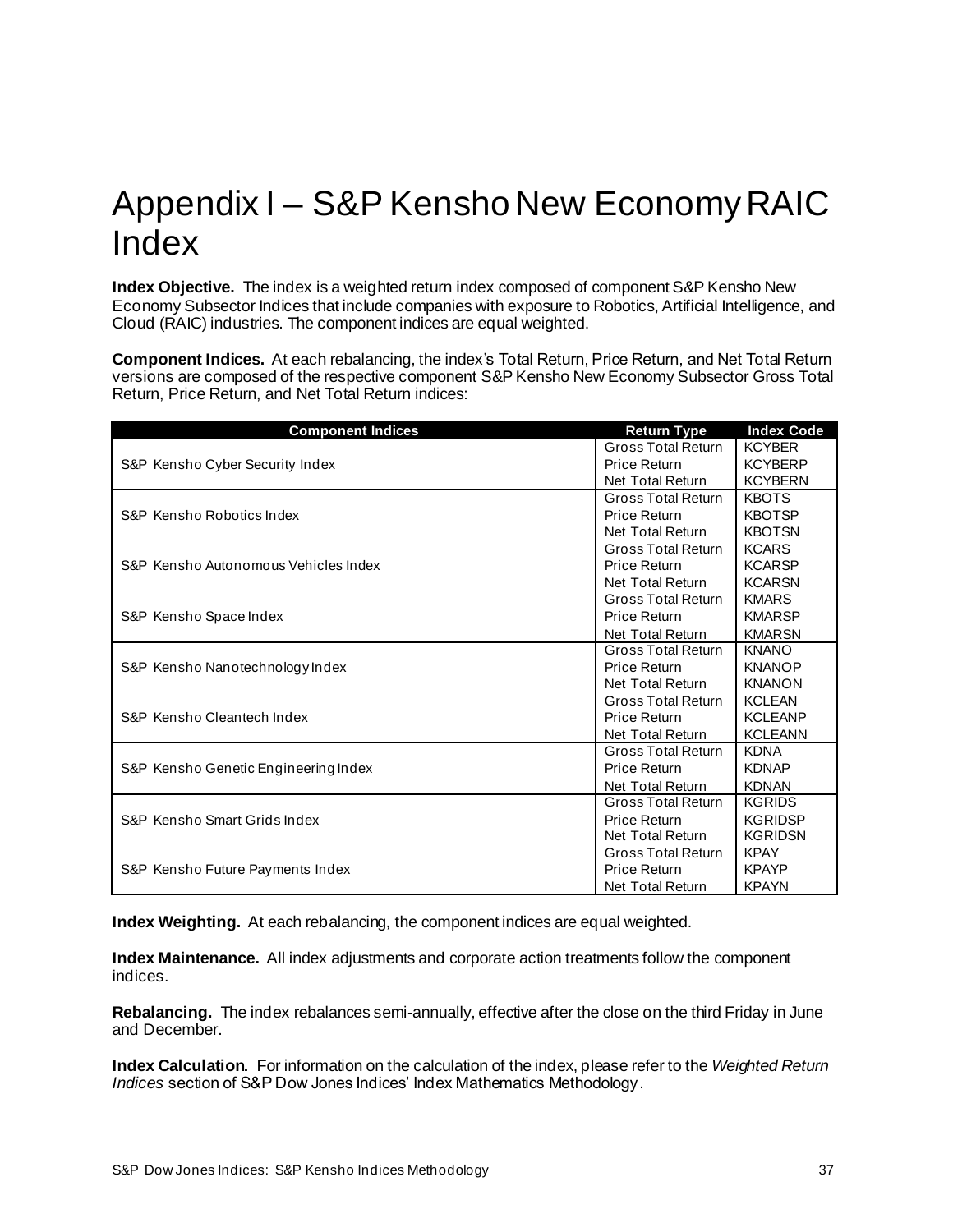# <span id="page-38-0"></span>Appendix II – S&P Kensho New Technology Index

**Index Objective.** The index measures the performance of constituents from four underlying subsector indices (see *Additional Eligibility Factors* below) that have S&P DJI ESG scores within the top 90% of the eligible universe.

**Additional Eligibility Factors.** The index uses the same eligibility factors as the S&P Kensho New Economy Sector Indices detailed in *Eligibility Criteria*. In addition to those factors, the following additional eligibility factors must be satisfied:

- Be a constituent of at least one of the four following underlying indices:
	- o S&P Kensho Electric Vehicles Index KEVP
	- o S&P Kensho Future Payments Index KPAYP
	- o S&P Kensho Cyber Security Index KYCBERP
	- o S&P Kensho Robotics Index KBOTSP
- Have an S&P DJI ESG score.
- Have a minimum FMC of US \$100 million and a minimum 3M ADVT of US \$4 million.

Stocks satisfying all eligibility factors form the eligible universe.

**Constituent Selection.** At each rebalancing, stocks in the eligible universe are ranked by S&P DJI ESG Score, with all stocks ranked within the top 90% selected and added to the index.

**Constituent Weighting.** At each rebalancing, index constituents are weighted following the same process defined in *Index Construction* for the S&P Kensho New Economy Sector Indices, using a target notional trade size of US \$200 million.

Index constituents share the same categorization ("core" or "non-core") as in the subsector indices. For this index, if a company is a constituent of multiple subsector indices that have both "core" and "non-core" categorizations, the company is categorized as "core".

**Index Maintenance.** The index is maintained and rebalanced according to the processes defined in *Index Maintenance* for the S&P Kensho New Economy Sector Indices.

**Index Calculation.** The index follows the same calculation methodology as the S&P Kensho New Economy Subsector Indices, detailed in *Index Construction*.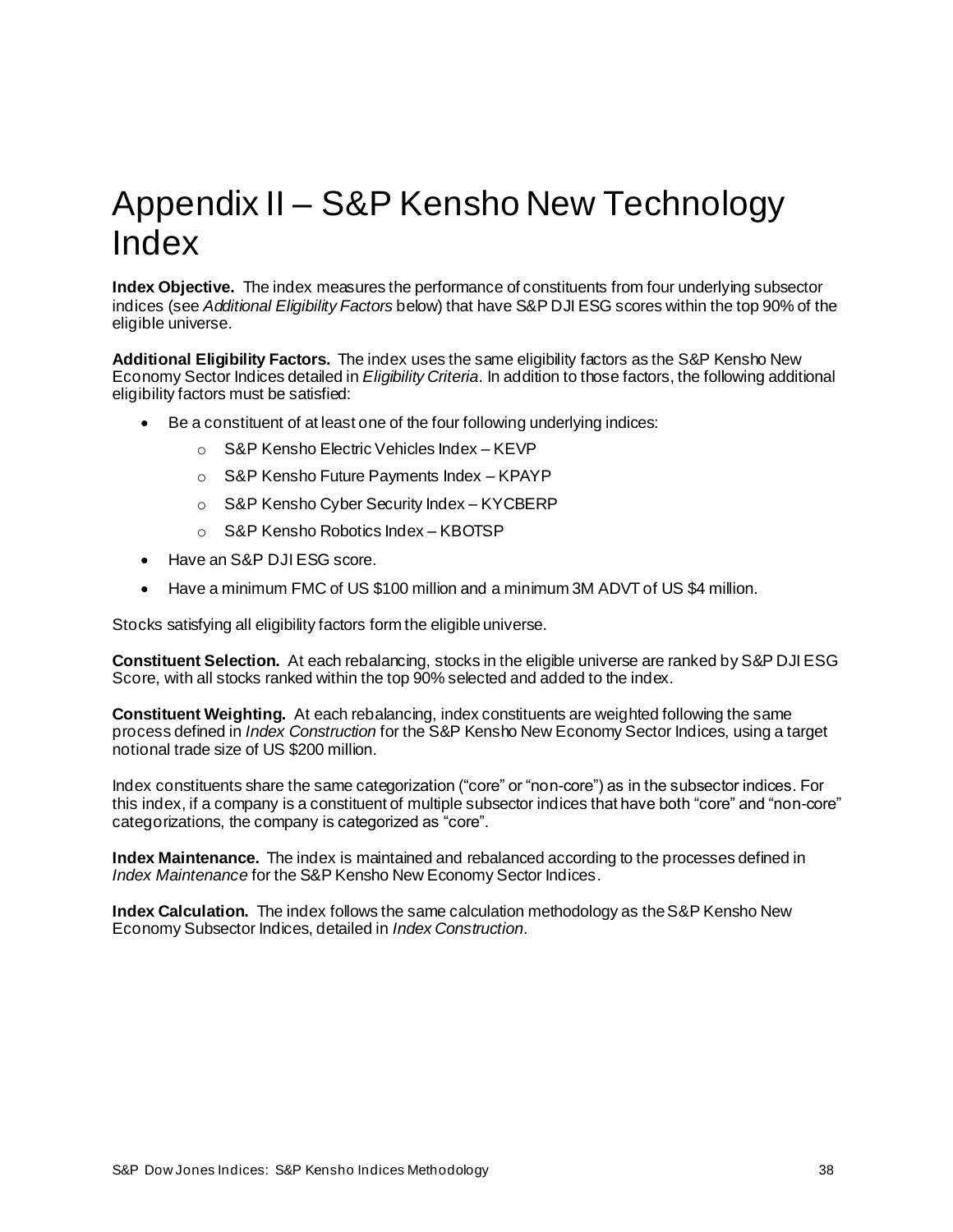# <span id="page-39-0"></span>Appendix III – S&P Kensho Sustainable Technologies Index

**Index Objective.** The index measures the performance of companies providing products and services deemed to help mitigate climate change, including companies with business activity exposure to smart transportation and manufacturing, sustainable agriculture, clean power, space exploration, intelligent infrastructure, and the technologies enabling remote working.

**Index Universe.** The index universe is all constituents of the following S&P Kensho New Economy Sector Indices:

- S&P Kensho Advanced Manufacturing Index
- S&P Kensho Sustainable Staples Index
- S&P Kensho Clean Power Index
- S&P Kensho Intelligent Infrastructure Index
- S&P Kensho Smart Transportation Index
- S&P Kensho Future Communication Index
- S&P Kensho Final Frontiers Index

**Exclusions Based on Business Activities.** The index excludes, as of each rebalancing reference date, companies in the index universe with the following known specific business activities, as determined by Sustainalytics.<sup>9</sup>

| <b>Sustainalytics</b><br><b>Category of</b><br><b>Involvement</b> | <b>Sustainalytics Category</b><br>of Involvement Description              | <b>Sustainalytics</b><br><b>Involvement</b><br><b>Proxy</b> | <b>S&amp;P DJI</b><br><b>Level of</b><br><b>Involvement</b><br><b>Threshold</b> |
|-------------------------------------------------------------------|---------------------------------------------------------------------------|-------------------------------------------------------------|---------------------------------------------------------------------------------|
| Thermal Coal:<br>Extraction                                       | The company extracts thermal coal.                                        | Revenue                                                     | ≥5%                                                                             |
| <b>Thermal Coal: Power</b><br>Generation                          | The company generates electricity from<br>thermal coal.                   |                                                             | ≥5%                                                                             |
| Oil Sands: Extraction                                             | The company extracts oil sands.                                           | Revenue                                                     | $>0\%$                                                                          |
| Shale Energy:<br>Extraction                                       | The company is involved in shale energy<br>exploration and/or production. | Revenue                                                     | $>0\%$                                                                          |
| Arctic Oil & Gas<br><b>Exploration: Extraction</b>                | The company is involved in oil and gas<br>exploration in Arctic regions.  | Revenue                                                     | $>0\%$                                                                          |

Companies not covered by Sustainalytics are excluded from index inclusion.<sup>10</sup>

S&P DJI Level of Involvement refers to the company's direct exposure to such products.

*Please refer t[o http://www.sustainalytics.com/](http://www.sustainalytics.com/) for more information.*

<sup>&</sup>lt;sup>9</sup> For history prior to March 2013 EIRIS data was used for exclusions based on business activities.<br><sup>10</sup> For history prior to each respective Live Data Reference Date, eligibility was determined based on coverage after ap Backward Data Assumption and was not determined by actual live data.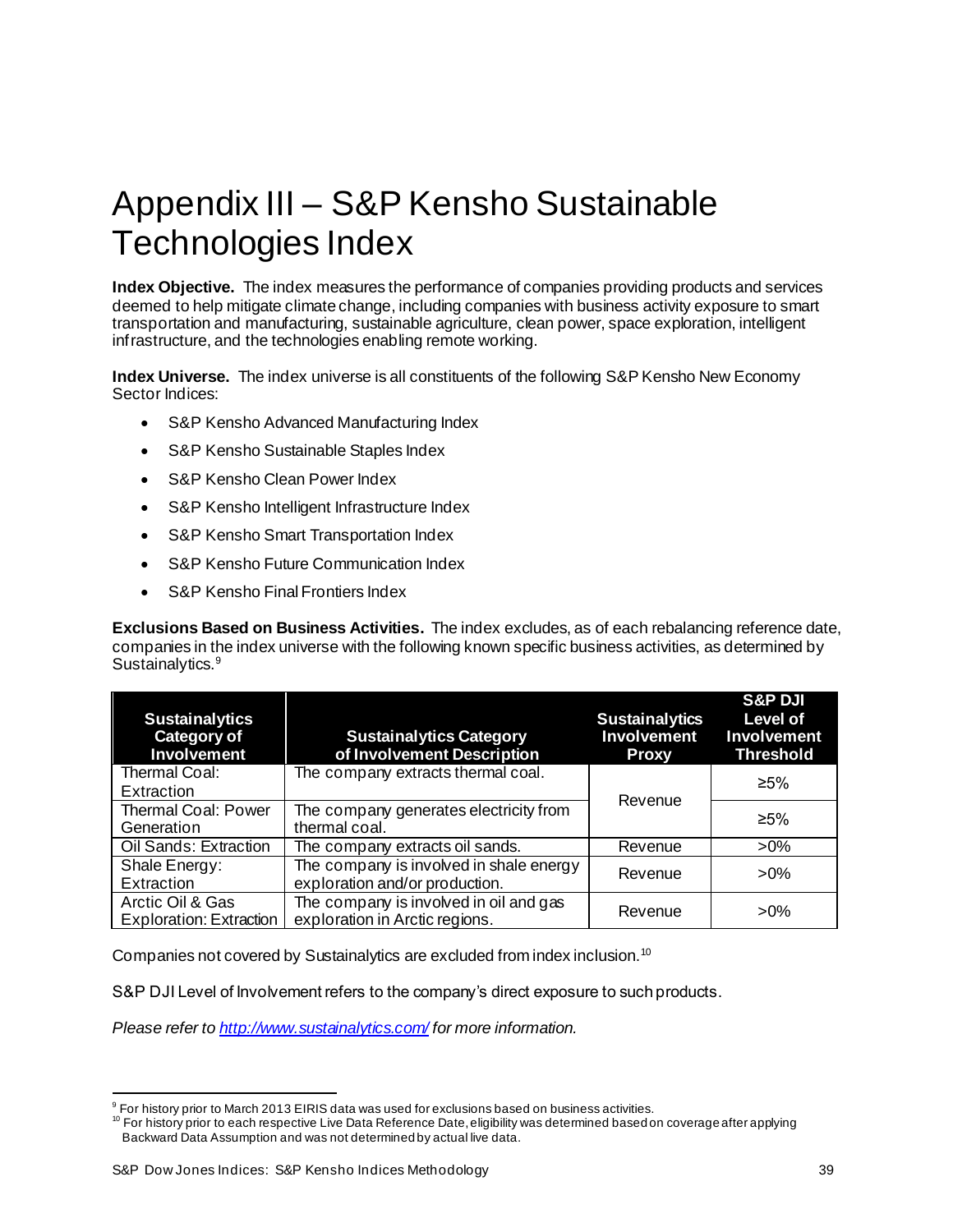**Component Indices.** At each rebalancing, the index's Total Return, Price Return, and Net Total Return versions are composed of the respective component S&P Kensho New Economy Sector Gross Total Return, Price Return, and Net Total Return indices:

| <b>Component Indices</b>                    | <b>Return Type</b>        | <b>Index Code</b> |
|---------------------------------------------|---------------------------|-------------------|
|                                             | Gross Total Return        | <b>KMAKE</b>      |
| S&P Kensho Advanced Manufacturing Index     | <b>Price Return</b>       | <b>KMAKEP</b>     |
|                                             | Net Total Return          | <b>KMAKEN</b>     |
|                                             | <b>Gross Total Return</b> | <b>KSTAPLE</b>    |
| S&P Kensho Sustainable Staples Index        | Price Return              | <b>KSTAPLEP</b>   |
|                                             | Net Total Return          | <b>KSTAPLEN</b>   |
|                                             | <b>Gross Total Return</b> | <b>KPOWER</b>     |
| S&P Kensho Clean Power Index                | Price Return              | <b>KPOWERP</b>    |
|                                             | Net Total Return          | <b>KPOWERN</b>    |
|                                             | <b>Gross Total Return</b> | <b>KINFRA</b>     |
| S&P Kensho Intelligent Infrastructure Index | <b>Price Return</b>       | <b>KINFRAP</b>    |
|                                             | Net Total Return          | <b>KINFRAN</b>    |
|                                             | <b>Gross Total Return</b> | <b>KMOVE</b>      |
| S&P Kensho Smart Transportation Index       | Price Return              | <b>KMOVEP</b>     |
|                                             | Net Total Return          | <b>KMOVEN</b>     |
|                                             | <b>Gross Total Return</b> | <b>KCONNECT</b>   |
| S&P Kensho Future Communication Index       | <b>Price Return</b>       | <b>KCNNECTP</b>   |
|                                             | Net Total Return          | <b>KCNNECTN</b>   |
|                                             | <b>Gross Total Return</b> | <b>KEXPLORE</b>   |
| <b>S&amp;P Kensho Final Frontiers Index</b> | Price Return              | <b>KEXPLORP</b>   |
|                                             | Net Total Return          | <b>KEXPLORN</b>   |

**Index Weighting.** At each rebalancing, the component indices are algorithmically weighted using the process described in the *Calculating the Constituent Index Weight* section of this document. The Minimum and Maximum Weight thresholds are 5% and 30%, respectively:

The weight of individual constituents that are represented in multiple sectors will be aggregated across the sectors that constituent represents.

If the initial sum of weights does not add to 100% due to companies being excluded based on restricted business activities or lack of Sustainalytics coverage, the weights of the companies in the index will be scaled up by dividing each constituents' weight by the initial sum of weights for that period.

**Index Maintenance.** All index adjustments and corporate action treatments follow the component indices.

**Rebalancing.** The index rebalances semi-annually, effective at the open of the first trading day following the 14th calendar day after the reference date. The rebalancing reference date is the close of the first business day following the third Friday of December and June, respectively. Constituents are assigned index shares using the closing prices as of seven business days prior to the rebalancing effective date as the reference price.

**Index Calculation.** For information on the calculation of the index, please refer to the *Weighted Return Indices* section of S&P Dow Jones Indices' Index Mathematics Methodology.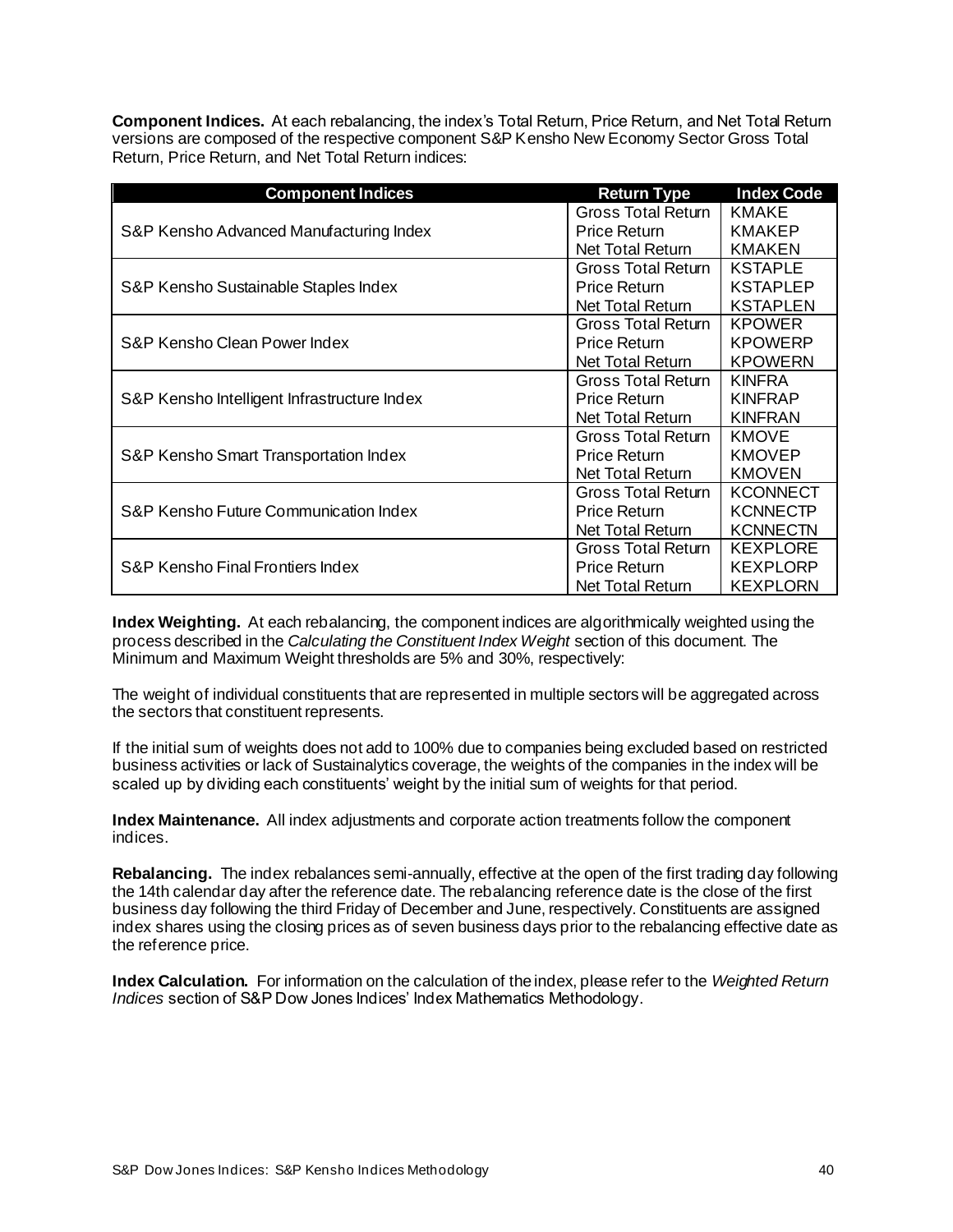# <span id="page-41-0"></span>Appendix IV – Methodology Changes

Methodology changes since December 7, 2018, are as follows:

|                                                                                                     | <b>Effective Date</b> | Methodology                                                                                                                                                                                                                                                                                                                                                                                                                                                                                                                                                                                                                                                                                                                                                                                                                                                                                                                                                                                                                                                                                                                                                                                                                                                                                                                                                                           |                                                                                                                                                                                                                                                                                                                                                                                                                                                                                                                                                                                                                                                                                                                                                                                                                                                                                                                                                                                                                                                                                                                                                                                                                                                                                                                                                                                                                                                                                                                                            |  |
|-----------------------------------------------------------------------------------------------------|-----------------------|---------------------------------------------------------------------------------------------------------------------------------------------------------------------------------------------------------------------------------------------------------------------------------------------------------------------------------------------------------------------------------------------------------------------------------------------------------------------------------------------------------------------------------------------------------------------------------------------------------------------------------------------------------------------------------------------------------------------------------------------------------------------------------------------------------------------------------------------------------------------------------------------------------------------------------------------------------------------------------------------------------------------------------------------------------------------------------------------------------------------------------------------------------------------------------------------------------------------------------------------------------------------------------------------------------------------------------------------------------------------------------------|--------------------------------------------------------------------------------------------------------------------------------------------------------------------------------------------------------------------------------------------------------------------------------------------------------------------------------------------------------------------------------------------------------------------------------------------------------------------------------------------------------------------------------------------------------------------------------------------------------------------------------------------------------------------------------------------------------------------------------------------------------------------------------------------------------------------------------------------------------------------------------------------------------------------------------------------------------------------------------------------------------------------------------------------------------------------------------------------------------------------------------------------------------------------------------------------------------------------------------------------------------------------------------------------------------------------------------------------------------------------------------------------------------------------------------------------------------------------------------------------------------------------------------------------|--|
| Change                                                                                              | (After Close)         | <b>Previous</b><br><b>Updated</b>                                                                                                                                                                                                                                                                                                                                                                                                                                                                                                                                                                                                                                                                                                                                                                                                                                                                                                                                                                                                                                                                                                                                                                                                                                                                                                                                                     |                                                                                                                                                                                                                                                                                                                                                                                                                                                                                                                                                                                                                                                                                                                                                                                                                                                                                                                                                                                                                                                                                                                                                                                                                                                                                                                                                                                                                                                                                                                                            |  |
| <b>Business Activity</b><br>Focus<br>Subsector<br>Indices                                           | 11/14/2019            | In order to identify eligible companies at<br>each reconstitution, S&P DJI conducts an<br>automated scan of the EDGAR database<br>of annual company-issued filings,<br>specifically: 10-Ks; 20-Fs; and 40-Fs. The<br>scan searches the most recent filing for<br>companies and identifies documents that<br>discuss the search terms in: Item 1<br>(Business) or Item 7 (Management's<br>Discussion and Analysis) of its most recent<br>Form 10-K, Item 4 (Information on the<br>Company) of its most recent Form 20-F, or<br>Form 40-F, Exhibit 99.1 or 99.2 of its most<br>recent Form 40-F. The words within a<br>search term may be separated by<br>punctuation, such as a hyphen, but must<br>otherwise be adjacent. Only the securities<br>of those companies identified in this step<br>qualify for inclusion in the universe of<br>eligible securities. Securities that do not<br>include in Item 1 (Business) or Item 7<br>(Management's Discussion and Analysis)<br>of its most recent Form 10-K, Item 4<br>(Information on the Company) of its most<br>recent Form 20-F, or Form 40-F, Exhibit<br>99.1 or 99.2 of its most recent Form 40-F,<br>as applicable, a reference to a product or<br>service that is, as explicitly described<br>therein, related to a search term and used<br>in a manner that is within the scope of the<br>index, are excluded from the index. | In order to identify eligible companies at<br>each reconstitution, S&P DJI conducts an<br>automated scan of the EDGAR database<br>of annual company-issued filings,<br>specifically: 10-Ks; 20-Fs; 40-Fs; S-1<br>filings; and prospectus. The scan searches<br>the most recent filing for companies and<br>identifies documents that discuss the<br>search terms in: Item 1 (Business) or Item<br>7 (Management's Discussion and<br>Analysis) of its most recent Form 10-K,<br>Item 4 (Information on the Company) of its<br>most recent Form 20-F, Form 40-F, Exhibit<br>99.1 or 99.2 of its most recent Form 40-F,<br>or business summary of its most recent<br>prospectus and S-1 filings. The words<br>within a search term may be separated by<br>punctuation, such as a hyphen, but must<br>otherwise be adjacent. Only the securities<br>of those companies identified in this step<br>qualify for inclusion in the universe of<br>eligible securities. Securities that do not<br>include in Item 1 (Business) or Item 7<br>(Management's Discussion and Analysis)<br>of its most recent Form 10-K, Item 4<br>(Information on the Company) of its most<br>recent Form 20-F, or Form 40-F, Exhibit<br>99.1 or 99.2 of its most recent Form 40-F,<br>or business summary of its most recent<br>prospectus and S-1 filings, as applicable, a<br>reference to a product or service that is, as<br>explicitly described therein, related to a<br>search term and used in a manner that is<br>within the scope of the index, are excluded |  |
| Reconstitution                                                                                      | 5/15/2019             | The index is reconstituted after the close                                                                                                                                                                                                                                                                                                                                                                                                                                                                                                                                                                                                                                                                                                                                                                                                                                                                                                                                                                                                                                                                                                                                                                                                                                                                                                                                            | from the index.<br>The index is reconstituted after the close                                                                                                                                                                                                                                                                                                                                                                                                                                                                                                                                                                                                                                                                                                                                                                                                                                                                                                                                                                                                                                                                                                                                                                                                                                                                                                                                                                                                                                                                              |  |
| and Rebalancing<br>Schedule of the<br>S&P Kensho<br><b>Cyber Security</b><br>Mid-Large Cap<br>Index |                       | on the first trading day following May 14 <sup>th</sup><br>with a reference date of the last trading<br>day in April and rebalanced after the close<br>on the first trading day following November<br>14 <sup>th</sup> with a reference date of the last<br>trading day in October.                                                                                                                                                                                                                                                                                                                                                                                                                                                                                                                                                                                                                                                                                                                                                                                                                                                                                                                                                                                                                                                                                                   | on the third Friday in June with a reference<br>date of the first Friday in June and<br>rebalanced after the close on the third<br>Friday in December with a reference date<br>of the first Friday in December.                                                                                                                                                                                                                                                                                                                                                                                                                                                                                                                                                                                                                                                                                                                                                                                                                                                                                                                                                                                                                                                                                                                                                                                                                                                                                                                            |  |
| Size                                                                                                | 5/15/2019             | Stocks must have a minimum total market<br>capitalization, as of the rebalancing<br>reference date.                                                                                                                                                                                                                                                                                                                                                                                                                                                                                                                                                                                                                                                                                                                                                                                                                                                                                                                                                                                                                                                                                                                                                                                                                                                                                   | Stocks must have a minimum float-<br>adjusted market capitalization, as of the<br>rebalancing reference date.                                                                                                                                                                                                                                                                                                                                                                                                                                                                                                                                                                                                                                                                                                                                                                                                                                                                                                                                                                                                                                                                                                                                                                                                                                                                                                                                                                                                                              |  |
| Liquidity                                                                                           | 5/15/2019             | The three-month average daily value<br>traded is calculated as the average of the<br>number of shares traded each day<br>multiplied by that day's volume-weighted<br>average price over the 63 trading days<br>prior to the relevant rebalancing reference<br>date.                                                                                                                                                                                                                                                                                                                                                                                                                                                                                                                                                                                                                                                                                                                                                                                                                                                                                                                                                                                                                                                                                                                   | The three-month average daily value<br>traded is calculated as the average of the<br>number of shares traded each day<br>multiplied by that day's closing price over<br>the three months prior to the relevant<br>rebalancing reference date.                                                                                                                                                                                                                                                                                                                                                                                                                                                                                                                                                                                                                                                                                                                                                                                                                                                                                                                                                                                                                                                                                                                                                                                                                                                                                              |  |
| <b>Index Share</b><br>Reference Date                                                                | 12/07/2018            | Index shares are assigned based on<br>prices as of the rebalancing reference<br>date.                                                                                                                                                                                                                                                                                                                                                                                                                                                                                                                                                                                                                                                                                                                                                                                                                                                                                                                                                                                                                                                                                                                                                                                                                                                                                                 | Index shares are assigned based on<br>prices seven business days prior to the<br>rebalancing.                                                                                                                                                                                                                                                                                                                                                                                                                                                                                                                                                                                                                                                                                                                                                                                                                                                                                                                                                                                                                                                                                                                                                                                                                                                                                                                                                                                                                                              |  |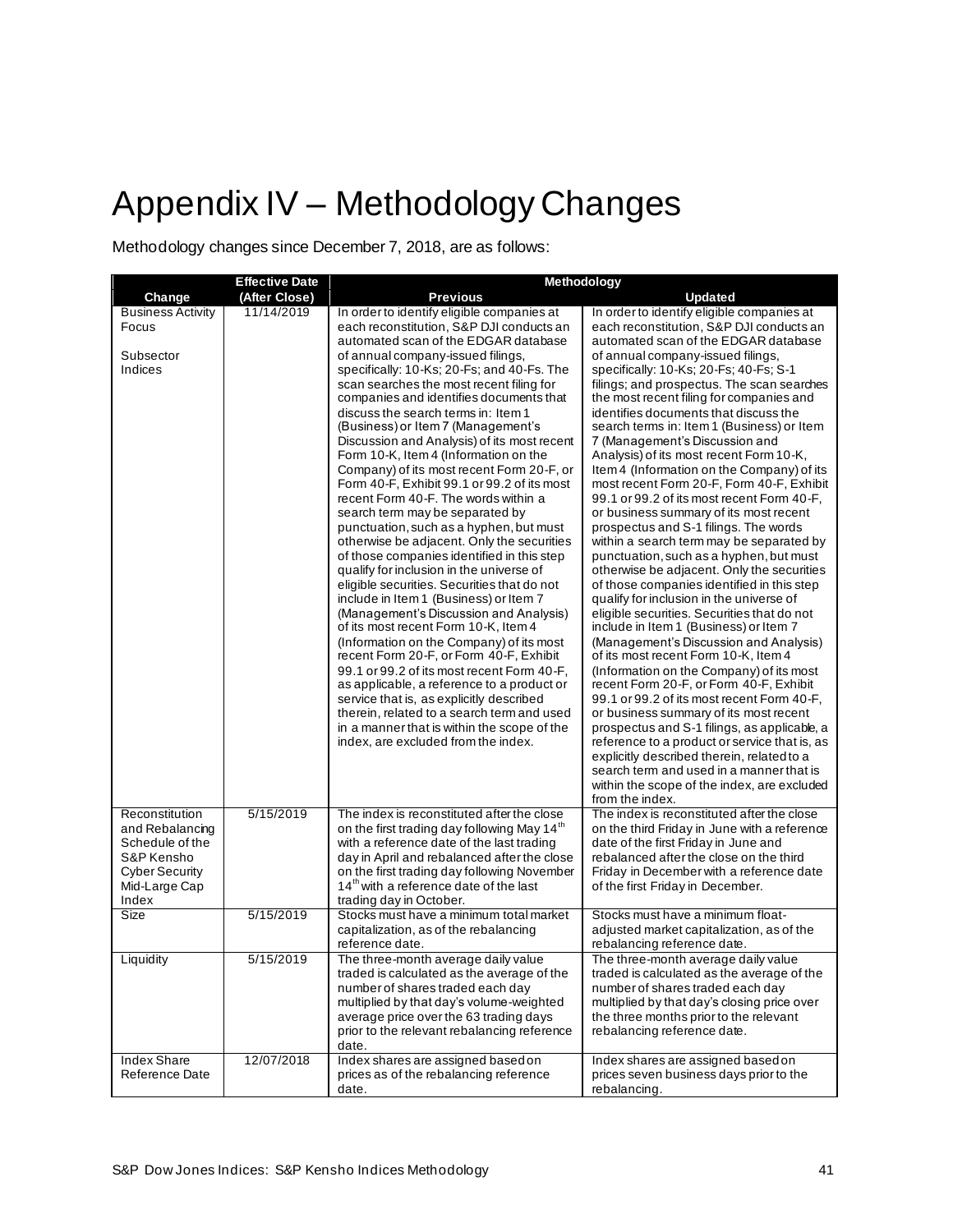# <span id="page-42-0"></span>Appendix V – Subsector Indices Business Activity Focus Changes

The following tables show the business activity focuses used in the index reconstitutions effective after the close on May 17, 2021, as well as the business activity focuses previously in effect.

| <b>Business Activity Focus</b>          |                                                                                                                                                            |                                                                                                                                                             |
|-----------------------------------------|------------------------------------------------------------------------------------------------------------------------------------------------------------|-------------------------------------------------------------------------------------------------------------------------------------------------------------|
| Index                                   | <b>Previous</b>                                                                                                                                            | <b>Updated</b>                                                                                                                                              |
| S&P Kensho<br>Space Index               | U.S. listed companies trading on developed markets<br>focused on space travel and exploration, including:                                                  | Companies focused on space travel and exploration,<br>including:                                                                                            |
|                                         | • Spacecrafts, space launch vehicles, space flight, or<br>space stations and related components and<br>services.                                           | • Spacecrafts, space launch vehicles, space flight, or<br>space stations and related components and<br>services, including in-space satellite servicing.    |
|                                         | • Space mission assurance, operation, or support.                                                                                                          | • Space mission assurance, operation, or support.                                                                                                           |
|                                         | • Space imaging, earth observation, and derived<br>analytics.                                                                                              | • Space imaging, earth observation, global<br>positioning, and derived analytics.                                                                           |
|                                         | • Space communication, excluding satellite-to-<br>satellite communication.                                                                                 | • Space communication, excluding satellite-to-<br>satellite communication.                                                                                  |
|                                         | • Space or ground based support infrastructure.                                                                                                            | • Low-latency satellite internet connectivity, Including                                                                                                    |
|                                         | • Space-related military armaments and capabilities.                                                                                                       | satellite-to-satellite communication for this<br>purpose.                                                                                                   |
|                                         | • Small satellite hardware and software<br>manufacturers including those involved with IoT<br>satellites.                                                  | • Space or ground based support infrastructure,<br>including cloud-based ground support services.                                                           |
|                                         | • Space tourism.                                                                                                                                           | • Space-related military armaments and capabilities.                                                                                                        |
|                                         | • Asteroid mining and resource extraction.                                                                                                                 | • Small satellite hardware and software                                                                                                                     |
|                                         | • Space debris tracking and removal.                                                                                                                       | manufacturers, including nanosatellites and                                                                                                                 |
|                                         |                                                                                                                                                            | CubeSats.                                                                                                                                                   |
|                                         |                                                                                                                                                            | • Space tourism, and space-facilitated terrestrial<br>transportation, including suborbital flight.                                                          |
|                                         |                                                                                                                                                            | • Asteroid mining and resource extraction.                                                                                                                  |
|                                         |                                                                                                                                                            | • Space debris tracking and removal.                                                                                                                        |
| S&P Kensho<br>Advanced<br>Transportatio | Companies focused on optimizing the efficiency of<br>managing large fleets of vehicles, cargo<br>transportation, and mass transit, including:              | Companies focused on optimizing the efficiency of<br>managing large fleets of vehicles, cargo<br>transportation, and mass transit, including:               |
| n Index                                 | • Systems that manage the intelligent coordination<br>or optimization of fleets of vehicles for the transport<br>of passengers and/or goods, including the | • Systems, platforms, and related sub-components<br>that intelligently and predictively manage and<br>optimize fleets of vehicles for the transportation of |
|                                         | centralized communication and management of<br>these fleets.                                                                                               | passengers and/or goods.<br>• Vehicle sharing services for passenger cars.                                                                                  |
|                                         | • Vehicle sharing services for passenger cars.                                                                                                             | • Micro mobility sharing platforms, including                                                                                                               |
|                                         | • Sensors that feed into the above-mentioned<br>systems.                                                                                                   | platforms for electric scooters and bicycles.                                                                                                               |
|                                         | • Micro mobility sharing platforms, including<br>platforms for electric scooters and bicycles.                                                             | • Next generation transportation systems, such as<br>hyperloop and passenger-capable urban air<br>mobility platforms and devices.                           |
|                                         | • Next generation transportation systems, such as<br>hyperloop.                                                                                            |                                                                                                                                                             |
|                                         | • Platforms providing intelligent and predictive<br>capabilities to optimize fleet operations.                                                             |                                                                                                                                                             |
| S&P Kensho<br>Cyber<br>Security         | Companies focused on protecting enterprises and<br>devices from unauthorized access via electronic<br>means, including, including:                         | Companies focused on protecting enterprises and<br>devices from unauthorized access via electronic<br>means, including:                                     |
| Index                                   | • Cyber-attack threat detection, response, or<br>prevention systems.                                                                                       | • Cyber-attack threat detection, response or<br>prevention systems, including intelligent systems                                                           |
|                                         | • Cyber-threat intelligence systems utilizing big data<br>analytics, IOT technology, or machine learning.                                                  | utilizing big data analytics, IOT technology, or<br>machine learning.                                                                                       |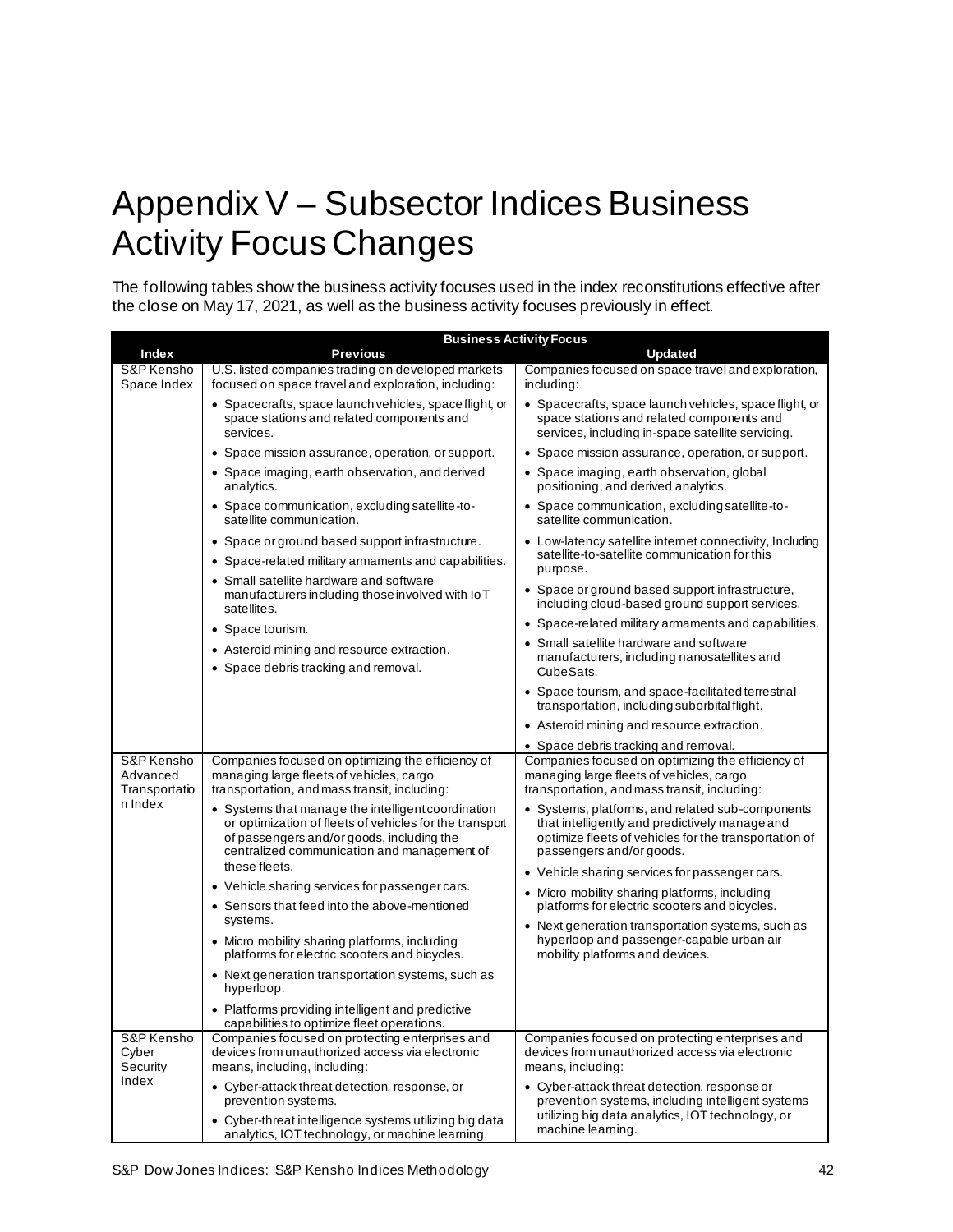| Index                            | <b>Business Activity Focus</b><br><b>Previous</b><br><b>Updated</b>                                                                                                      |                                                                                                                                                                          |  |  |  |
|----------------------------------|--------------------------------------------------------------------------------------------------------------------------------------------------------------------------|--------------------------------------------------------------------------------------------------------------------------------------------------------------------------|--|--|--|
|                                  | • Network and internet security systems such as                                                                                                                          | • Network and internet security systems such as                                                                                                                          |  |  |  |
|                                  | firewalls and DNS, DOS and DDoS protection.<br>• Authentication, multi-factor authentication, and                                                                        | firewalls and DNS, DOS and DDoS protection.<br>• Authentication, multi-factor authentication, and                                                                        |  |  |  |
|                                  | identity management systems for the purposes of<br>cyber security.                                                                                                       | identity management systems for the purposes of<br>cyber security.                                                                                                       |  |  |  |
|                                  | • Application security, data security, encryption, and                                                                                                                   | • Application security, data security, encryption, and                                                                                                                   |  |  |  |
| S&P Kensho                       | protection for the purposes of cyber security.<br>Companies focused on autonomous vehicle and                                                                            | protection for the purposes of cyber security.<br>Companies focused on autonomous vehicles:                                                                              |  |  |  |
| Autonomous<br>Vehicle<br>Index   | related capabilities, including:<br>• The manufacturers of autonomous vehicles and                                                                                       | • The manufacturers of autonomous vehicles and<br>related connectivity capabilities.                                                                                     |  |  |  |
|                                  | related connectivity capabilities.<br>• Software and components that facilitate full or                                                                                  | • Software and components that facilitate full or<br>partial autonomy, including interfacing with other                                                                  |  |  |  |
|                                  | partial autonomy, including interfacing with other<br>autonomous vehicles or infrastructure.                                                                             | autonomous vehicles or infrastructure, or related<br>connectivity capabilities.                                                                                          |  |  |  |
|                                  | • Active driver assistance systems that provide state<br>of the art autonomous safety (collision prevention),<br>driver monitoring and object recognition<br>technology. | • Active driver assistance systems that provide state<br>of the art autonomous safety (collision prevention),<br>driver monitoring and object recognition<br>technology. |  |  |  |
|                                  | Sensors (e.g., distance measurement, cameras,<br>etc.) that are used for object and collision detection<br>systems, such as traffic sign or pedestrian<br>recognition.   | • Sensors (e.g., distance measurement, cameras,<br>etc.) that are used for object and collision detection<br>systems, such as traffic sign or pedestrian<br>recognition. |  |  |  |
|                                  | • Navigation and information systems that enhance<br>a vehicle's autonomy.                                                                                               | • Navigation and information systems that enhance<br>a vehicle's autonomy.                                                                                               |  |  |  |
| S&P Kensho<br>Wearable<br>Index  | Companies focused on wearable and implantable<br>technologies for consumer, military, and medical<br>uses, including:                                                    | Companies focused on wearable and implantable<br>technologies for consumer, military, and medical<br>uses, including:                                                    |  |  |  |
|                                  | • Wearable computing devices, such as smart<br>watches, smart glasses, fabrics with embedded<br>sensors, etc.                                                            | • Wearable computing devices, such as smart<br>watches, smart glasses, smart wireless in-ear<br>devices, and fabrics with embedded sensors                               |  |  |  |
|                                  | • Medical systems for drug delivery, bio-sensing, etc.                                                                                                                   | • Medical systems or smart patches for drug delivery<br>and bio-sensing                                                                                                  |  |  |  |
|                                  | • Exoskeletons<br>• Haptic or force feedback devices                                                                                                                     | • Exoskeletons                                                                                                                                                           |  |  |  |
|                                  | • Wearable or implantable mind-machine devices or                                                                                                                        | Haptic or force feedback devices                                                                                                                                         |  |  |  |
|                                  | sensors, such as EEG headwear, microchips, deep<br>brain stimulation, etc.                                                                                               | • Wearable or implantable mind-machine devices or<br>sensors, such as EEG headwear, microchips, and<br>deep brain stimulation                                            |  |  |  |
|                                  | • Wearable connectivity and wearable technology<br>that is integrated with the IoT                                                                                       | • Wearable or implantable sensors with wireless<br>connectivity.                                                                                                         |  |  |  |
|                                  | • Wearable energy/power generation and harvesting<br>technologies.                                                                                                       | • Wearable energy/power generation and harvesting<br>technologies.                                                                                                       |  |  |  |
| S&P Kensho<br>Electric           | Companies focused on producing electric vehicles<br>and associated subsystems, including:                                                                                | Companies focused on producing electric road<br>vehicles and associated subsystems, including:                                                                           |  |  |  |
| Vehicle<br>Index                 | • Electric road vehicles or significant subsystems.                                                                                                                      | • Companies that manufacture electric road                                                                                                                               |  |  |  |
|                                  | • Powertrain systems, motors, or energy storage<br>systems for electric vehicles.                                                                                        | vehicles.<br>• Electric vehicle powertrain systems, motors, and                                                                                                          |  |  |  |
|                                  | • Zero-emission clean fuel technology, such as                                                                                                                           | other major subsystems.                                                                                                                                                  |  |  |  |
|                                  | hydrogen fuel cells.                                                                                                                                                     | • Producers of electric vehicle energy storage<br>systems and related management systems, as well                                                                        |  |  |  |
|                                  | • Charging systems for electric vehicles, not<br>including charging networks or associated<br>infrastructure (captured in KGRIDS).                                       | as zero-emission clean fuel technology systems,<br>such as hydrogen fuel cells.                                                                                          |  |  |  |
|                                  |                                                                                                                                                                          | • Charging systems for electric vehicles, not<br>including charging networks or associated<br>infrastructure (captured in KGRIDS).                                       |  |  |  |
| S&P Kensho<br>Cleantech<br>Index | Companies focused on building technologies or<br>products that enable generation of energy in a clean                                                                    | Companies focused on building technologies or<br>products that enable generation of clean energy,                                                                        |  |  |  |
|                                  | manner, including:                                                                                                                                                       | such as solar, wind, geothermal, hydrogen, and<br>hydroelectric, including:                                                                                              |  |  |  |
|                                  | • Technologies (hardware, software or materials)<br>used for clean energy capture, such as solar, wind,                                                                  | • Technologies (hardware, software or materials)                                                                                                                         |  |  |  |
|                                  | geothermal, hydro, etc.                                                                                                                                                  | used for clean energy capture, including solar<br>modules, wind blades and turbines, inverters, etc.                                                                     |  |  |  |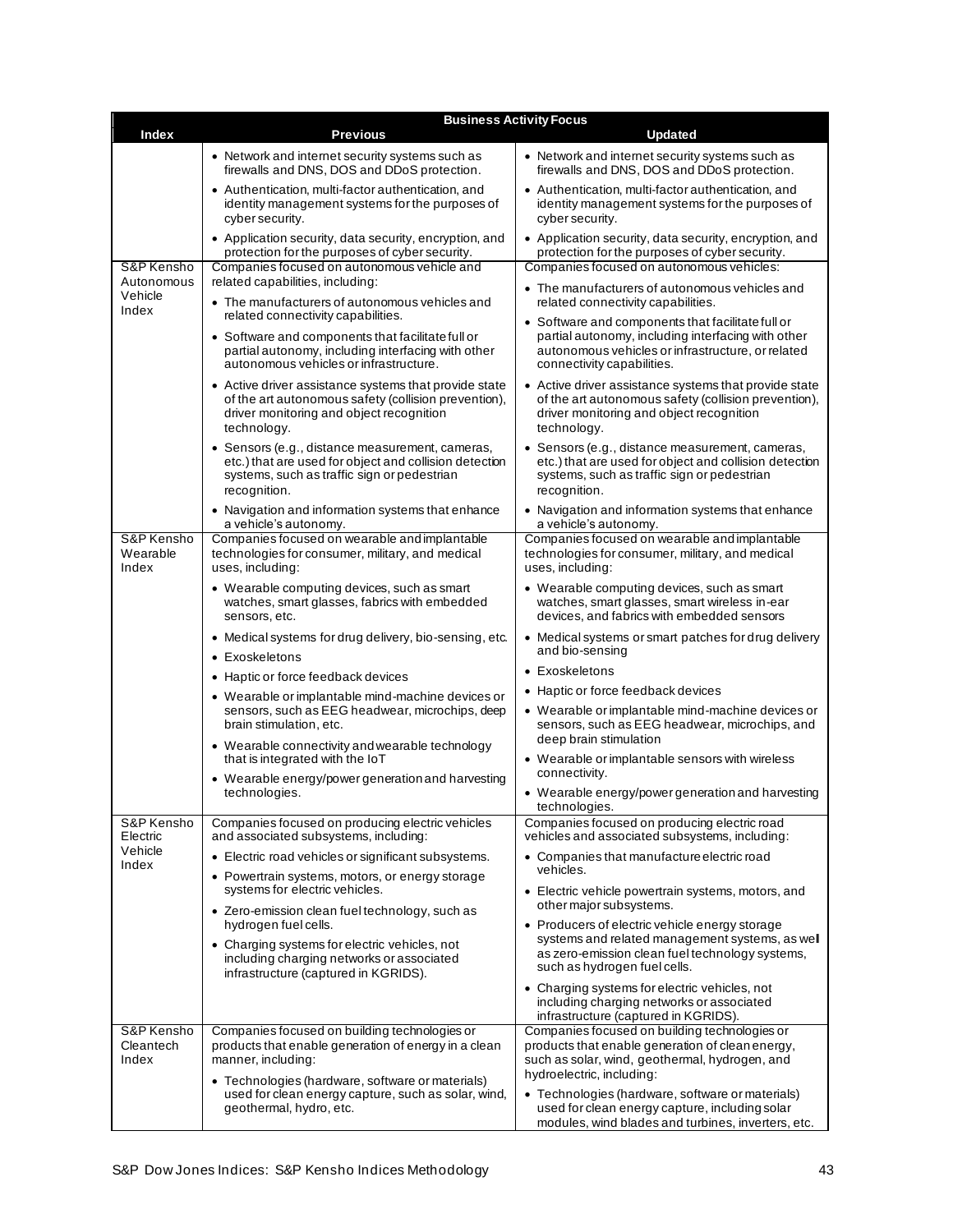|                                        | <b>Business Activity Focus</b>                                                                                                                                            |                                                                                                                                                                                                                            |  |  |
|----------------------------------------|---------------------------------------------------------------------------------------------------------------------------------------------------------------------------|----------------------------------------------------------------------------------------------------------------------------------------------------------------------------------------------------------------------------|--|--|
| Index                                  | <b>Previous</b>                                                                                                                                                           | <b>Updated</b>                                                                                                                                                                                                             |  |  |
|                                        | • Installation of these technologies for use in<br>residential or commercial applications.<br>• Advanced energy storage devices.                                          | • Technologies used for green hydrogen production<br>and energy generation, including electrolyzers and<br>stationary fuel cells                                                                                           |  |  |
|                                        |                                                                                                                                                                           | • Installation of these technologies for use in<br>residential or commercial applications                                                                                                                                  |  |  |
|                                        |                                                                                                                                                                           | • Advanced energy storage devices, such as utility-<br>scale batteries.                                                                                                                                                    |  |  |
| S&P Kensho<br>Clean<br>Energy Index    | Companies focused on the generation and<br>transmission of energy derived from clean sources,<br>including:<br>• The construction and operation of clean power<br>plants. | Companies focused on the generation and<br>transmission of clean energy, such as solar, wind,<br>geothermal, hydroelectric, and hydrogen, including<br>those involved in the specialized construction and<br>operation of: |  |  |
|                                        | • The generation of power derived from clean                                                                                                                              | • Clean power generation plants.                                                                                                                                                                                           |  |  |
|                                        | sources, including solar, wind, geothermal, and<br>hydro.                                                                                                                 | • Green hydrogen production plants with output<br>intended for power generation                                                                                                                                            |  |  |
|                                        |                                                                                                                                                                           | • Grid-scale battery storage facilities.                                                                                                                                                                                   |  |  |
| S&P Kensho<br>Robotics                 | Companies focused on the robotics industry and<br>significant subsystems, including:                                                                                      | Companies focused on the robotics industry and<br>significant subsystems, including:                                                                                                                                       |  |  |
| Index                                  | • Commercial applications (e.g., food processing,<br>manufacturing, agriculture, etc.).                                                                                   | • Commercial applications (e.g., food processing,<br>manufacturing, agriculture, etc.), medical robots                                                                                                                     |  |  |
|                                        | • Medical robots (e.g., surgical, automated<br>prescription dispensers, etc.).                                                                                            | (e.g., surgical, automated prescription dispensers,<br>etc.), military robots, consumer robots, and<br>surveillance and security robots.                                                                                   |  |  |
|                                        | • Military robots.                                                                                                                                                        | • Produce a cloud-based platform, API or software                                                                                                                                                                          |  |  |
|                                        | • Consumer robots.<br>• Surveillance and security robots.                                                                                                                 | development kit (SDK) for managing robotic fleets<br>(e.g., Robotics-as-a-service platforms).                                                                                                                              |  |  |
| S&P Kensho<br>Nanotechnol<br>ogy Index | Companies focused on technologies that enable or<br>perform manipulation of materials at a nano or<br>microscale, including:                                              | Companies focused on technologies that enable or<br>perform manipulation of materials at a nano-or<br>microscale, including:                                                                                               |  |  |
|                                        | • An end product manufactured by direct (physical)<br>or indirect (chemical) nanoscale manipulation of<br>components and processes.                                       | • An end product manufactured by physical or<br>chemical nanoscale manipulation of components<br>and processes.                                                                                                            |  |  |
|                                        | • Build specialized equipment that enable nanoscale<br>manipulation or measurement.                                                                                       | • Build specialized equipment that enable nanoscale<br>manipulation or measurement.                                                                                                                                        |  |  |
|                                        | • Nanoscale techniques as a major part of their<br>production chain.                                                                                                      | • Nanoscale techniques as a major part of their<br>production chain.                                                                                                                                                       |  |  |
|                                        | • Nano and micro robots.                                                                                                                                                  | • Nano and micro robots.                                                                                                                                                                                                   |  |  |
| S&P Kensho<br><b>Drones</b><br>Index   | Companies trading on developed markets focused on<br>the remotely operated or unmanned aerial,<br>underwater, and surface-level drones market,<br>including:              | Companies focused on the remotely operated or<br>unmanned aerial and marine drones market,<br>including:                                                                                                                   |  |  |
|                                        | • Producers of drones to be used in a civilian,<br>commercial, and/or military capacity.                                                                                  | • Producers of drones to be used in a civilian,<br>commercial, and/or military capacity.                                                                                                                                   |  |  |
|                                        |                                                                                                                                                                           | • Sensors and systems used in the control and<br>intrinsic capabilities of drones, such as cameras,<br>gyroscopic chips, pressure gauges, etc.<br>• Communication hardware and software to allow a                         |  |  |
|                                        | • Sensors and systems used in the control and<br>intrinsic capabilities of drones, such as cameras,<br>gyroscopic chips, pressure gauges, etc.                            |                                                                                                                                                                                                                            |  |  |
|                                        | • Communication hardware and software to allow a<br>drone to connect to a central control hub or to<br>other vehicles.                                                    | drone to connect to a central control hub or to<br>other vehicles.                                                                                                                                                         |  |  |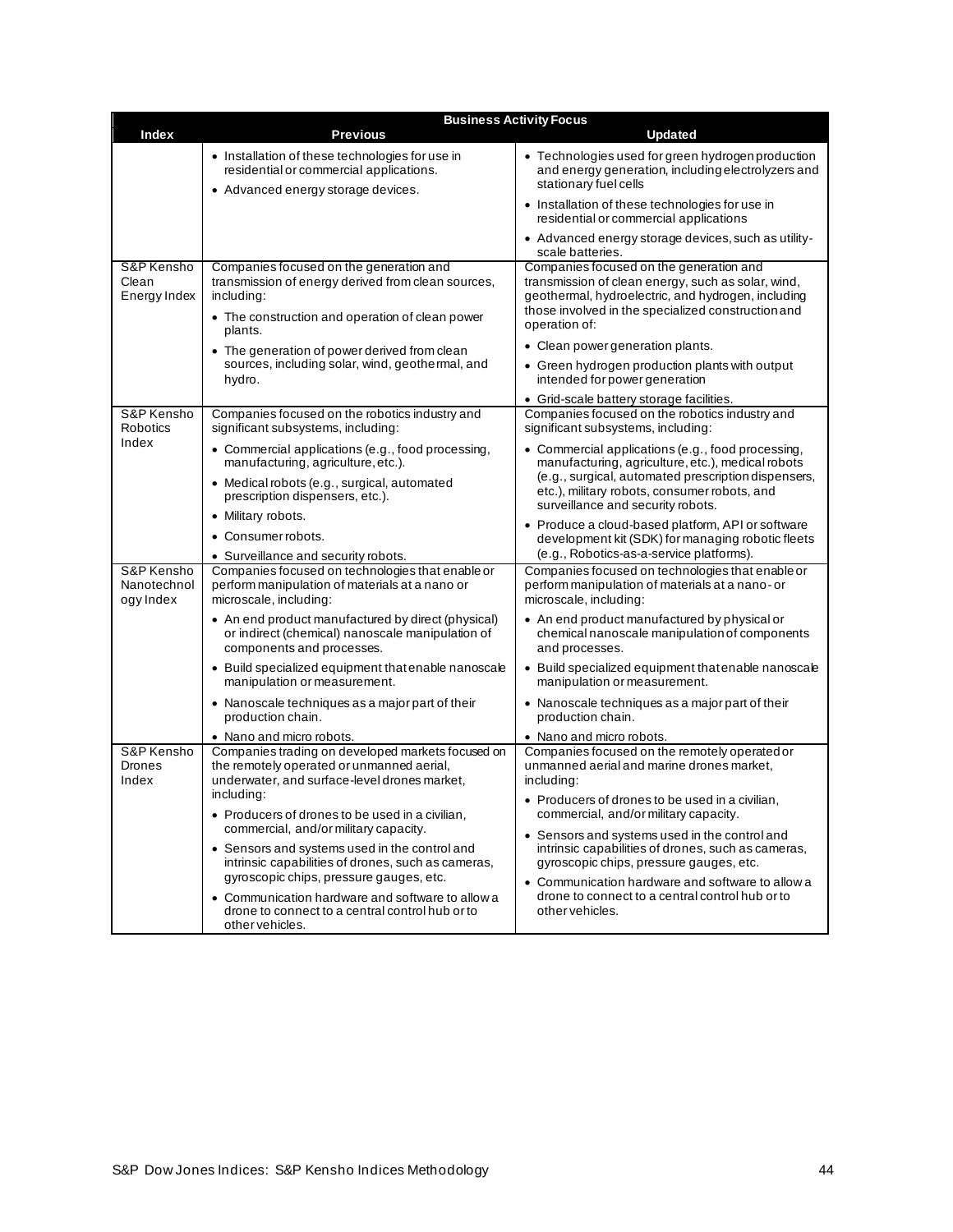The following tables show the business activity focuses used in the index reconstitutions effective after the close on May 15, 2020, as well as the business activity focuses previously in effect.

|                                                         | <b>Business Activity Focus</b>                                                                                                                                                                    |                                                                                                                                                                                                   |  |  |
|---------------------------------------------------------|---------------------------------------------------------------------------------------------------------------------------------------------------------------------------------------------------|---------------------------------------------------------------------------------------------------------------------------------------------------------------------------------------------------|--|--|
| Index                                                   | <b>Previous</b>                                                                                                                                                                                   | <b>Updated</b>                                                                                                                                                                                    |  |  |
| S&P Kensho<br>Distributed                               | Companies focused on developing distributed ledger<br>technology, including:                                                                                                                      | Companies focused on developing distributed ledger<br>technology, including:                                                                                                                      |  |  |
| Ledger Index                                            | • Developing distributed ledger technology and new<br>consensus mechanisms.                                                                                                                       | • Developing distributed ledger technology and new<br>consensus mechanisms, including products in the                                                                                             |  |  |
|                                                         | • Providing distributed ledger technology as a service.                                                                                                                                           | proof-of-concept stage of development                                                                                                                                                             |  |  |
|                                                         | • Completed a product of prototype applying<br>distributed technology.                                                                                                                            | · Providing distributed ledger technology as a<br>service.                                                                                                                                        |  |  |
|                                                         | • Companies enabling distributed ledgers, such as<br>miners.                                                                                                                                      | • Companies enabling distributed ledgers, such as<br>miners.                                                                                                                                      |  |  |
| S&P Kensho<br>Alternative<br>Finance                    | Companies focused on providing alternative<br>financing and wealth management capabilities,<br>including:                                                                                         | Companies focused on providing alternative<br>financing and wealth management capabilities,<br>including:                                                                                         |  |  |
| Index                                                   | • Advancing the loan approval process in speed and<br>complexity, and algorithmic loan approval.                                                                                                  | • Advancing the loan approval process in speed and<br>complexity, and algorithmic loan approval.                                                                                                  |  |  |
|                                                         | • Direct lending platforms, such as peer-to-peer<br>lending platforms, and microfinance institutions<br>that use a peer-to-peer business model.                                                   | • Direct lending platforms, such as peer-to-peer<br>lending platforms.                                                                                                                            |  |  |
|                                                         | • Automated wealth management services, such as<br>robo-advisors.                                                                                                                                 | • Intermediary platforms connecting company and<br>consumer accounts with financial institutions to<br>enable next generation financial products, such as                                         |  |  |
|                                                         | • Flexible insurance plans, such as usage-based<br>and on demand insurance.                                                                                                                       | Banking-as-a-Service (BaaS).<br>• Automated wealth management services, such as                                                                                                                   |  |  |
|                                                         | • Crowdfunding platforms that allow people to<br>donate or invest in return for a reward and/or                                                                                                   | robo-advisors.<br>• Flexible insurance plans, such as usage-based                                                                                                                                 |  |  |
|                                                         | equity stake.                                                                                                                                                                                     | and on demand insurance.                                                                                                                                                                          |  |  |
|                                                         | Digital currencies and the software and hardware<br>that enable them, such as exchanges and wallets.                                                                                              | • Crowdfunding platforms that allow people to<br>donate or invest in return for a reward and/or<br>equity stake.                                                                                  |  |  |
|                                                         |                                                                                                                                                                                                   | • Digital currencies and the software and hardware<br>that enable them, such as exchanges and wallets.                                                                                            |  |  |
| S&P Kensho<br>Future                                    | Companies focused on enabling the next-generation<br>transformation of payments infrastructure, including:                                                                                        | Companies focused on enabling the next-generation<br>transformation of payments infrastructure, including:                                                                                        |  |  |
| Payments<br>Index                                       | • General-purpose platforms that allow consumers to<br>transact using a digital balance within a system<br>oftentimes in multiple channels, such as mobile<br>wallets and peer-to-peer platforms. | • General-purpose platforms that allow consumers<br>to transact using a digital balance within a system<br>oftentimes in multiple channels, such as mobile<br>wallets and peer-to-peer platforms. |  |  |
|                                                         | • Platforms that allow merchants to manage multi-<br>channel payments in one system.                                                                                                              | • Platforms that allow merchants to manage multi-<br>channel payments in one system.                                                                                                              |  |  |
|                                                         | • Real-time payments and transfers across<br>consumer and merchant accounts.                                                                                                                      | • Real-time payments and transfers across<br>consumer and merchant accounts nationally and<br>internationally (i.e., cross-border)                                                                |  |  |
|                                                         | • Transaction security (i.e., tokenization, point-to-<br>point encryption, end-to-end encryption.                                                                                                 | Transaction security (i.e., tokenization, point-to-<br>point encryption, end-to-end encryption.                                                                                                   |  |  |
|                                                         | • Product or service related to biometrically enabled<br>payments.                                                                                                                                | • Product or service related to biometrically enabled<br>payments.                                                                                                                                |  |  |
| S&P Kensho<br>Advanced<br>Transport<br>Systems<br>Index | Companies focused on optimizing the efficiency of<br>managing large fleets of vehicles, cargo<br>transportation, and mass transit, including:                                                     | Companies focused on optimizing the efficiency of<br>managing large fleets of vehicles, cargo<br>transportation, and mass transit, including:                                                     |  |  |
|                                                         | • Systems that manage the intelligent coordination<br>or optimization of fleets of vehicles for the transport                                                                                     | • Systems that manage the intelligent coordination<br>or optimization of fleets of vehicles for the                                                                                               |  |  |
|                                                         | of passengers and/or goods, including the<br>centralized communication and management of<br>these fleets.                                                                                         | transport of passengers and/or goods, including<br>the centralized communication and management<br>of these fleets.                                                                               |  |  |
|                                                         | • Vehicle sharing services for passenger cars.                                                                                                                                                    | • Vehicle sharing services for passenger cars.                                                                                                                                                    |  |  |
|                                                         | • Sensors that feed into the above-mentioned<br>systems.                                                                                                                                          | • Sensors that feed into the above-mentioned<br>systems.                                                                                                                                          |  |  |
|                                                         | • Micro mobility sharing platforms, including<br>platforms for electric scooters and bicycles.                                                                                                    | • Micro mobility sharing platforms, including<br>platforms for electric scooters and bicycles.                                                                                                    |  |  |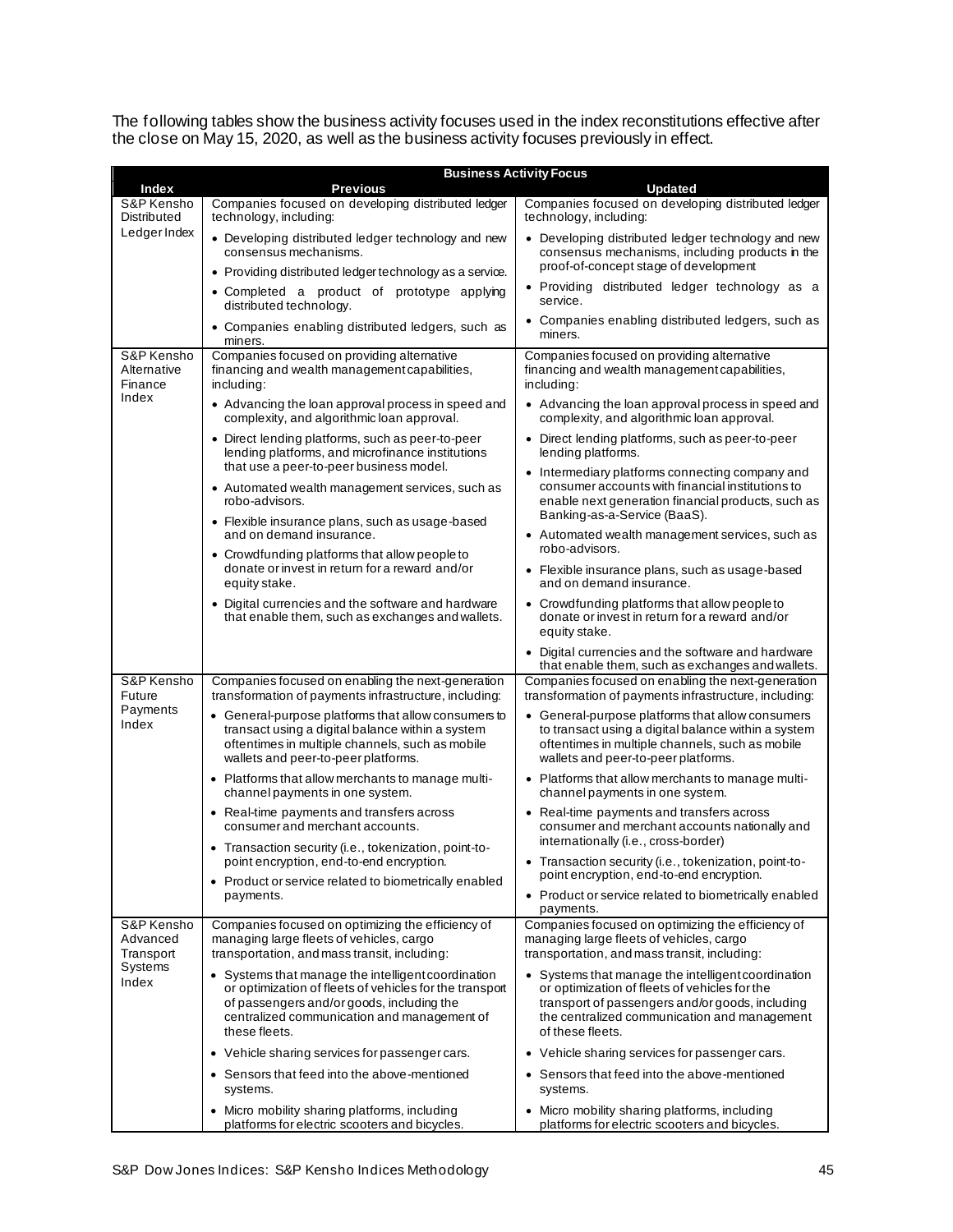|                                    | <b>Business Activity Focus</b>                                                                                                                                                                                                                                                                                                                                    |                                                                                                                                                                                                                                                                                                                                                                                                                     |  |  |
|------------------------------------|-------------------------------------------------------------------------------------------------------------------------------------------------------------------------------------------------------------------------------------------------------------------------------------------------------------------------------------------------------------------|---------------------------------------------------------------------------------------------------------------------------------------------------------------------------------------------------------------------------------------------------------------------------------------------------------------------------------------------------------------------------------------------------------------------|--|--|
| Index                              | <b>Previous</b>                                                                                                                                                                                                                                                                                                                                                   | <b>Updated</b>                                                                                                                                                                                                                                                                                                                                                                                                      |  |  |
|                                    | • Next generation transportation systems, such as<br>Hyperloop.                                                                                                                                                                                                                                                                                                   | • Next generation transportation systems, such as<br>Hyperloop.<br>• Platforms providing intelligent and predictive<br>capabilities to optimize fleet operations.                                                                                                                                                                                                                                                   |  |  |
| S&P Kensho<br>3D Printing<br>Index | Companies focused on 3D printing:"<br>• Manufacturers of 3D printers, additive<br>manufacturing systems, bio-printing systems, etc.<br>including relevant supply chains, such as<br>specialized hardware, software or materials.<br>• Producers of 3D scanners used as an input to a 3D<br>printing process.<br>• Software to perform 3D used as an input to a 3D | Companies focused on 3D printing: <sup>12</sup><br>• Manufacturers of 3D printers, additive<br>manufacturing systems, bio-printing systems,<br>including those for used for food, together with<br>relevant supply chains, such as specialized<br>hardware, software or materials.<br>• Producers of 3D scanners used as an input to a<br>3D printing process.<br>• Software to perform 3D used as an input to a 3D |  |  |
|                                    | printing process.                                                                                                                                                                                                                                                                                                                                                 | printing process.                                                                                                                                                                                                                                                                                                                                                                                                   |  |  |
| S&P Kensho<br>Space Index          | Companies focused on space travel and<br>exploration, including:                                                                                                                                                                                                                                                                                                  | Companies focused on space travel and<br>exploration, including:                                                                                                                                                                                                                                                                                                                                                    |  |  |
|                                    | • Spacecraft, space launch vehicles, space flight, or<br>space stations and related components and<br>services.                                                                                                                                                                                                                                                   | • Spacecraft, space launch vehicles,<br>space flight, or space stations and<br>related components and services.                                                                                                                                                                                                                                                                                                     |  |  |
|                                    | • Space mission assurance, operation, or support.                                                                                                                                                                                                                                                                                                                 | • Space mission assurance, operation, or                                                                                                                                                                                                                                                                                                                                                                            |  |  |
|                                    | • Space imaging.                                                                                                                                                                                                                                                                                                                                                  | support.                                                                                                                                                                                                                                                                                                                                                                                                            |  |  |
|                                    | • Space communication, excluding satellite-to-<br>satellite communication.                                                                                                                                                                                                                                                                                        | • Space imaging, earth observation, and<br>derived analytics.                                                                                                                                                                                                                                                                                                                                                       |  |  |
|                                    | • Space or ground based support infrastructure.                                                                                                                                                                                                                                                                                                                   | • Space communication, excluding<br>satellite-to-satellite communication.                                                                                                                                                                                                                                                                                                                                           |  |  |
|                                    | • Space-related military armaments and capabilities.<br>• Small satellite hardware and software<br>manufacturers including those involved with IoT<br>satellites.                                                                                                                                                                                                 | • Space or ground based support                                                                                                                                                                                                                                                                                                                                                                                     |  |  |
|                                    |                                                                                                                                                                                                                                                                                                                                                                   | infrastructure.<br>• Space-related military armaments and<br>capabilities.                                                                                                                                                                                                                                                                                                                                          |  |  |
|                                    | • Space tourism.                                                                                                                                                                                                                                                                                                                                                  | • Small satellite hardware and software                                                                                                                                                                                                                                                                                                                                                                             |  |  |
|                                    | • Asteroid mining and resource extraction.                                                                                                                                                                                                                                                                                                                        | manufacturers including those involved<br>with IoT satellites.                                                                                                                                                                                                                                                                                                                                                      |  |  |
|                                    | • Space debris tracking and removal.                                                                                                                                                                                                                                                                                                                              | • Space tourism.                                                                                                                                                                                                                                                                                                                                                                                                    |  |  |
|                                    |                                                                                                                                                                                                                                                                                                                                                                   | • Asteroid mining and resource extraction.                                                                                                                                                                                                                                                                                                                                                                          |  |  |
|                                    |                                                                                                                                                                                                                                                                                                                                                                   | • Space debris tracking and removal.                                                                                                                                                                                                                                                                                                                                                                                |  |  |

 $11$  This does not include companies engaged in 3D printing services or other users of the technology unless they develop proprietary

<sup>3</sup>D printing capabilities that they monetize through their services.<br><sup>12</sup> This does not include companies engaged in 3D printing services or other users of the technology unless they develop proprietary 3D printing capabilities that they monetize through their services.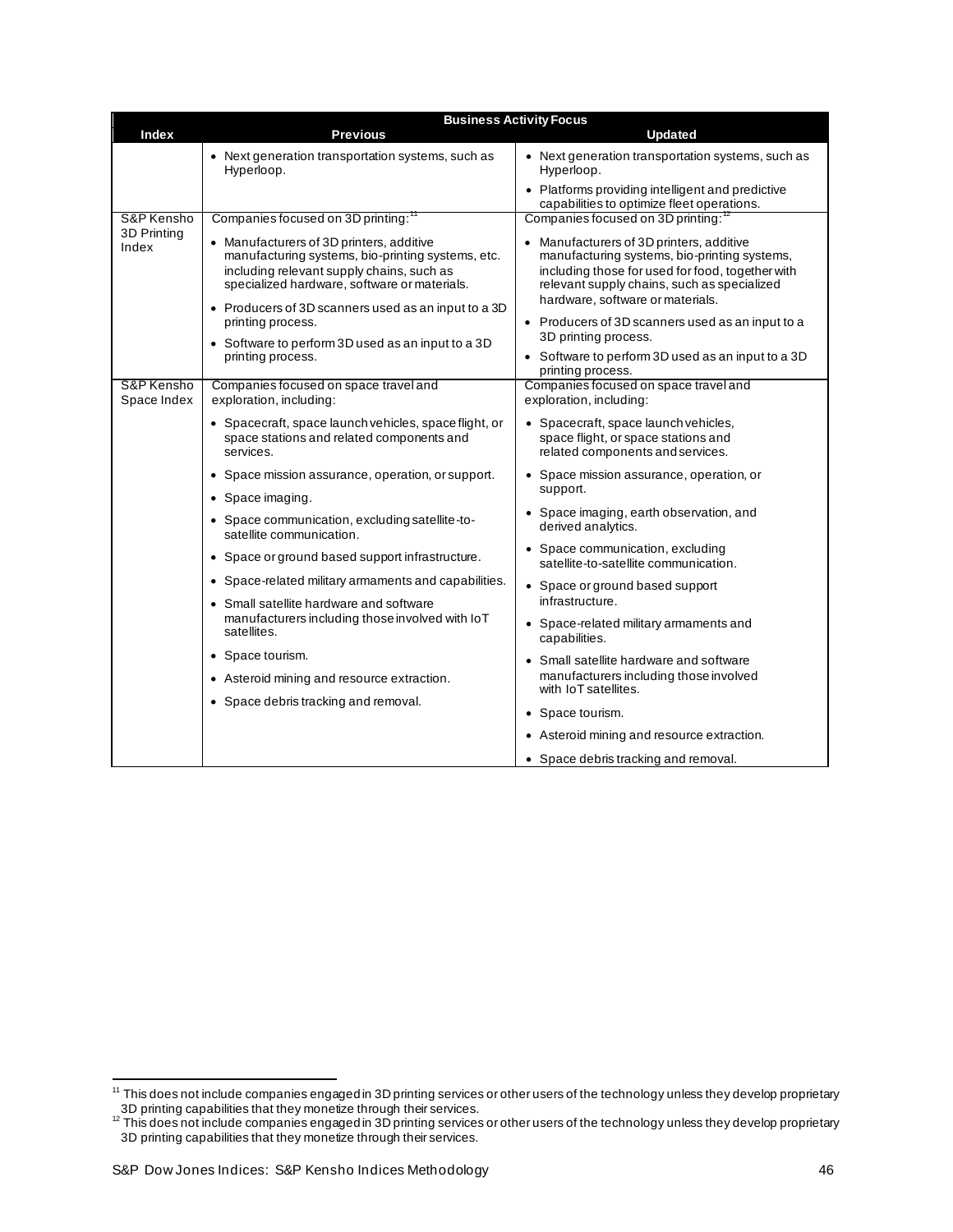The following tables show the business activity focuses used in the index reconstitutions effective after the close on May 31, 2019, as well as the business activity focuses previously in effect.

|                                      | <b>Business Activity Focus</b>                                                                                                                                                            |                                                                                                                                                                                           |  |  |
|--------------------------------------|-------------------------------------------------------------------------------------------------------------------------------------------------------------------------------------------|-------------------------------------------------------------------------------------------------------------------------------------------------------------------------------------------|--|--|
| Index                                | <b>Previous</b>                                                                                                                                                                           | <b>Updated</b>                                                                                                                                                                            |  |  |
| S&P Kensho<br>Alternative<br>Finance | Companies focused on providing alternative<br>financing and wealth management capabilities,<br>including:                                                                                 | Companies focused on providing alternative<br>financing and wealth management capabilities,<br>including:                                                                                 |  |  |
| Index                                | • Advancing the loan approval process in speed<br>and complexity.                                                                                                                         | Advancing the loan approval process in speed<br>and complexity, and algorithmic loan approval.                                                                                            |  |  |
|                                      | Direct lending platforms, such as peer-to-peer<br>$\bullet$<br>lending platforms and microfinance institutions<br>that use a peer-to-peer business model.                                 | Direct lending platforms, such as peer-to-peer<br>$\bullet$<br>lending platforms and microfinance institutions<br>that use a peer-to-peer business model.                                 |  |  |
|                                      | Automated wealth management services, such<br>$\bullet$<br>as robo-advisors.                                                                                                              | Automated wealth management services, such<br>as robo-advisors.                                                                                                                           |  |  |
|                                      | Flexible insurance plans, such as usage-based<br>$\bullet$<br>and on demand insurance.                                                                                                    | Flexible insurance plans, such as usage-based<br>and on demand insurance.                                                                                                                 |  |  |
|                                      | Crowdfunding platforms that allow people to<br>$\bullet$<br>donate or invest in return for a reward and/or<br>equity stake.                                                               | Crowdfunding platforms that allow people to<br>$\bullet$<br>donate or invest in return for a reward and/or<br>equity stake.                                                               |  |  |
|                                      | Digital currencies and the software and hardware<br>that enable them, such as exchanges and<br>wallets.                                                                                   | Digital currencies and the software and hardware<br>that enable them, such as exchanges and<br>wallets.                                                                                   |  |  |
| S&P Kensho<br><b>Robotics</b>        | Companies focused on the robotics industry and<br>significant subsystems, including:                                                                                                      | Companies focused on the robotics industry and<br>significant subsystems, including:                                                                                                      |  |  |
| Index                                | Commercial applications (e.g., food processing,<br>$\bullet$<br>manufacturing, etc.).                                                                                                     | Commercial applications (e.g., food processing,<br>manufacturing, etc.).                                                                                                                  |  |  |
|                                      | Medical robots (e.g., surgical, automated<br>$\bullet$<br>prescription dispensers, etc.).                                                                                                 | Medical robots (e.g., surgical, automated<br>$\bullet$<br>prescription dispensers, etc.).                                                                                                 |  |  |
|                                      | Military robots.<br>$\bullet$                                                                                                                                                             | Military robots.<br>$\bullet$                                                                                                                                                             |  |  |
|                                      | Consumer robots.                                                                                                                                                                          | Consumer robots.                                                                                                                                                                          |  |  |
|                                      |                                                                                                                                                                                           | Surveillance and security robots.                                                                                                                                                         |  |  |
| S&P Kensho<br>3D Printing            | Companies focused on 3D printing:                                                                                                                                                         | Companies focused on 3D printing:                                                                                                                                                         |  |  |
| Index                                | Manufacturers of 3D printers, additive<br>manufacturing systems, bio-printing systems,<br>etc., including relevant supply chains, such as<br>specialized hardware, software or materials. | Manufacturers of 3D printers, additive<br>manufacturing systems, bio-printing systems,<br>etc., including relevant supply chains, such as<br>specialized hardware, software or materials. |  |  |
|                                      | Producers of 3D scanners used as an input to a<br>$\bullet$<br>3D printing process.                                                                                                       | Producers of 3D scanners used as an input to a<br>$\bullet$<br>3D printing process.                                                                                                       |  |  |
|                                      | Software to perform 3D used as an input to a 3D<br>$\bullet$<br>printing process.                                                                                                         | Software to perform 3D used as an input to a 3D<br>$\bullet$<br>printing process.                                                                                                         |  |  |
| S&P Kensho<br>Drones Index           | Companies focused on the remotely operated or<br>unmanned aerial, underwater, and surface-level<br>drones market, including:                                                              | Companies focused on the remotely operated or<br>unmanned aerial, underwater, and surface-level<br>drones market, including:                                                              |  |  |
|                                      | Producers of drones to be used in a civilian,<br>commercial, and/or military capacity.                                                                                                    | Producers of drones to be used in a civilian,<br>$\bullet$<br>commercial, and/or military capacity.                                                                                       |  |  |
|                                      | Sensors for control or measurement, such as<br>$\bullet$<br>cameras, gyroscopic chips, pressure gauges,<br>etc.                                                                           | Sensors and systems used in the control and<br>intrinsic capabilities of drones, such as cameras,<br>gyroscopic chips, pressure gauges, etc.                                              |  |  |
|                                      | Communication hardware and software to allow<br>a drone to connect to a central control hub or to<br>other vehicles.                                                                      | Communication hardware and software to allow<br>$\bullet$<br>a drone to connect to a central control hub or to<br>other vehicles.                                                         |  |  |

 $13$  This does not include companies engaged in 3D printing services or other users of the technology unless they develop proprietary 3D printing capabilities that they monetize through their services.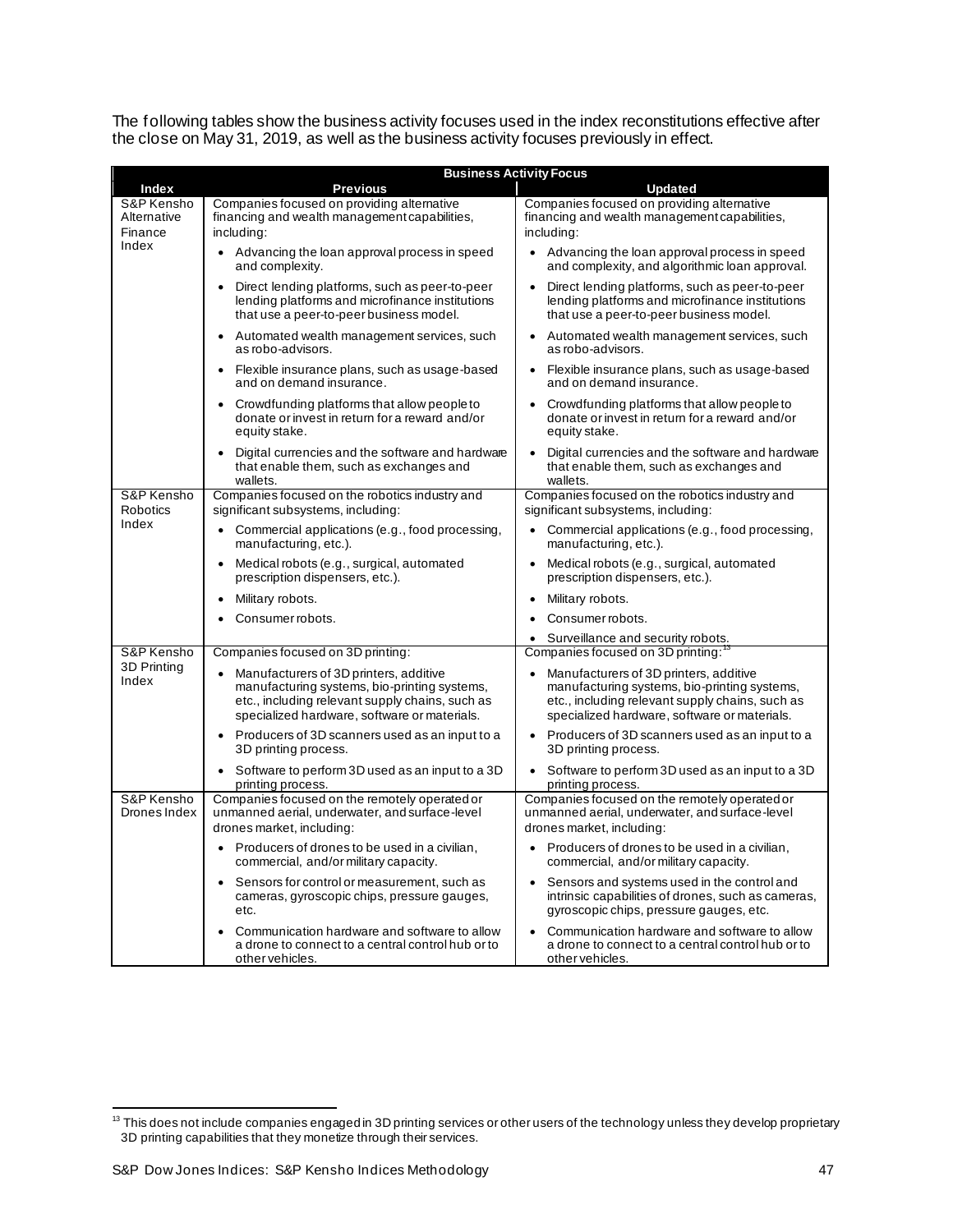The following tables show the business activity focuses used in the index reconstitutions effective after the close on May 15, 2019, as well as the business activity focuses previously in effect.

|                                             | <b>Business Activity Focus</b>                                                                                                                                                                                             |                                                                                                                                                                                                                          |  |  |
|---------------------------------------------|----------------------------------------------------------------------------------------------------------------------------------------------------------------------------------------------------------------------------|--------------------------------------------------------------------------------------------------------------------------------------------------------------------------------------------------------------------------|--|--|
| Index                                       | <b>Previous</b>                                                                                                                                                                                                            | <b>Updated</b>                                                                                                                                                                                                           |  |  |
| S&P Kensho<br>Electric<br>Vehicles<br>Index | Companies focused on producing electric vehicles<br>and associated subsystems, including:                                                                                                                                  | Companies focused on producing electric vehicles<br>and associated subsystems, including:                                                                                                                                |  |  |
|                                             | • Electric road vehicles or significant subsystems.                                                                                                                                                                        | Electric road vehicles or significant subsystems.                                                                                                                                                                        |  |  |
|                                             | • Powertrain systems, motors, or energy storage<br>systems for electric vehicles.                                                                                                                                          | Powertrain systems, motors, or energy storage<br>systems for electric vehicles.                                                                                                                                          |  |  |
|                                             | Zero-emission clean fuel technology, such as<br>$\bullet$<br>hydrogen fuel cells, and charging infrastructure.                                                                                                             | Zero-emission clean fuel technology, such as<br>$\bullet$<br>hydrogen fuel cells.                                                                                                                                        |  |  |
|                                             |                                                                                                                                                                                                                            | Charging systems for electric vehicles, not<br>$\bullet$<br>including charging networks or associated<br>infrastructure.                                                                                                 |  |  |
| S&P Kensho<br>Advanced<br>Transport         | Companies focused on optimizing the efficiency of<br>managing large fleets of vehicles, cargo<br>transportation, and mass transit, including:                                                                              | Companies focused on optimizing the efficiency of<br>managing large fleets of vehicles, cargo<br>transportation, and mass transit, including:                                                                            |  |  |
| Systems<br>Index                            | • Systems that manage the intelligent coordination<br>or optimization of fleets of vehicles for the<br>transport of passengers and/or goods, including<br>the centralized communication and management<br>of these fleets. | Systems that manage the intelligent coordination<br>or optimization of fleets of vehicles for the<br>transport of passengers and/or goods, including<br>the centralized communication and management<br>of these fleets. |  |  |
|                                             | Vehicle sharing services for passenger cars.<br>$\bullet$                                                                                                                                                                  | Vehicle sharing services for passenger cars.                                                                                                                                                                             |  |  |
|                                             | • Sensors that feed into the above-mentioned<br>systems.                                                                                                                                                                   | Sensors that feed into the above-mentioned<br>$\bullet$<br>systems.                                                                                                                                                      |  |  |
|                                             | Micro mobility sharing platforms, including<br>٠<br>platforms for electric scooters and bicycles.                                                                                                                          | Micro mobility sharing platforms, including<br>platforms for electric scooters and bicycles.                                                                                                                             |  |  |
|                                             |                                                                                                                                                                                                                            | Next generation transportation systems, such as<br>Hyperloop.                                                                                                                                                            |  |  |
| S&P Kensho<br>Wearables<br>Index            | Companies focused on wearable and implantable<br>technologies for consumer, military, and medical<br>uses, including:                                                                                                      | Companies focused on wearable and implantable<br>technologies for consumer, military, and medical<br>uses, including:                                                                                                    |  |  |
|                                             | • Wearable computing devices, such as smart<br>watches, smart glasses, fabrics with embedded<br>sensors, etc.                                                                                                              | • Wearable computing devices, such as smart<br>watches, smart glasses, fabrics with embedded<br>sensors, etc.                                                                                                            |  |  |
|                                             | Medical systems for drug delivery, bio-sensing,<br>$\bullet$<br>etc.                                                                                                                                                       | Medical systems for drug delivery, bio-sensing,<br>etc.                                                                                                                                                                  |  |  |
|                                             | Military devices.<br>٠                                                                                                                                                                                                     | Exoskeletons.                                                                                                                                                                                                            |  |  |
|                                             | Exoskeletons.<br>٠                                                                                                                                                                                                         | Haptic or force feedback devices.                                                                                                                                                                                        |  |  |
|                                             | Haptic or force feedback devices.<br>$\bullet$                                                                                                                                                                             | Wearable or implantable mind-machine devices                                                                                                                                                                             |  |  |
|                                             | Wearable or implantable mind-machine devices<br>$\bullet$<br>or sensors, such as EEG headwear, microchips,                                                                                                                 | or sensors, such as EEG headwear, microchips,<br>deep brain stimulation, etc.                                                                                                                                            |  |  |
|                                             | deep brain stimulation, etc.                                                                                                                                                                                               | Wearable connectivity and wearable technology<br>$\bullet$<br>that is integrated with the IoT.                                                                                                                           |  |  |
|                                             |                                                                                                                                                                                                                            | Wearable energy/power generation and<br>harvesting technologies.                                                                                                                                                         |  |  |
| S&P Kensho<br>Autonomous                    | Companies focused on autonomous and connected<br>vehicles, including:                                                                                                                                                      | Companies focused on autonomous vehicles and<br>related capabilities, including:                                                                                                                                         |  |  |
| Vehicles<br>Index                           | • The manufacture of autonomous and connected<br>vehicles.                                                                                                                                                                 | The manufacture of autonomous vehicles and<br>related connectivity capabilities.                                                                                                                                         |  |  |
|                                             | • Software and components that facilitate full or<br>partial autonomy, including interfacing with other<br>autonomous vehicles or infrastructure.                                                                          | Software and components that facilitate full or<br>$\bullet$<br>partial autonomy, including interfacing with other<br>autonomous vehicles or infrastructure.                                                             |  |  |
|                                             | • Active driver assistance systems or autonomous<br>safety overrides (e.g., automatic braking).                                                                                                                            | Active driver assistance systems or autonomous<br>$\bullet$<br>safety overrides (e.g., automatic braking).                                                                                                               |  |  |
|                                             | • Sensors (e.g., distance measurement, cameras,<br>etc.) that are used for object and collision<br>detection systems, such as traffic sign or<br>pedestrian recognition.                                                   | Sensors (e.g., distance measurement, cameras,<br>etc.) that are used for object and collision<br>detection systems, such as traffic sign or<br>pedestrian recognition.                                                   |  |  |
|                                             | Navigation and infotainment systems that<br>٠<br>enhance a vehicle's autonomy.                                                                                                                                             | Navigation and information systems that enhance<br>$\bullet$<br>a vehicle's autonomy.                                                                                                                                    |  |  |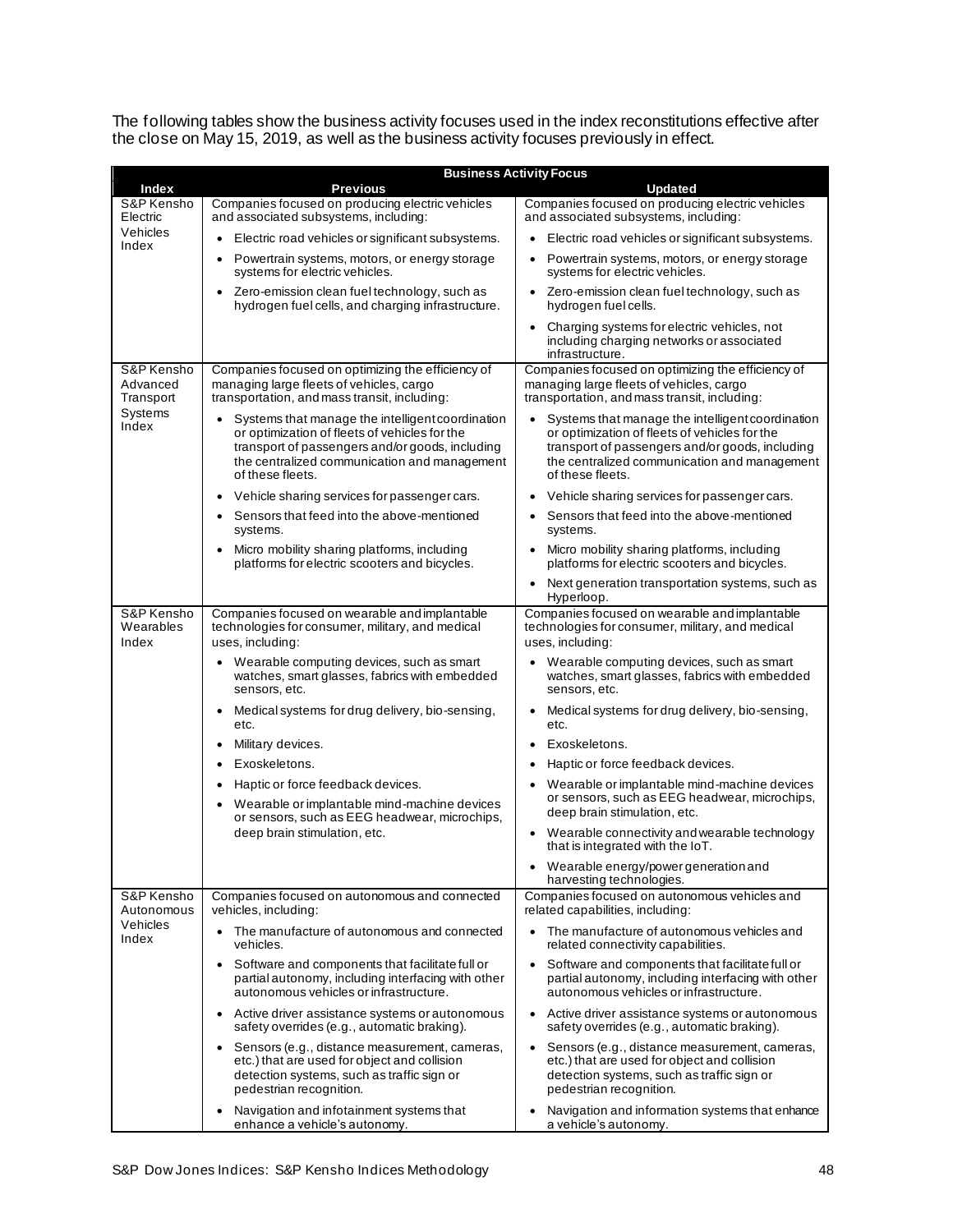|                                     | <b>Business Activity Focus</b><br><b>Previous</b><br><b>Updated</b>                                                                                                                                                          |                                                                                                                                                                                                                              |  |  |
|-------------------------------------|------------------------------------------------------------------------------------------------------------------------------------------------------------------------------------------------------------------------------|------------------------------------------------------------------------------------------------------------------------------------------------------------------------------------------------------------------------------|--|--|
| <b>Index</b><br>S&P Kensho<br>Cyber | Companies focused on protecting enterprises and<br>devices from unauthorized access via electronic                                                                                                                           | Companies focused on protecting enterprises and<br>devices from unauthorized access via electronic                                                                                                                           |  |  |
| Security<br>Index                   | means, including:                                                                                                                                                                                                            | means, including:                                                                                                                                                                                                            |  |  |
|                                     | • Cyber-attack threat detection, response or<br>prevention systems.                                                                                                                                                          | Cyber-attack threat detection, response or<br>prevention systems.                                                                                                                                                            |  |  |
|                                     | Cyber-threat intelligence systems utilizing big<br>data analytics, IOT technology, or machine<br>learning.                                                                                                                   | Cyber-threat intelligence systems utilizing big<br>data analytics, IOT technology, or machine<br>learning.                                                                                                                   |  |  |
|                                     | Network and internet security systems such as<br>$\bullet$<br>firewalls and DNS, DOS and DDoS protection.                                                                                                                    | Network and internet security systems such as<br>firewalls and DNS, DOS and DDoS protection.                                                                                                                                 |  |  |
|                                     | Authentication, multi-factor authentication, and<br>identity management systems.                                                                                                                                             | Authentication, multi-factor authentication, and<br>identity management systems for cyber security                                                                                                                           |  |  |
|                                     | Application security, data security, encryption,<br>$\bullet$<br>and protection.                                                                                                                                             | purposes.<br>Application security, data security, encryption,                                                                                                                                                                |  |  |
| S&P Kensho                          | Companies focused on power, water, and                                                                                                                                                                                       | and protection for cyber security purposes.<br>Companies focused on power, water, and                                                                                                                                        |  |  |
| <b>Smart Grids</b><br>Index         | transportation infrastructure, including:                                                                                                                                                                                    | transportation infrastructure, including:                                                                                                                                                                                    |  |  |
|                                     | • Efficient management and use of energy and<br>water by providing advanced monitoring,<br>measurement, and distribution solutions.                                                                                          | Efficient management and use of energy and<br>water by providing advanced monitoring,<br>measurement, and distribution solutions.                                                                                            |  |  |
|                                     | Improved grid reliability through outage detection<br>and control, including advanced monitoring,<br>measurement, and distribution solutions.                                                                                | Improved grid reliability through outage detection<br>and control, including advanced monitoring,<br>measurement, and distribution solutions.                                                                                |  |  |
|                                     | Advanced water treatment and conditioning<br>$\bullet$<br>systems.                                                                                                                                                           | Advanced water treatment and conditioning<br>systems.                                                                                                                                                                        |  |  |
|                                     | Next-generation transportation infrastructure,<br>such as advanced traffic management and<br>tracking; sensors and information infrastructure<br>for vehicle navigation and communication; and<br>automated fare collection. | Next-generation transportation infrastructure,<br>such as advanced traffic management and<br>tracking; sensors and information infrastructure<br>for vehicle navigation and communication; and<br>automated fare collection. |  |  |
|                                     | Advanced city infrastructure such as connected<br>$\bullet$<br>lighting solutions.                                                                                                                                           | Advanced city infrastructure such as connected<br>lighting solutions.                                                                                                                                                        |  |  |
|                                     |                                                                                                                                                                                                                              | Technology that enables electric vehicle<br>recharging infrastructure platforms and networks.                                                                                                                                |  |  |
| S&P Kensho<br>Space Index           | Companies focused on space travel and exploration,<br>including:                                                                                                                                                             | Companies focused on space travel and exploration,<br>including:                                                                                                                                                             |  |  |
|                                     | Spacecraft, space launch vehicles, space flight,<br>or space stations and related components and<br>services.                                                                                                                | Spacecraft, space launch vehicles, space flight,<br>$\bullet$<br>or space stations and related components and<br>services.                                                                                                   |  |  |
|                                     | Space mission assurance, operation, or support.                                                                                                                                                                              | Space mission assurance, operation, or support.                                                                                                                                                                              |  |  |
|                                     | Space imaging.                                                                                                                                                                                                               | Space imaging.                                                                                                                                                                                                               |  |  |
|                                     | Space communication, excluding satellite-to-<br>satellite communication.                                                                                                                                                     | Space communication, excluding satellite-to-<br>satellite communication.                                                                                                                                                     |  |  |
|                                     | Space or ground based support infrastructure.<br>$\bullet$                                                                                                                                                                   | Space or ground based support infrastructure.                                                                                                                                                                                |  |  |
|                                     | Space-related military armaments and<br>capabilities.                                                                                                                                                                        | Space-related military armaments and<br>capabilities.                                                                                                                                                                        |  |  |
|                                     | Small satellite hardware and software<br>manufacturers.                                                                                                                                                                      | Small satellite hardware and software<br>manufacturers including those involved with IoT<br>satellites.                                                                                                                      |  |  |
|                                     |                                                                                                                                                                                                                              | Space tourism.                                                                                                                                                                                                               |  |  |
|                                     |                                                                                                                                                                                                                              | Asteroid mining and resource extraction.                                                                                                                                                                                     |  |  |
|                                     |                                                                                                                                                                                                                              | Space debris tracking and removal.                                                                                                                                                                                           |  |  |
| S&P Kensho<br>Enterprise            | Companies focused on enterprise collaboration<br>frameworks, including:                                                                                                                                                      | Companies focused on enterprise collaboration<br>frameworks, including:                                                                                                                                                      |  |  |
| Collaboration<br>Index              | • Framework collaboration platforms, which allow<br>companies to integrate messaging, third-party<br>application integration, scheduling, documents<br>and search into a combined system with minimal                        | Extensible enterprise collaboration frameworks<br>providing integrated messaging, video, content<br>sharing, and third-party application/bot<br>integration.                                                                 |  |  |
|                                     | infrastructure development.                                                                                                                                                                                                  | Cloud communication platforms or<br>$\bullet$<br>communication platforms as a service ("CPaaS")                                                                                                                              |  |  |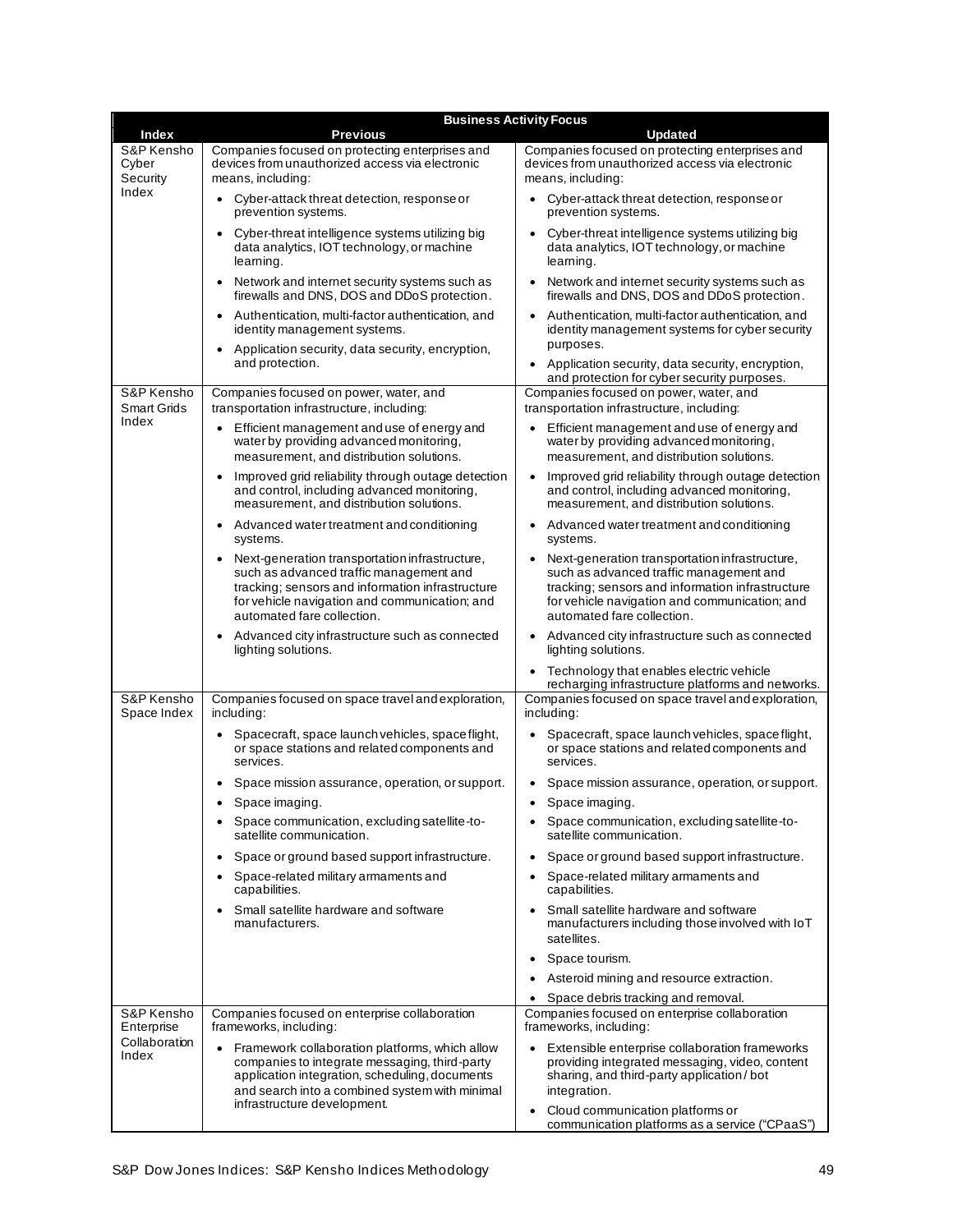|       | <b>Business Activity Focus</b>                                                                                                                                                                                                                                                                                                                                                                           |                                                                                                                                                                                                                                                                                                                        |  |
|-------|----------------------------------------------------------------------------------------------------------------------------------------------------------------------------------------------------------------------------------------------------------------------------------------------------------------------------------------------------------------------------------------------------------|------------------------------------------------------------------------------------------------------------------------------------------------------------------------------------------------------------------------------------------------------------------------------------------------------------------------|--|
| Index | <b>Previous</b>                                                                                                                                                                                                                                                                                                                                                                                          | <b>Updated</b>                                                                                                                                                                                                                                                                                                         |  |
|       | Cloud communication platforms or<br>communication platforms as a service ("CPaaS")<br>that enable businesses to add real-time<br>communications features (voice, video, and<br>messaging) in their own applications/website<br>without needing to build backend infrastructure.<br>• Significant infrastructure or subsystems that<br>allow end users to run their own enterprise<br>collaboration tools | that enable businesses to add real-time<br>communications features (voice, video, and<br>messaging) in their own applications/website<br>without needing to build backend infrastructure.<br>Next generation enterprise collaboration<br>solutions spanning all platforms, including mobile<br>and VR/AR capabilities. |  |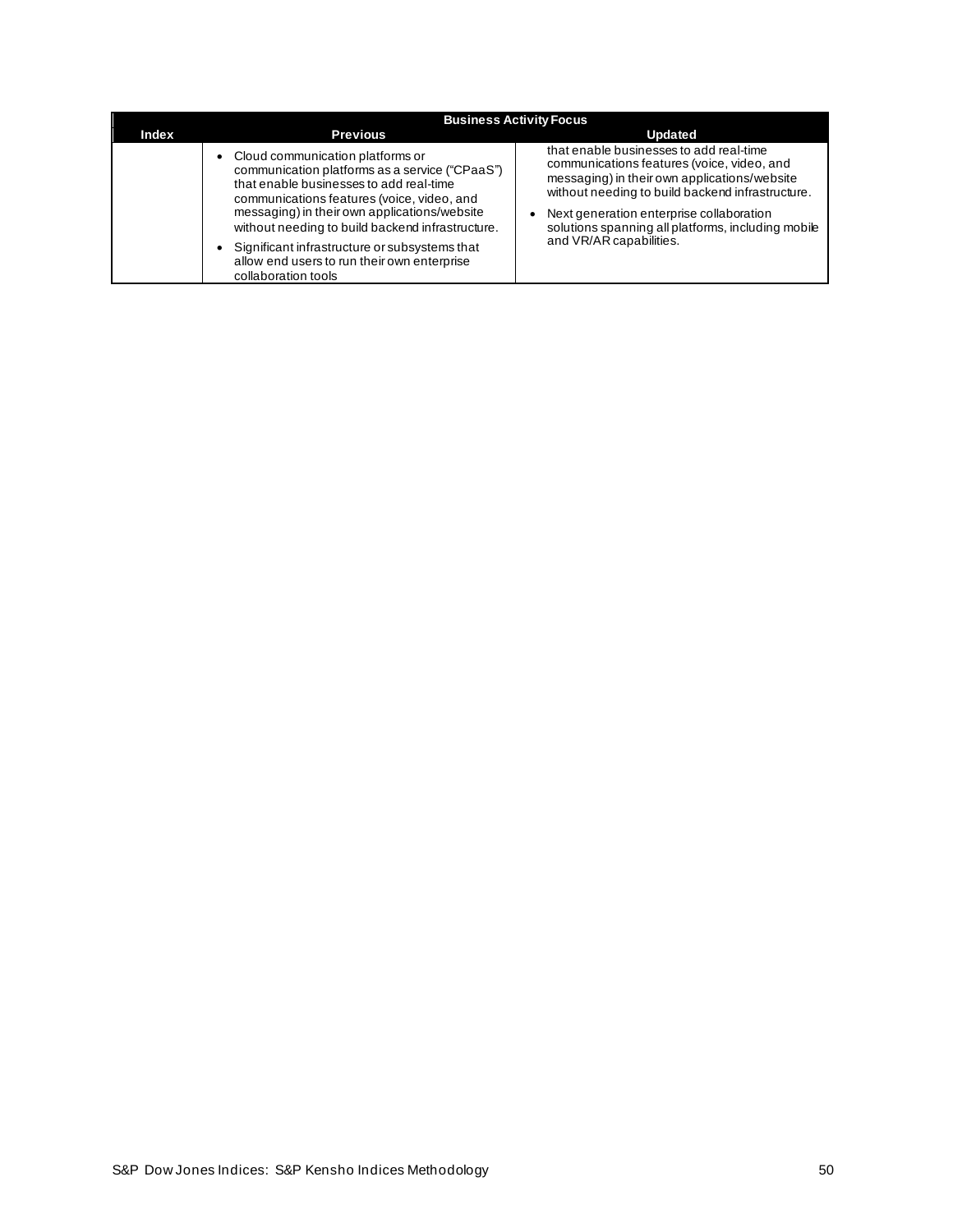# <span id="page-51-0"></span>Appendix VI – Historical Rule Deviations

**S&P Kensho Indices.** For history prior to December 10, 2018, index shares were based on prices as of the Rebalancing Reference Date.

**S&P Kensho Smart Factories Index.** For history prior to April 30, 2021, the weights of the S&P Kensho Smart Factories Index were not adjusted to ensure compliance with the diversification threshold.

### **S&P Kensho Extended Nanotechnology.**

For history prior to May 17, 2021:

- the weights of the S&P Kensho Extended Nanotechnology Index were not adjusted to ensure compliance with the diversification threshold.
- the index had no target capacity level and a US \$25 million target notional trade size:

For history prior to February 2022, the index rebalanced semi-annually.

#### **S&P Kensho Sustainable Technologies Index.**

For history prior to March 2013 EIRIS data was used for exclusions based on business activities.

For history prior to each respective Live Data Reference Date, eligibility was determined based on coverage after applying Backward Data Assumption and was not determined by actual live data.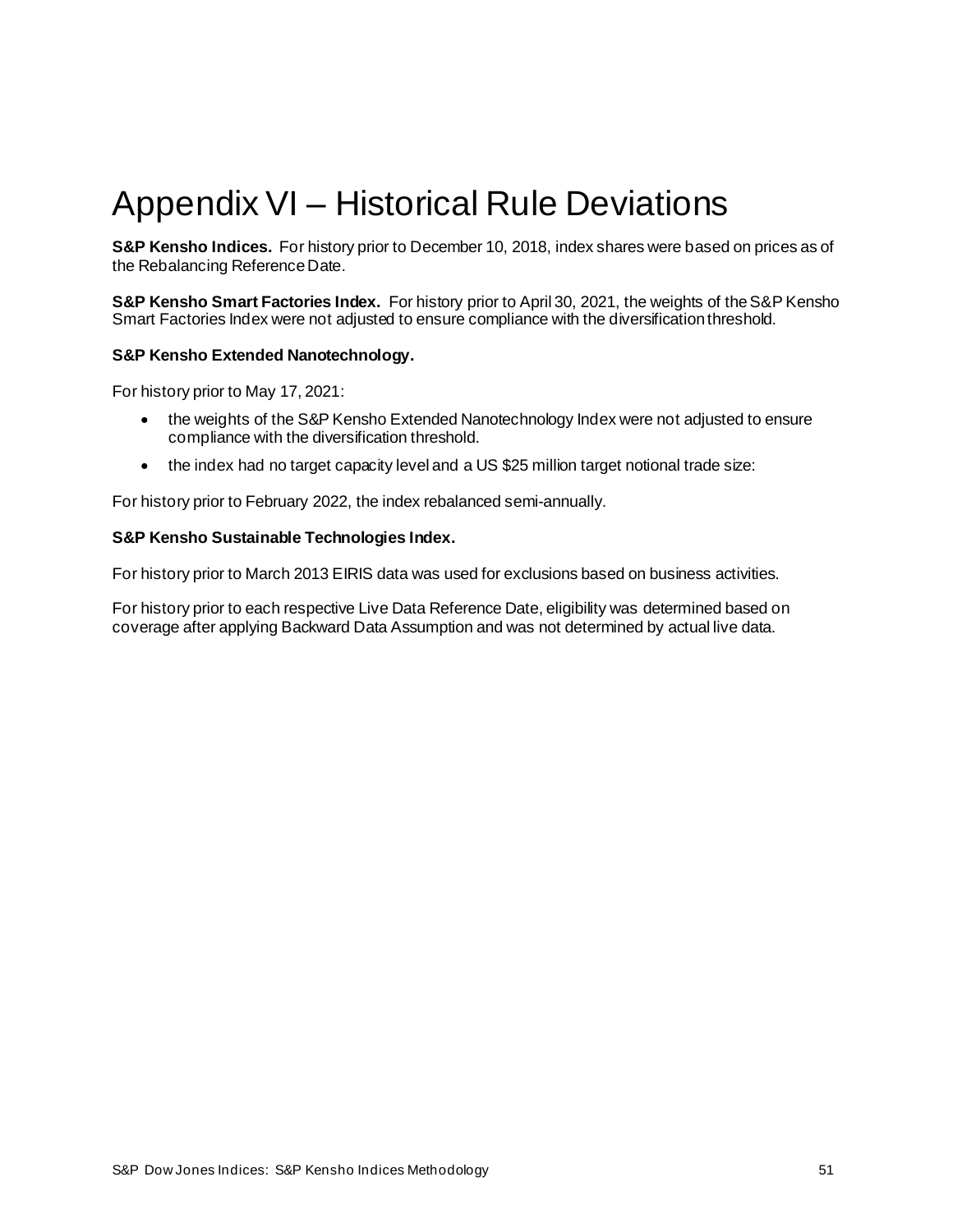# <span id="page-52-0"></span>Appendix VII – Indices Using Backward Data Assumption

### <span id="page-52-1"></span>**Indices in this Methodology Employing Backward Data Assumption**

<span id="page-52-2"></span>S&P Kensho Sustainable Technologies Index

### **Backward Data Assumption**

The index employs a "Backward Data Assumption" method for some datapoints used in the derivation of historical index membership prior to the Live Data Effective Date (defined below). The "Backward Data Assumption" method involves applying the earliest available actual live data point for an index constituent to all prior, historical instances of that constituent in the index universe.

Backward Data Assumption affects only the historical, hypothetical constituents of any index back-test. Only actual live data is ever used in live index rebalancings and in the historical rebalancing calculation of an index after its Live Data Effective Date.

### <span id="page-52-3"></span>**Designated Datasets Subject to Backward Data Assumption**

The Backward Data Assumption within the historical back-test, with respect to the indices identified above, applies only to designated datasets and associated time horizons as defined below. For each designated dataset, all historical rebalancing events prior to the Live Data Reference Date listed below are subject to use of the Backward Data Assumption.

| <b>Data Provider</b> | <b>Designated Dataset</b> | Live Data Reference Date | Live Data Effective Date |
|----------------------|---------------------------|--------------------------|--------------------------|
| Sustainalytics       | IEX3. EX4. EX5. EX6. EX7  | 12/3/2021                | 6/5/2020                 |

The Live Data Reference Date refers to the first rebalancing reference date from which only actual live data is used.

The Live Data Effective Date refers to the first date from which index constituents are determined solely on actual live data for each respective dataset.

#### <span id="page-52-4"></span>**Exclusions Based on Missing Coverage**

This index excludes companies based on missing coverage with respect to the designated datasets above. However, for rebalancing dates prior to each respective Live Data Reference Date, the eligibility of companies is determined based on the coverage after applying the Backward Data Assumption and is not dictated by actual live data coverage.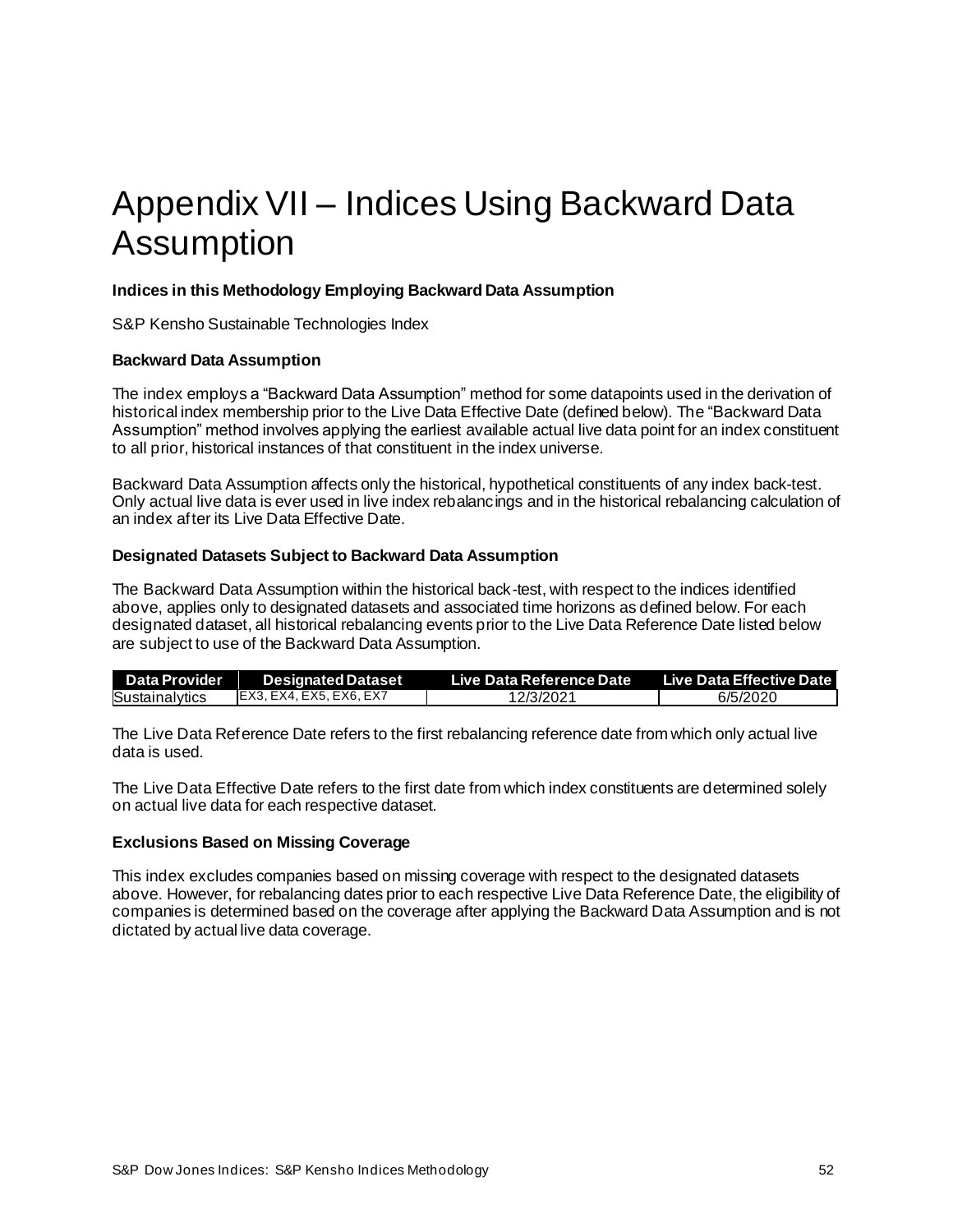# <span id="page-53-0"></span>Disclaimer

# <span id="page-53-1"></span>**Performance Disclosure/Back-Tested Data**

S&P Dow Jones Indices defines various dates to assist our clients in providing transparency. The First Value Date is the first day for which there is a calculated value (either live or back-tested) for a given index. The Base Date is the date at which the index is set to a fixed value for calculation purposes. The Launch Date designates the date when the values of an index are first considered live: index values provided for any date or time period prior to the index's Launch Date are considered back-tested. S&P Dow Jones Indices defines the Launch Date as the date by which the values of an index are known to have been released to the public, for example via the company's public website or its data feed to external parties. For Dow Jones-branded indices introduced prior to May 31, 2013, the Launch Date (which prior to May 31, 2013, was termed "Date of introduction") is set at a date upon which no further changes were permitted to be made to the index methodology, but that may have been prior to the Index's public release date.

Please refer to the methodology for the Index for more details about the index, including the manner in which it is rebalanced, the timing of such rebalancing, criteria for additions and deletions, as well as all index calculations.

Information presented prior to an index's launch date is hypothetical back-tested performance, not actual performance, and is based on the index methodology in effect on the launch date. However, when creating back-tested history for periods of market anomalies or other periods that do not reflect the general current market environment, index methodology rules may be relaxed to capture a large enough universe of securities to simulate the target market the index is designed to measure or strategy the index is designed to capture. For example, market capitalization and liquidity thresholds may be reduced. Backtested performance reflects application of an index methodology and selection of index constituents with the benefit of hindsight and knowledge of factors that may have positively affected its performance, cannot account for all financial risk that may affect results and may be considered to reflect survivor/look ahead bias. Actual returns may differ significantly from, and be lower than, back-tested returns. Past performance is not an indication or guarantee of future results.

Typically, when S&P DJI creates back-tested index data, S&P DJI uses actual historical constituent-level data (e.g., historical price, market capitalization, and corporate action data) in its calculations. Certain datapoints used to calculate S&P DJI's indices may not be available for the entire desired period of backtested history. In cases when actual data is not available for all relevant historical periods, S&P DJI may employ a process of using "Backward Data Assumption" (or pulling back) of data for the calculation of back-tested historical performance. "Backward Data Assumption" is a process that applies the earliest actual live data point available for an index constituent company to all prior historical instances in the index performance. For example, Backward Data Assumption inherently assumes that companies currently not involved in a specific business activity (also known as "product involvement") were never involved historically and similarly also assumes that companies currently involved in a specific business activity were involved historically too. The Backward Data Assumption allows the hypothetical back-test to be extended over more historical years than would be feasible using only actual data. The methodology and factsheets of any index that employs backward assumption in the back-tested history will explicitly state so. The methodology will include an Appendix with a table setting forth the specific data points and relevant time period for which backward projected data was used.

Index returns shown do not represent the results of actual trading of investable assets/securities. S&P Dow Jones Indices maintains the index and calculates the index levels and performance shown or discussed but does not manage actual assets. Index returns do not reflect payment of any sales charges or fees an investor may pay to purchase the securities underlying the Index or investment funds that are intended to track the performance of the Index. The imposition of these fees and charges would cause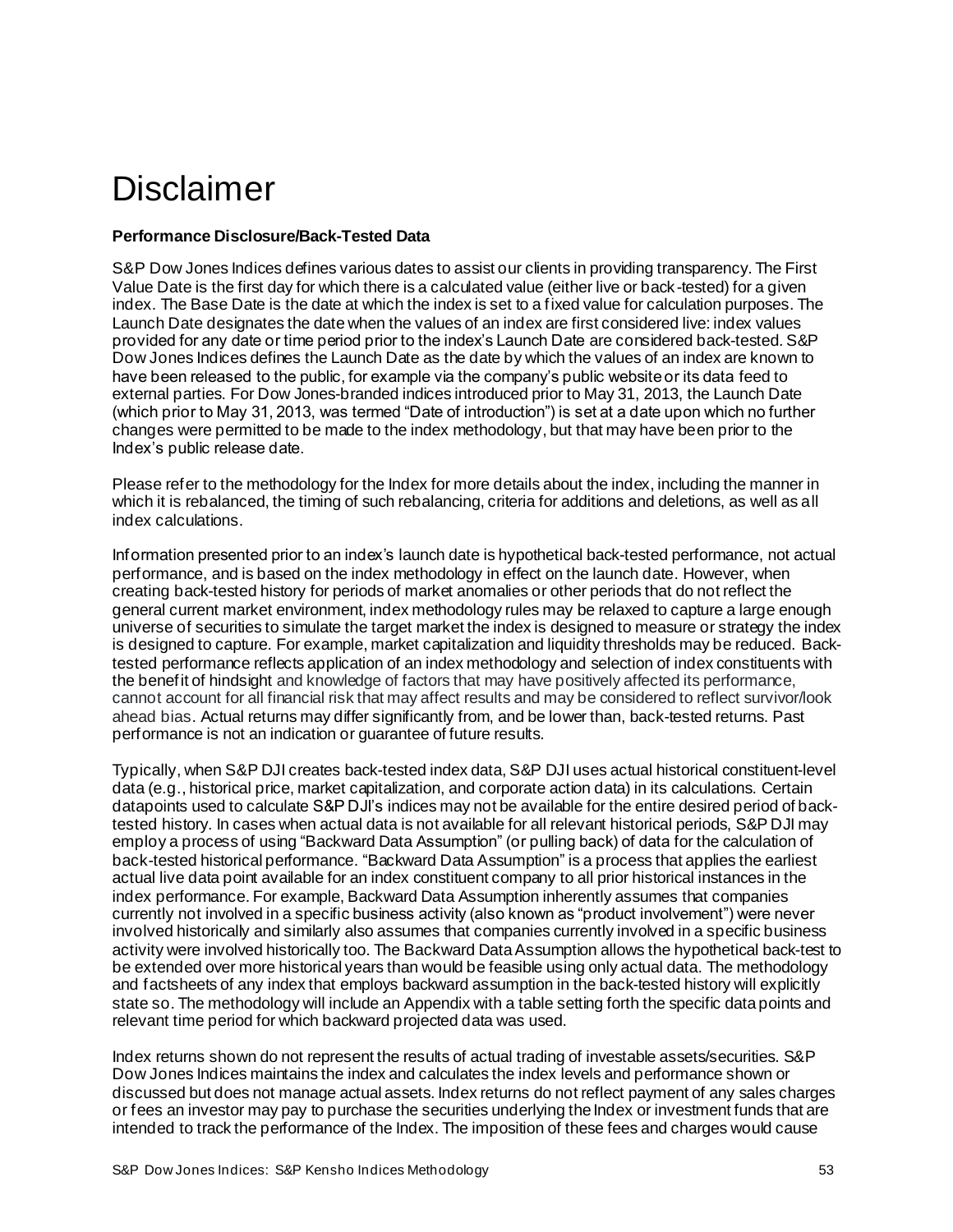actual and back-tested performance of the securities/fund to be lower than the Index performance shown. As a simple example, if an index returned 10% on a US \$100,000 investment for a 12-month period (or US \$10,000) and an actual asset-based fee of 1.5% was imposed at the end of the period on the investment plus accrued interest (or US \$1,650), the net return would be 8.35% (or US \$8,350) for the year. Over a three-year period, an annual 1.5% fee taken at year end with an assumed 10% return per year would result in a cumulative gross return of 33.10%, a total fee of US \$5,375, and a cumulative net return of 27.2% (or US \$27,200).

### <span id="page-54-0"></span>**Intellectual Property Notices/Disclaimer**

© 2022 S&P Dow Jones Indices. All rights reserved. S&P, S&P 500, S&P 500 LOW VOLATILITY INDEX, S&P 100, S&P COMPOSITE 1500, S&P 400, S&P MIDCAP 400, S&P 600, S&P SMALLCAP 600, S&P GIVI, GLOBAL TITANS, DIVIDEND ARISTOCRATS, S&P TARGET DATE INDICES, S&P PRISM, S&P STRIDE, GICS, SPIVA, SPDR and INDEXOLOGY are registered trademarks of S&P Global, Inc. ("S&P Global") or its affiliates. DOW JONES, DJ, DJIA, THE DOW and DOW JONES INDUSTRIAL AVERAGE are registered trademarks of Dow Jones Trademark Holdings LLC ("Dow Jones"). These trademarks together with others have been licensed to S&P Dow Jones Indices LLC. Redistribution or reproduction in whole or in part are prohibited without written permission of S&P Dow Jones Indices LLC. This document does not constitute an offer of services in jurisdictions where S&P Dow Jones Indices LLC, S&P Global, Dow Jones or their respective affiliates (collectively "S&P Dow Jones Indices") do not have the necessary licenses. Except for certain custom index calculation services, all information provided by S&P Dow Jones Indices is impersonal and not tailored to the needs of any person, entity or group of persons. S&P Dow Jones Indices receives compensation in connection with licensing its indices to third parties and providing custom calculation services. Past performance of an index is not an indication or guarantee of future results.

It is not possible to invest directly in an index. Exposure to an asset class represented by an index may be available through investable instruments based on that index. S&P Dow Jones Indices does not sponsor, endorse, sell, promote or manage any investment fund or other investment vehicle that is offered by third parties and that seeks to provide an investment return based on the performance of any index. S&P Dow Jones Indices makes no assurance that investment products based on the index will accurately track index performance or provide positive investment returns. S&P Dow Jones Indices LLC is not an investment advisor, and S&P Dow Jones Indices makes no representation regarding the advisability of investing in any such investment fund or other investment vehicle. A decision to invest in any such investment fund or other investment vehicle should not be made in reliance on any of the statements set forth in this document. Prospective investors are advised to make an investment in any such fund or other vehicle only after carefully considering the risks associated with investing in such funds, as detailed in an offering memorandum or similar document that is prepared by or on behalf of the issuer of the investment fund or other investment product or vehicle. S&P Dow Jones Indices LLC is not a tax advisor. A tax advisor should be consulted to evaluate the impact of any tax-exempt securities on portfolios and the tax consequences of making any particular investment decision. Inclusion of a security within an index is not a recommendation by S&P Dow Jones Indices to buy, sell, or hold such security, nor is it considered to be investment advice.

These materials have been prepared solely for informational purposes based upon information generally available to the public and from sources believed to be reliable. No content contained in these materials (including index data, ratings, credit-related analyses and data, research, valuations, model, software or other application or output therefrom) or any part thereof ("Content") may be modified, reverseengineered, reproduced or distributed in any form or by any means, or stored in a database or retrieval system, without the prior written permission of S&P Dow Jones Indices. The Content shall not be used for any unlawful or unauthorized purposes. S&P Dow Jones Indices and its third-party data providers and licensors (collectively "S&P Dow Jones Indices Parties") do not guarantee the accuracy, completeness, timeliness or availability of the Content. S&P Dow Jones Indices Parties are not responsible for any errors or omissions, regardless of the cause, for the results obtained from the use of the Content. THE CONTENT IS PROVIDED ON AN "AS IS" BASIS. S&P DOW JONES INDICES PARTIES DISCLAIM ANY AND ALL EXPRESS OR IMPLIED WARRANTIES, INCLUDING, BUT NOT LIMITED TO, ANY WARRANTIES OF MERCHANTABILITY OR FITNESS FOR A PARTICULAR PURPOSE OR USE,